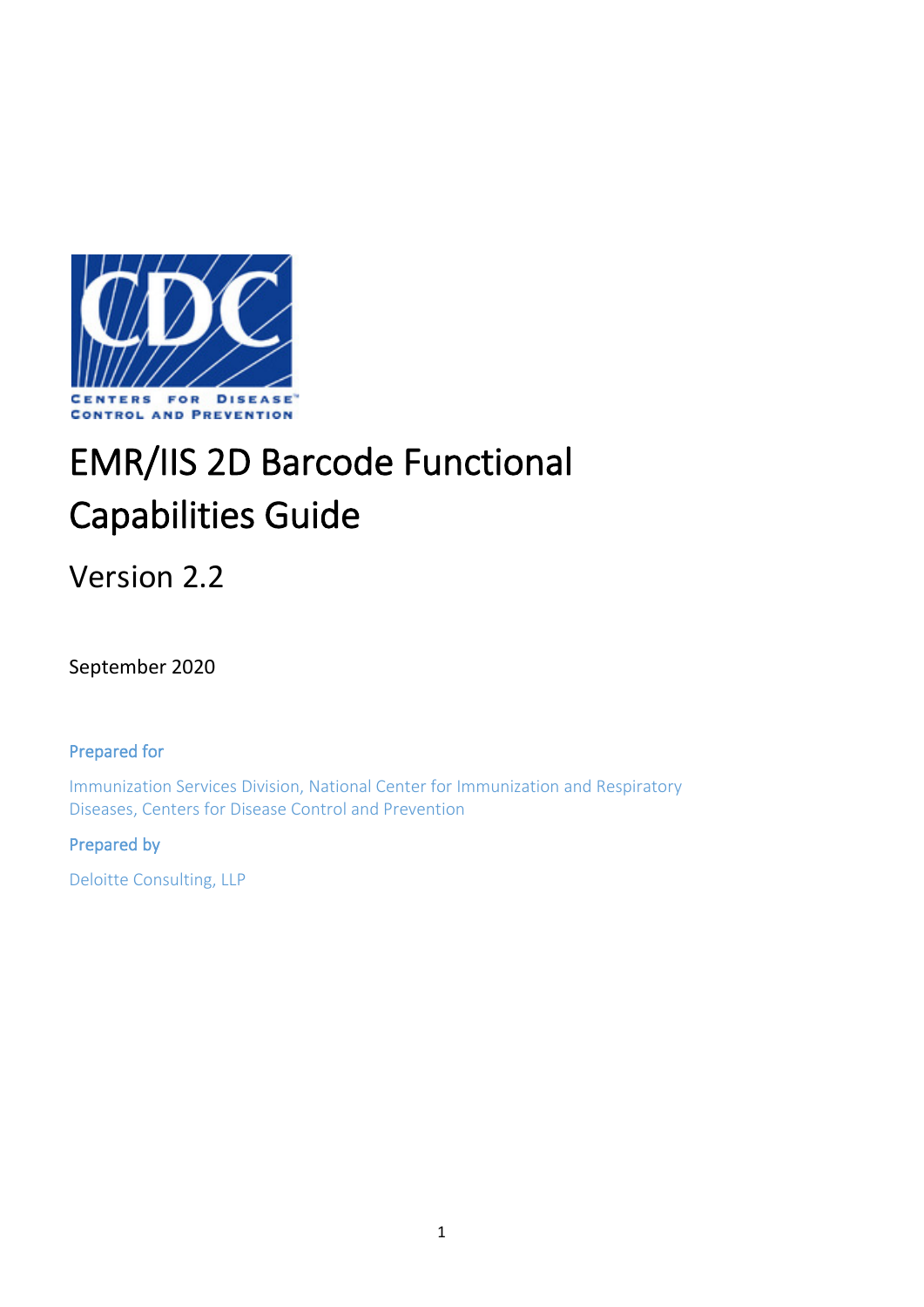# Table of Contents

| 1.0 |  |
|-----|--|
|     |  |
|     |  |
|     |  |
|     |  |
|     |  |
|     |  |
|     |  |
|     |  |
|     |  |
|     |  |
| 4.0 |  |
|     |  |
|     |  |
|     |  |
|     |  |
| 5.  |  |
|     |  |
|     |  |
|     |  |
|     |  |
|     |  |
|     |  |
|     |  |
|     |  |
|     |  |
|     |  |
|     |  |
|     |  |
|     |  |
|     |  |
|     |  |
|     |  |
|     |  |
|     |  |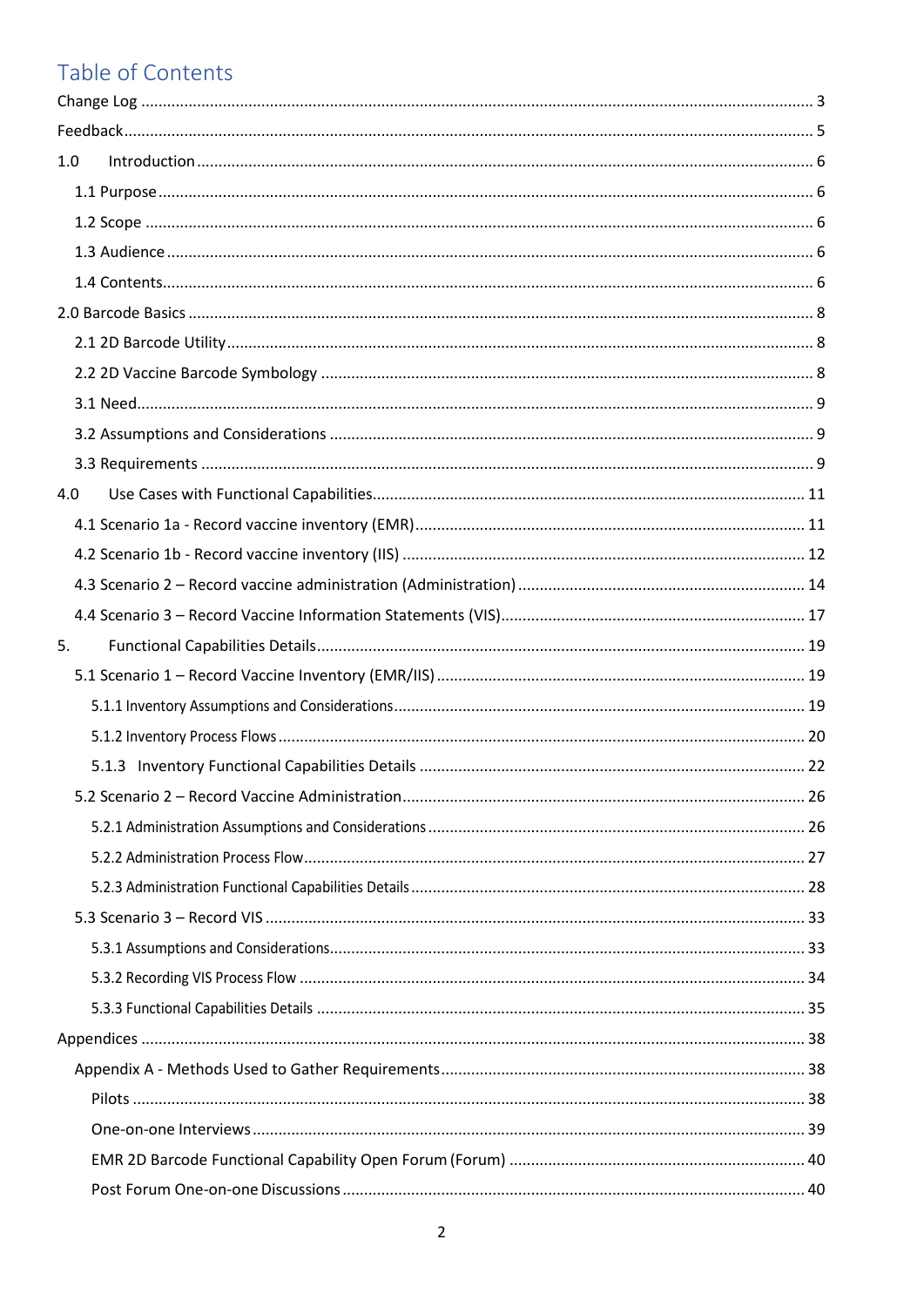| Unit of Sale: 2D Vaccine Barcode Structure - Drug Supply Chain Security Act (DSCSA)  44 |  |
|-----------------------------------------------------------------------------------------|--|
|                                                                                         |  |
|                                                                                         |  |

# <span id="page-2-0"></span>Change Log

| <b>Date</b>      | <b>Version</b> | <b>Change</b>                                                                                                                                                                                                                                                                                                                                                                                                                                                                                                                                                                                                                                                                                                                                                                                                                                                                                                                                                                                                                             |
|------------------|----------------|-------------------------------------------------------------------------------------------------------------------------------------------------------------------------------------------------------------------------------------------------------------------------------------------------------------------------------------------------------------------------------------------------------------------------------------------------------------------------------------------------------------------------------------------------------------------------------------------------------------------------------------------------------------------------------------------------------------------------------------------------------------------------------------------------------------------------------------------------------------------------------------------------------------------------------------------------------------------------------------------------------------------------------------------|
| <b>July 2013</b> | 1.0            | Initial publication                                                                                                                                                                                                                                                                                                                                                                                                                                                                                                                                                                                                                                                                                                                                                                                                                                                                                                                                                                                                                       |
| Oct 2014         | 1.1            | Input change log<br>a.<br>Section 2, Introduction. Replaced "pilot" with "CDC 2D barcode initiatives"<br>$\mathsf{b}$ .<br>Entire report: Changed language describing pilot activities from present to<br>c.<br>past tense.<br>d. Updated Table 1. 2D Vaccine Barcoded Products in Distribution to reflect<br>current 2D barcoded vaccines. Added link to current table on CDC page.<br>Updated Table 9: 2D Barcoded VIS to reflect current 2D barcoded VIS<br>e.<br>f.<br>Entire report: Standardized inconsistent spacing followingsentences<br>Entire report: Replaced "product identification" with "productidentifier"<br>g.<br>Entire report: Replaced instances of "EHR/IIS system" with "EHR/IIS"<br>h.<br>I-P-02, A-P-02: Added detail to read the entire lot number from a 2D barcode<br>li.<br>scan<br>I-P-07, A-P-07: Added direction how to process "00" day in expiration date<br>IJ.<br>V-P-07: Added clarification on allowing multiple VIS per single injection.<br>k.<br>Ι.<br>Entire report: Minor grammar adjustments |
| Sept 2016        | 1.2            | Updated Section 3, Background, to reflect current state and updates for 2DA.<br>a.<br>Updated Table 1 to reflect current 2D barcoded vaccines.<br>b.<br>Removed Table 9 (Appendix F) as all VIS have 2D barcodes<br>c.<br>Removed Appendix A (advisors list) (and renumbered Appendices)<br>d.<br>Fixed references to Appendices throughout<br>e.<br>f.<br>Added clarification to A-P-09 regarding inventory and unit of use/ unit of sale<br>to decrementing process<br>Added section 7.4 for special considerations for pharmacies<br>g.                                                                                                                                                                                                                                                                                                                                                                                                                                                                                                |
| May 2017         | 1.3            | Updated Section 7.1.1 to reflect current guidance on serial numbers<br>a.<br>contained in vaccine packaging.<br>Updated Section 7.1.4 to incorporate additional detail on scanner configuration.<br>b.<br>Updated Section 7.3.1 to incorporate additional detail on VIS documentation<br>c.<br>Added additional documentation to Appendix D.<br>d.<br>Entire report: Minor grammar adjustments<br>le.                                                                                                                                                                                                                                                                                                                                                                                                                                                                                                                                                                                                                                     |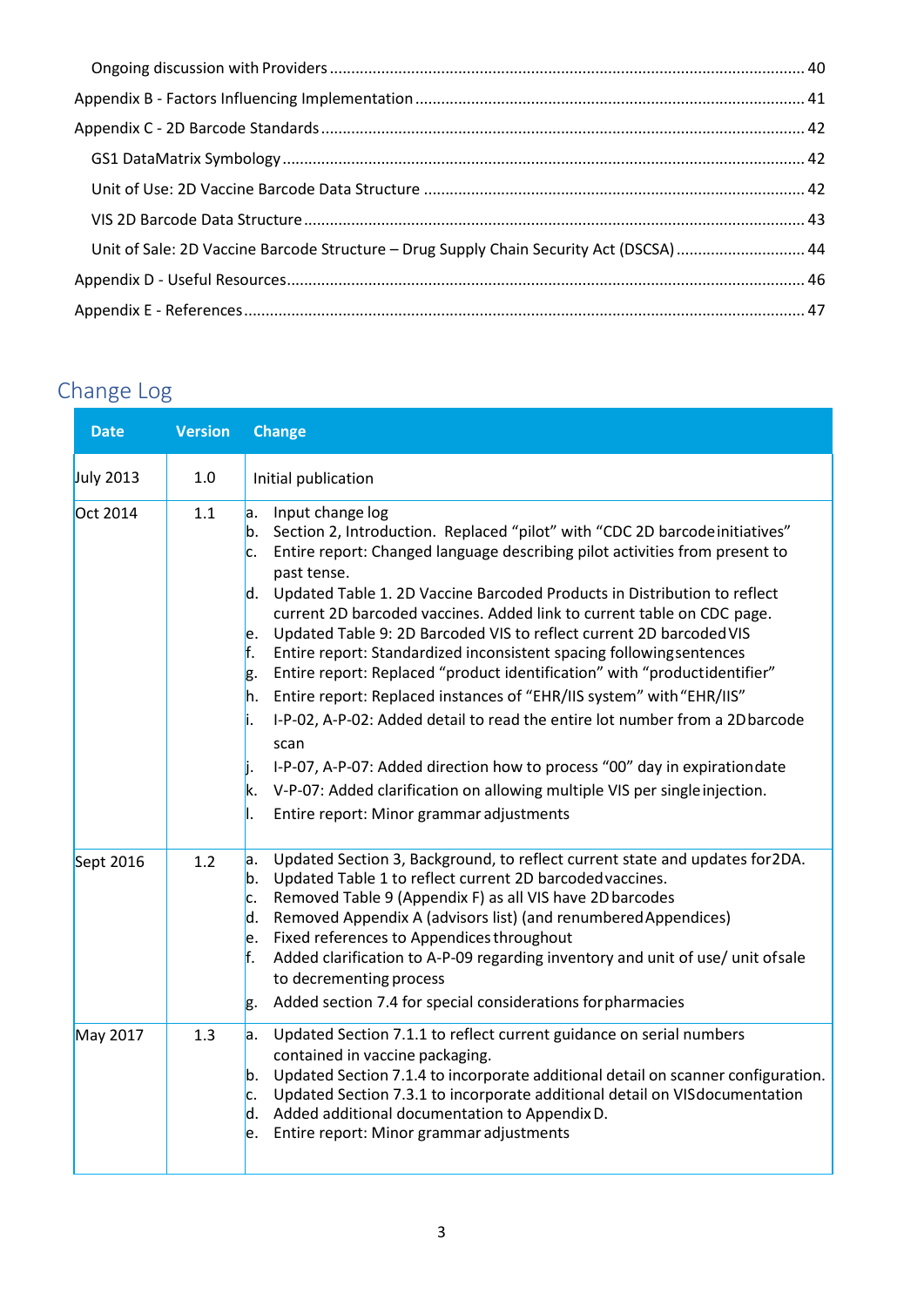| <b>Date</b>       | <b>Version</b> | <b>Change</b>                                                                                                                                                                                                                                                                                                                                                                                                                                                                                                                                                                                                                                                                                                                                                                                                                                                                                                                                                                                                                                                                                                                                                                                                                                                                                                                                                                                                                                                                                                                                                                                                                                                                                                                       |
|-------------------|----------------|-------------------------------------------------------------------------------------------------------------------------------------------------------------------------------------------------------------------------------------------------------------------------------------------------------------------------------------------------------------------------------------------------------------------------------------------------------------------------------------------------------------------------------------------------------------------------------------------------------------------------------------------------------------------------------------------------------------------------------------------------------------------------------------------------------------------------------------------------------------------------------------------------------------------------------------------------------------------------------------------------------------------------------------------------------------------------------------------------------------------------------------------------------------------------------------------------------------------------------------------------------------------------------------------------------------------------------------------------------------------------------------------------------------------------------------------------------------------------------------------------------------------------------------------------------------------------------------------------------------------------------------------------------------------------------------------------------------------------------------|
| Oct 2018          | 2.0            | Entire report: Updated content and streamlined document organization for<br>a.<br>improved usability.<br>a. Renumbered sections<br>b. Renamed appendices<br>Entire report: Replaced instances of "EHR/IIS" with "EMR/IIS"<br>b.<br>Entire report: Replaced instances of "primary packaging" with "unit of use"<br>c.<br>Entire report: Replaced instances of "secondary packaging" with "unit of sale"<br>d.<br>Updated section 1.0: Updated language to clarify purpose of document.<br>le.                                                                                                                                                                                                                                                                                                                                                                                                                                                                                                                                                                                                                                                                                                                                                                                                                                                                                                                                                                                                                                                                                                                                                                                                                                        |
| September<br>2019 | 2.1            | Changed title of document to Functional Capabilities Guide<br>a.<br>Updated section 4.1: added inventory module to the types of system modules<br>b.<br>Updated section 4.2, table 4: Added note that some vaccines have multiple<br>c.<br>components and systems should be able to scan data for all<br>Updated section 4.2, A-P-02: added serial number to information for Unit of<br>ld.<br>Sale; differentiated between UoS and UoU<br>Updated section 5.1: updated DSCSA information<br>le.<br>ŀ.<br>Updated section 5.2.1: added paragraph "EMR/IIS can record both lyophilized<br>and diluent (or adjuvant and vaccine) components of vaccine"<br>Entire report: Formatted tables to ensure all content can be viewed<br>g.                                                                                                                                                                                                                                                                                                                                                                                                                                                                                                                                                                                                                                                                                                                                                                                                                                                                                                                                                                                                  |
| <b>July 2020</b>  |                | Entire report: Reviewed entire report and separated EMR and IIS where<br>a.<br>applicable<br>Added and Renumbered sections<br>Entire report: Replaced 2D vaccine barcode with Vaccine 2D barcode<br>b.<br>Entire report: Replaced GTIN with GTIN/NDC where applicable<br>c.<br>Updated section 1.2: Added paragraph "Although the functional capabilities<br>d.<br>required to capture and process the 2D barcode are similar in both the EMR and<br>IISas defined by the CDC"<br>Updated 2.1: Replaced 2D Barcode Usage with 2D Barcode Utility<br>le.<br>ŀ.<br>Updated 3.1: Separated Scenario 1 (Vaccine Inventory) into Scenario 1a (Vaccine<br>Inventory- EMR) and 1b (Vaccine Inventory-IIS)<br>Updated 4.0: Tailored scenario 1 for Vaccine Inventory recording for EMR only<br>g.<br>Added 4.1: Added Scenario 1b which is tailored to vaccine inventory recording<br>h.<br>for IIS only<br>Updated section 4.3: Added a last row to the EMR/IIS interaction table to<br>μ.<br>document how EMR directly reports vaccine administration data to the IIS<br>Updated section 4.4: Deleted instances of IIS<br>li.<br>Updated section 5.1: Added paragraph "IIS records inventory by entering<br>k.<br>depletion"<br>Updated section 5.1.2: Re-created figure into two figures namely EMR inventory<br>Ι.<br>management process flow and IIS inventory management & reporting process<br>flows. Also updated section text to reflect changes to process flow and a<br>paragraph about decrementation.<br>m. Updated section 5.2.1: Added an assumption/consideration titled "Reporting of<br>vaccine administration data to the IIS"<br>Updated 5.2.2: Updated process flow<br>n.<br>Updated 5.3.2: Updated process flow<br>о. |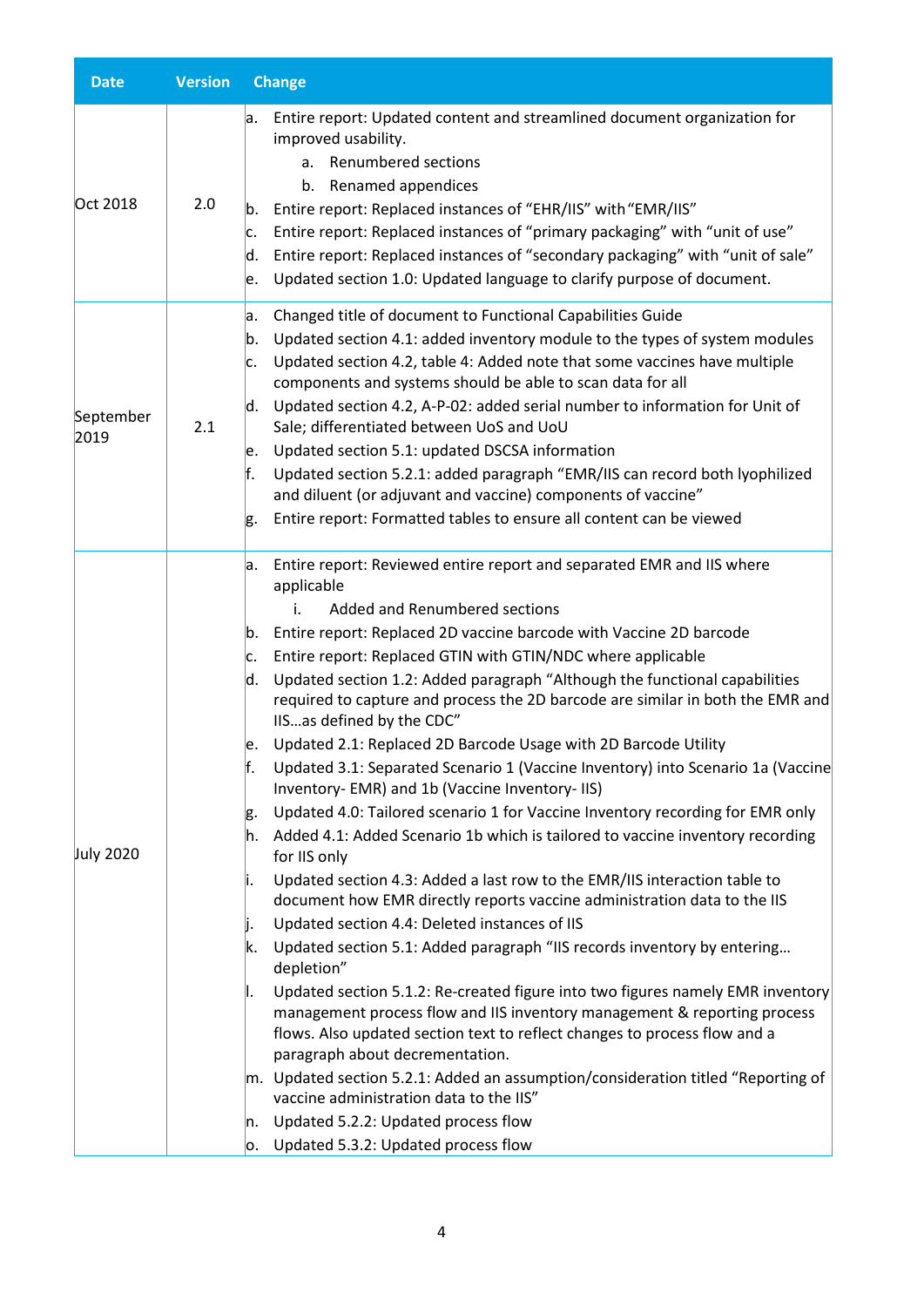# <span id="page-4-0"></span>Feedback

If you have feedback regarding the content of this document or suggestions for improvement, please contact [iissb2dbarcode@cdc.gov.](mailto:iissb2dbarcode@cdc.gov)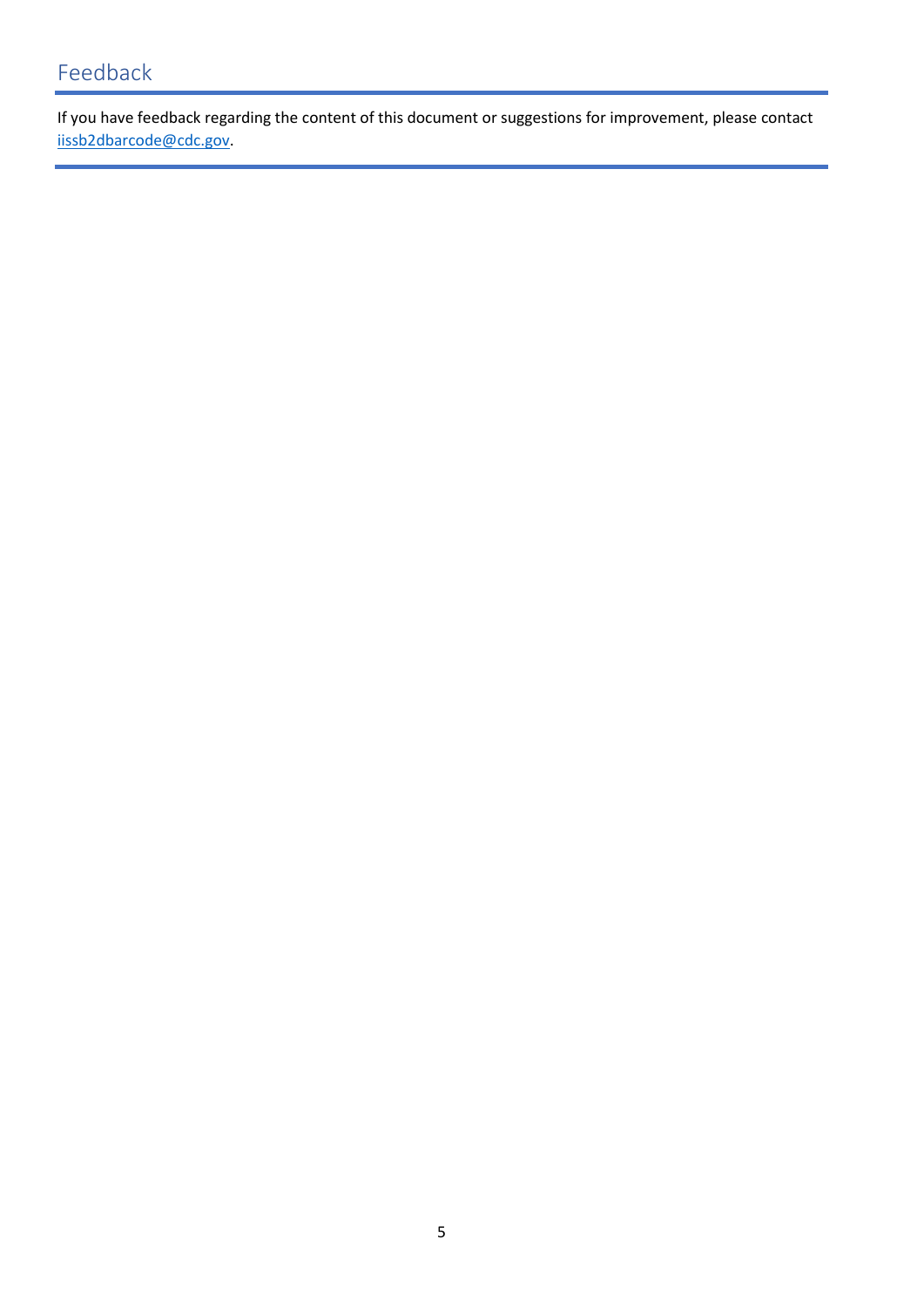# <span id="page-5-0"></span>1.0 Introduction

A primary goal of the Centers for Disease Control and Prevention's (CDC) vaccine two-dimensional (2D) barcode initiatives is to explore the potential of scanning 2D barcodes on vaccine-related products in terms of data quality and timeliness of the data capture.

Since 2010, CDC has launched three pilots related to vaccine 2D barcode scanning. These pilot efforts have drawn attention to the benefits of 2D barcoding at provider sites. As a result, they have helped to initiate the adoption of 2D barcodes by vaccine manufacturers, providers, and EMR/IIS vendors. As 2D barcode adoption continues to increase, it is critical that EMR/IIS software solutions have the ability to read and translate data from the barcodes.

### <span id="page-5-1"></span>1.1 Purpose

The purpose of this document is to serve as a guide for software developers to describe the EMR/IIS 2D barcode functional capabilities identified throughout the implementation of the vaccine 2D barcode initiatives. It describes the technical capabilities of EMR/IIS software systems needed to allow providers giving immunizations to capture information encoded within the 2D barcode. EMR/IIS software developers should use this document as a reference when developing 2D barcode scanning capabilities.

# <span id="page-5-2"></span>1.2 Scope

This document includes core requirements and use cases that should be incorporated when developing 2D barcode scanning EMR/IIS technology. Although the functional capabilities required to capture and process the 2D barcode are similar in both the EMR and IIS, there is a primary difference in the purpose of each system. While the EMR is intended to be used for patient vaccine administration and documentation, the IIS serves as a system of record that contains complete demographic and immunization data for children, adolescents and adults residing or immunized within a jurisdiction. For the purpose of this document, the IIS is considered to be used for storing and tracking of immunization data and publicly funded vaccines – as defined by th[e CDC.](https://www.cdc.gov/vaccines/programs/iis/functional-standards/func-stds-v4-1.html) More assumptions and limitations are also included in this document for consideration. This content should be seen as foundational and end-users of the EMR/IIS technology should be solicited for additional detailed requirements, as needed.

The content of this document is subject to change and will be updated in the future to reflect technological advancements and an evolving understanding of EMR/IIS 2D barcode capabilities.

# <span id="page-5-3"></span>1.3 Audience

This document is intended for EMR/IIS software developers. For decision makers in healthcare centers considering implementation of 2D barcode scanning, please refer to th[e](https://www.cdc.gov/vaccines/programs/iis/2d-vaccine-barcodes/downloads/Scanning-Implementation-Guide-for-Decision-Makers-508.pdf) [Implementation Guide.](https://www.cdc.gov/vaccines/programs/iis/2d-vaccine-barcodes/downloads/Scanning-Implementation-Guide-for-Decision-Makers-508.pdf)

# <span id="page-5-4"></span>1.4 Contents

Below is an overview of the organization of this document:

- **[2.0 Background](#page-7-0) Basics:** Provides the background on 2D vaccine barcode usage.
- **[3.0 Functional Capabilities](#page-8-3) Overview:** Succinctly describes the general business needs and requirements that drive the functional capabilities described in Section 4.0: Use Cases.
- **4.0 Use Cases [with Functional Capabilities:](#page-10-0)** Illustrates the distinct use cases that will allow developers to understand how vaccine 2D barcoding capabilities will be used.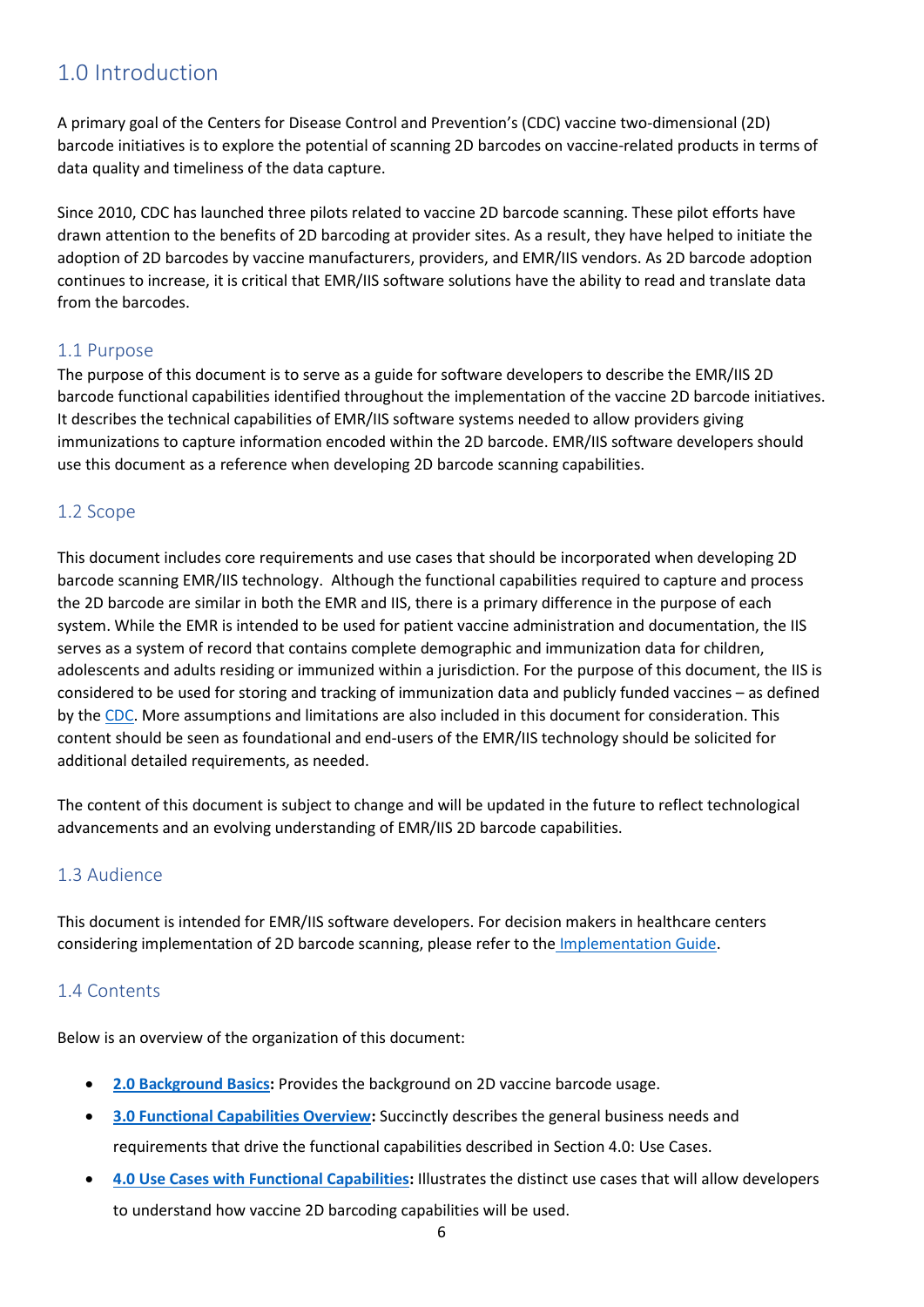- **[5.0 Functional Capabilities Details:](#page-18-0)** Captures in-depth details regarding each of the functional capabilities (see Section 3.0).
- **[Appendices:](#page-37-0)** Further details background information on the collection of functional capabilities and vaccine 2D barcode standards. Developers should refer to the Appendix for additional context.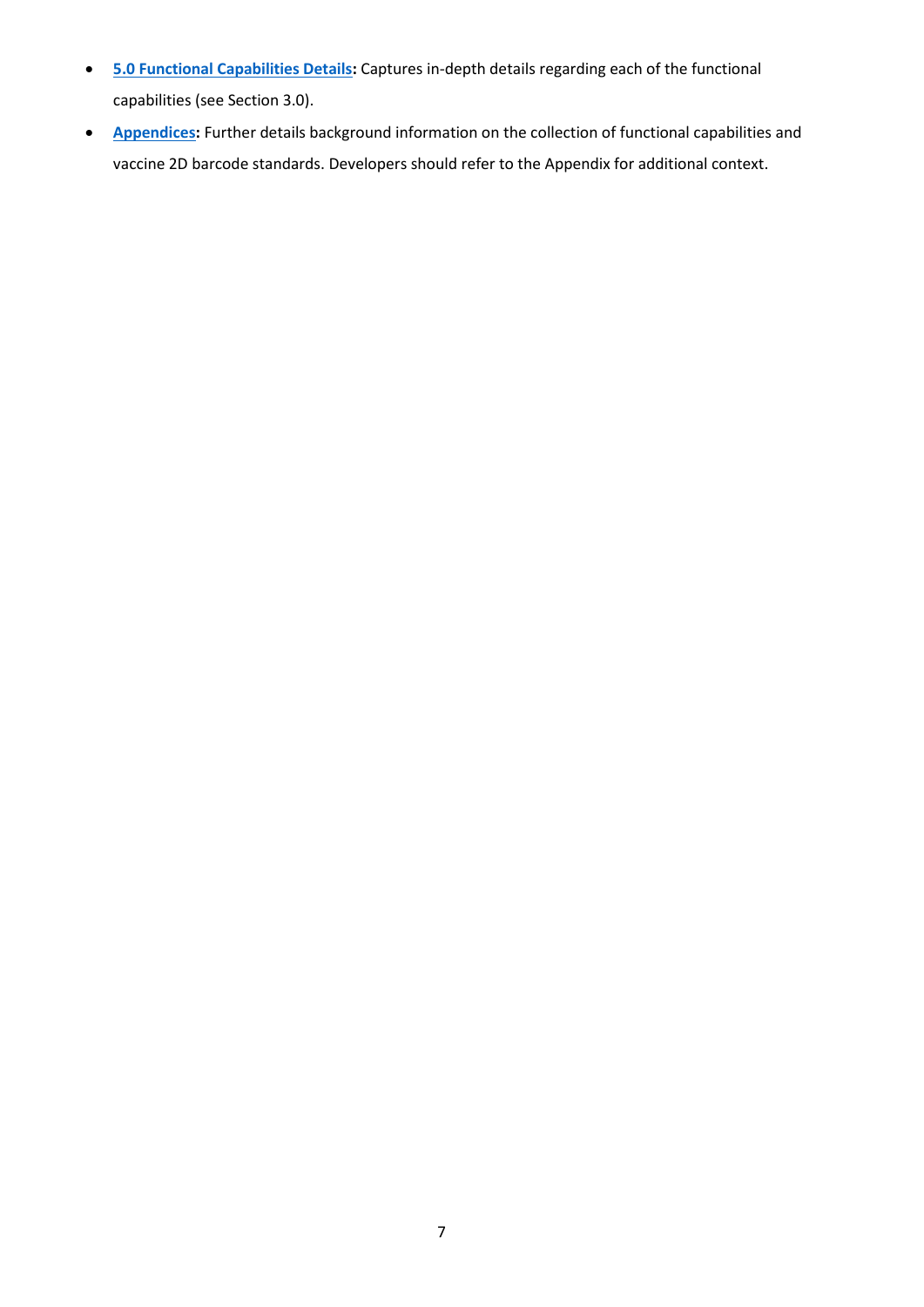# <span id="page-7-0"></span>2.0 Barcode Basics

# <span id="page-7-1"></span>2.1 2D Barcode Utility

Vaccine 2D barcodes are used to identify vaccine products and Vaccine Information Statements.

#### **Understanding Vaccine Products**

Vaccine products are vials of vaccine, intranasal sprays, or pre-filled syringes of vaccine that can be administered to patients. Vaccines can be ready-to-administer, or require mixing such as when a lyophilized component and diluent are to be mixed just prior to administration.

Unit of Use (UoU) and Unit of Sale (UoS): Pharmaceutical products are packaged in multiple layers. The primary packaging refers to the individual usable unit (i.e., Unit of Use or 'UoU'), the secondary packaging is the box or package that contains multiple UoU products (i.e., the Unit of Sale or 'UoS') and there is a tertiary layer that can be the carton that contains the UoS packages. In this report, we are going to focus on the UoU and UoS; each has distinct product information to support movement along the supply chain and for inventory management purposes.

The Global Trade Item Number (GTIN) is a GS1 product identifier which contains the National Drug Code (NDC). GS1 is a standards development organization for barcodes and the NDC is a U.S. Food & Drug Administration (FDA) product identifier. The label affixed to the UoS products includes the GTIN, serial number, expiration date, and lot number (in human readable form and within the 2D barcode). The Drug Supply Chain Security Act (DSCSA)<sup>1</sup> requires that 2D barcodes be affixed onto UoS packaging. For vaccines, a UoU could be one pre-filled syringe or one drawn dose from a single or multi-dose vial. For vaccines that require mixing, as described above, there are typically two UoU products – one for the diluent and one for the lyophilized vaccine. The label affixed to the UoU products includes the GTIN, expiration date, and lot number (in human readable form and within a 2D barcode).

As of this document's publication date, most major vaccine manufacturers are shipping their U.S. products with 2D barcodes on the UoU (vial/syringes) product presentations. The list of presentations is updated as products are introduced (or retired) and is maintained on the [CDC website](https://www.cdc.gov/vaccines/programs/iis/2d-vaccine-barcodes/downloads/Scanning-Implementation-Guide-for-Decision-Makers-508.pdf) [\(https://www.cdc.gov/vaccines/programs/iis/2d-vaccine-barcodes/index.html\)](https://www.cdc.gov/vaccines/programs/iis/2d-vaccine-barcodes/index.html).

#### **Vaccine Information Statements (VIS)**

Vaccine information statements (VIS) provide patients with information about vaccines they will receive. According to the National Childhood Vaccine Injury Act (42 U.S.C. §300aa-26), immunizers are required to provide patients a copy of the applicable VIS prior to vaccine administration, and are required to maintain notation about the VIS edition date and the date the VIS was provided to the patient.2

As part of CDC 2D barcoding initiatives, CDC added 2D barcodes to VIS. This technology allows immunization providers the ability to scan the code and edition date of a VIS into an EMR, IIS, or other electronic database.

<span id="page-7-3"></span>The 2D barcoded VIS are available on the CDC website<sup>4</sup> [\(https://www.cdc.gov/vaccines/hcp/vis/\)](https://www.cdc.gov/vaccines/hcp/vis/). As of this document's publication date, all VIS documents contain 2D barcodes.

# <span id="page-7-2"></span>2.2 2D Vaccine Barcode Symbology

Information regarding standards for th[e GS1 DataMatrix symbology,](#page-41-1) [unit of use 2D vaccine barcode structure,](#page-41-2) [VIS 2D vaccine barcode structure,](#page-42-0) and the [unit of sale vaccine 2D barcode structure](#page-43-0) can be found in Appendix C.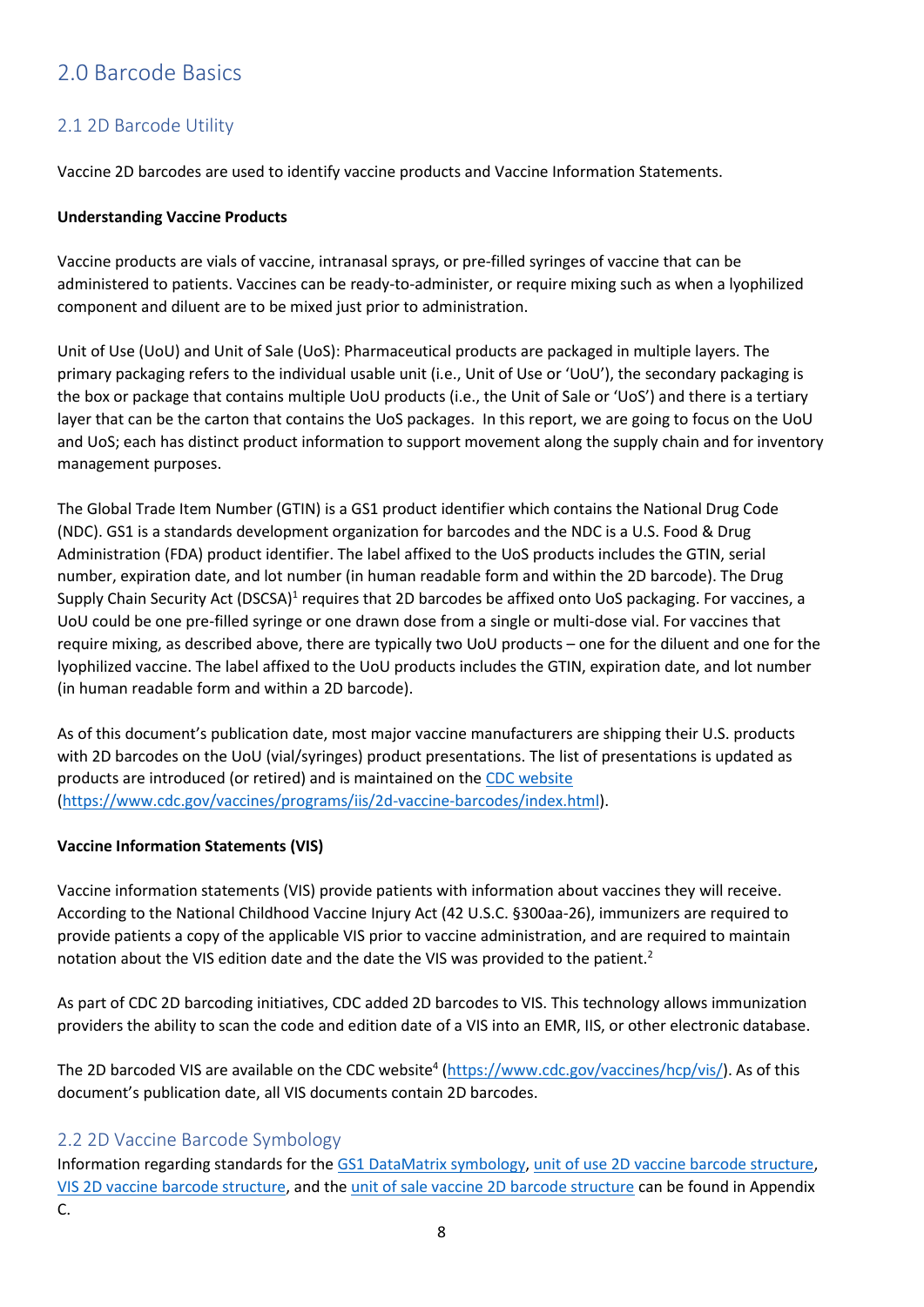#### <span id="page-8-3"></span>3.0 Functional Capabilities Overview

## <span id="page-8-0"></span>3.1 Need

There are three primary use cases that necessitate 2D barcode scanning integration within EMR/IIS systems:

- Scenario 1 Vaccine Inventory
	- $\circ$  1a Vaccine Inventory (EMR)
	- $\circ$  1b Vaccine Inventory (IIS)
- Scenario 2 Vaccine Administration
- Scenario 3 VIS Recording

The functional capabilities that support the transmission of data in these three scenarios are detailed in the sections that follow.

For each use case, the functional capabilities are classified into three areas:

- Monitoring State of readiness of an EMR/IIS to receive and process incoming data from a scanner
- Processing Set of actions the EMR/IIS vendors should consider to successfully process data contained in 2D barcode of vaccines and VIS. Specifically, these represent actions taken after a 2D barcode is scanned and the EMR/IIS has received data from the scanner
- Alerts and Notifications Warnings displayed to the users upon processing 2D barcodes

# <span id="page-8-1"></span>3.2 Assumptions and Considerations

This document assumes that users have the hardware necessary to facilitate 2D vaccine barcode scanning. To facilitate scanning, users require specific scanning devices (and computing devices, if needed) that collect the 2D barcode data elements. These devices can be handheld or mobile<sup>5</sup>. The handheld devices can have corded or cordless connectivity.

Assumptions and considerations for each of the scenarios are further detailed in the appendix (Scenario  $1 -$ [Vaccine Inventory,](#page-18-2) Scenario 2 – [Vaccine Administration,](#page-25-1) and Scenario 3 – [VIS Recording\)](#page-31-0).

#### <span id="page-8-2"></span>3.3 Requirements

The table below summarizes the key requirements for integrating 2D barcode scanning with an EMR/IIS system for the three scenarios identified above. These are further detailed in the sections that follow.

*Table 1: Summary of Functional Capabilities Requirements for 2D Vaccine Barcodes*

|                |                                                                                                                                                           | Scenario $1-$<br>Vaccine<br>Inventory | Scenario $2 -$<br>Vaccine<br>Administration | Scenario 3 - VIS<br><b>Recording</b> |
|----------------|-----------------------------------------------------------------------------------------------------------------------------------------------------------|---------------------------------------|---------------------------------------------|--------------------------------------|
|                | <b>Monitoring</b>                                                                                                                                         |                                       |                                             |                                      |
| 1              | Monitor and establish connection with barcode scanner to<br>receive 2D vaccine barcode data input from the scanner.                                       |                                       |                                             |                                      |
| $\overline{2}$ | Recognize scanner connection and 2D barcode data<br>input in the module where 2D barcode data scanning is<br>expected based on completed configuration of |                                       |                                             |                                      |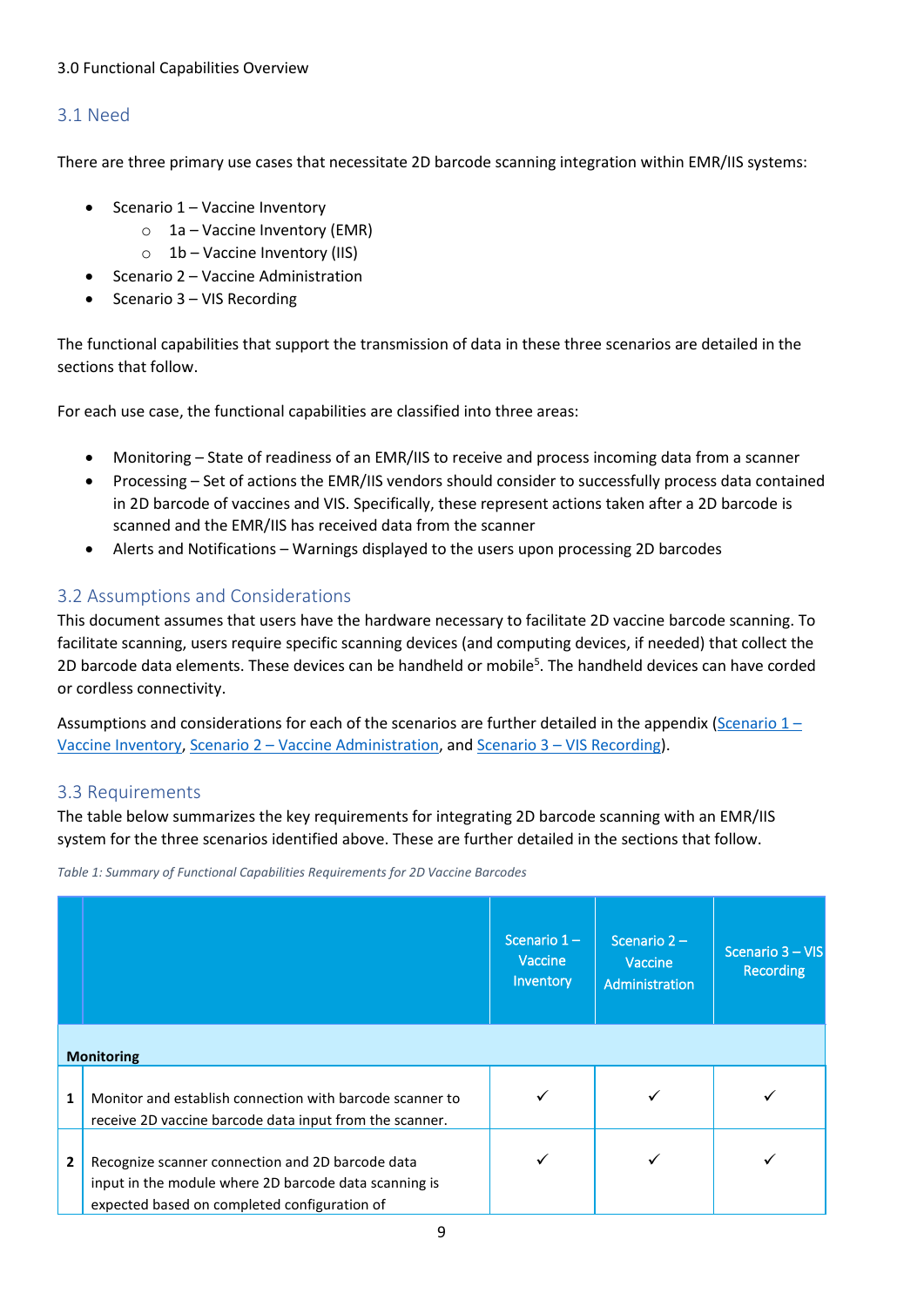|   |                                                                                                                                                                                                                                                                       | Scenario $1-$<br>Vaccine<br>Inventory | Scenario $2 -$<br>Vaccine<br>Administration | Scenario 3 - VIS<br><b>Recording</b> |
|---|-----------------------------------------------------------------------------------------------------------------------------------------------------------------------------------------------------------------------------------------------------------------------|---------------------------------------|---------------------------------------------|--------------------------------------|
|   | <b>Processing</b>                                                                                                                                                                                                                                                     |                                       |                                             |                                      |
| 3 | Validate if the barcode is applicable to the EMR/IIS module.                                                                                                                                                                                                          |                                       |                                             |                                      |
| 4 | Read the data elements present in the 2D barcode<br>string using application identifiers (AI) as defined by the<br>GS1 general specifications.                                                                                                                        |                                       |                                             |                                      |
| 5 | Use the scanned data to look up other key data about the<br>vaccine or VIS.                                                                                                                                                                                           | ✓                                     |                                             |                                      |
| 6 | If the administration module is connected to an inventory<br>module:                                                                                                                                                                                                  |                                       |                                             |                                      |
|   | . Validate barcode data against the NDC, expiration date,<br>and lot number stored in inventory for the same vaccine                                                                                                                                                  |                                       |                                             |                                      |
|   | . Warn users in the event of missing data or discrepancy                                                                                                                                                                                                              |                                       |                                             |                                      |
|   | • Use all three data elements or a combination to access<br>stored inventory data for additional data such as<br>manufacturer and other product information.                                                                                                          |                                       |                                             |                                      |
| 7 | If the administration module is not connected to an inventory<br>module, use the scanned data elements (i.e., NDC, expiration<br>date, and lot number) to look up additional information<br>about the vaccine, such as manufacturer and other product<br>information. |                                       |                                             |                                      |
| 8 | Display the scanned data elements and other key data in the<br>respective fields.                                                                                                                                                                                     | ✓                                     | ✓                                           |                                      |
| 9 | Save original scanned values if providing an option to modify<br>them.                                                                                                                                                                                                | ✓                                     |                                             |                                      |
|   | 10 Allow users to verify scanned data and manually enter<br>additional data that cannot be automatically displayed.                                                                                                                                                   |                                       |                                             |                                      |
|   | 11 Provide separate set of VIS fields to capture information for<br>each VIS given.                                                                                                                                                                                   |                                       |                                             |                                      |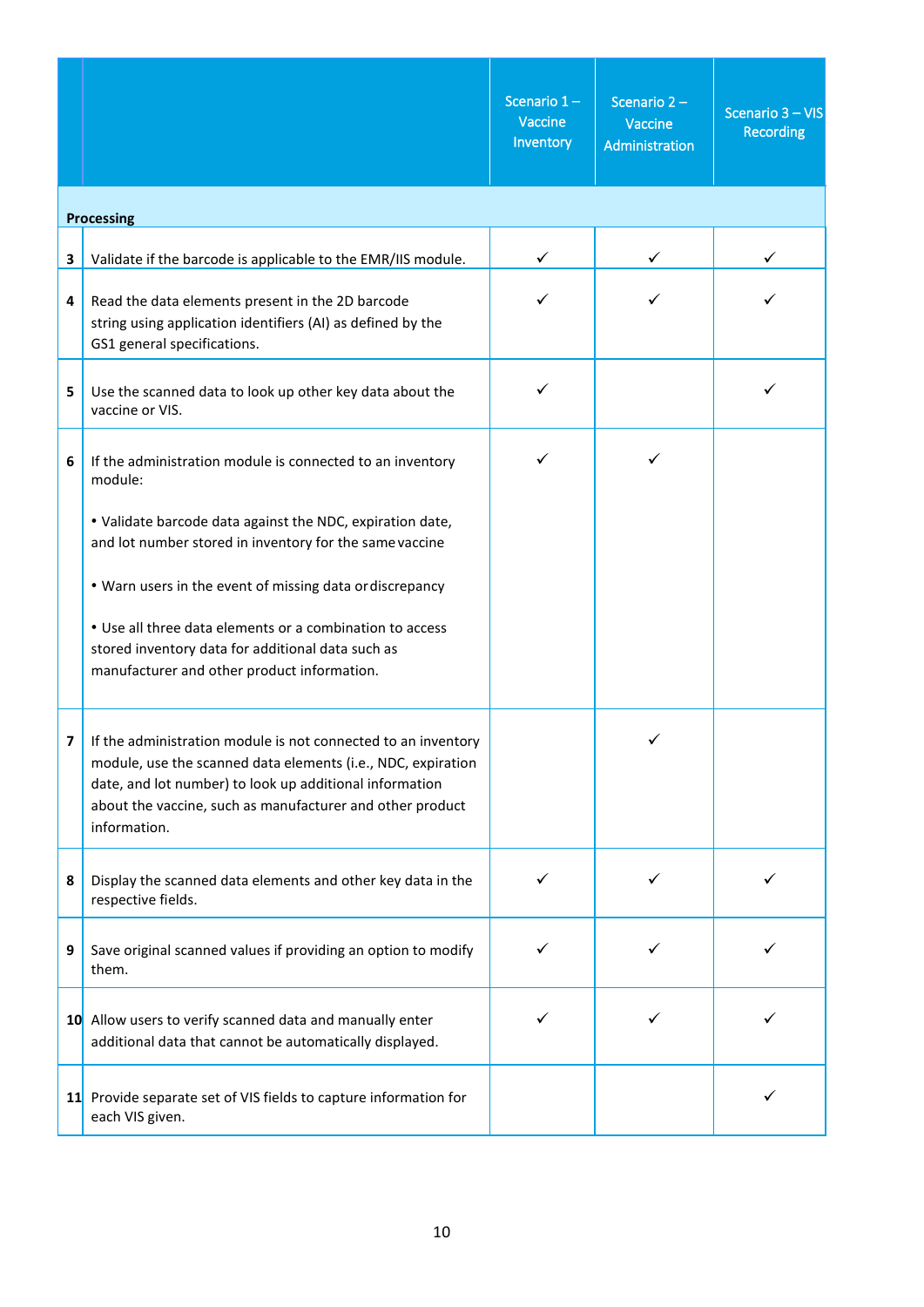# <span id="page-10-0"></span>4.0 Use Cases with Functional Capabilities

# <span id="page-10-1"></span>4.1 Scenario 1a - Record vaccine inventory (EMR)

### User Story

*As an inventory manager, I want to record a shipment of vaccines into the EMR system/Inventory system, so that I can have an accurate count of the vaccines on-hand.* 

#### System Interaction

The table below identifies the user system interaction for recording vaccine inventory.

*Table 2: Inventory System Interaction*

| <b>Inventory - System Interaction Table</b>                                                      |                                                                      |  |
|--------------------------------------------------------------------------------------------------|----------------------------------------------------------------------|--|
| <b>User</b>                                                                                      | <b>EMR</b>                                                           |  |
|                                                                                                  |                                                                      |  |
| Opens the inventory module                                                                       | Readies to accept scanner data input                                 |  |
| Scans 2D barcode from<br>vaccine unit of sale *                                                  | Validates if the barcode is applicable to the current EMR module     |  |
|                                                                                                  | Reads and populates required fields such as GTIN, lot number,        |  |
|                                                                                                  | expiration date; and serial number (optional field).                 |  |
|                                                                                                  | Accesses mapping tables to look up additional product<br>information |  |
|                                                                                                  | Populates fields with vaccine information                            |  |
| Scans 2D barcode from one<br>vaccine unit of use t                                               | Validates if the barcode is applicable to the current EMR module     |  |
|                                                                                                  | Reads GTIN/NDC, expiration date, and lot number                      |  |
|                                                                                                  | Accesses mapping tables to look up additional product<br>information |  |
|                                                                                                  | Populates fields with vaccine information                            |  |
| Confirms data populated<br>and enters other vaccine<br>inventory information such<br>as quantity |                                                                      |  |
| User submits the inventory record                                                                | Saves vaccine information to the inventory                           |  |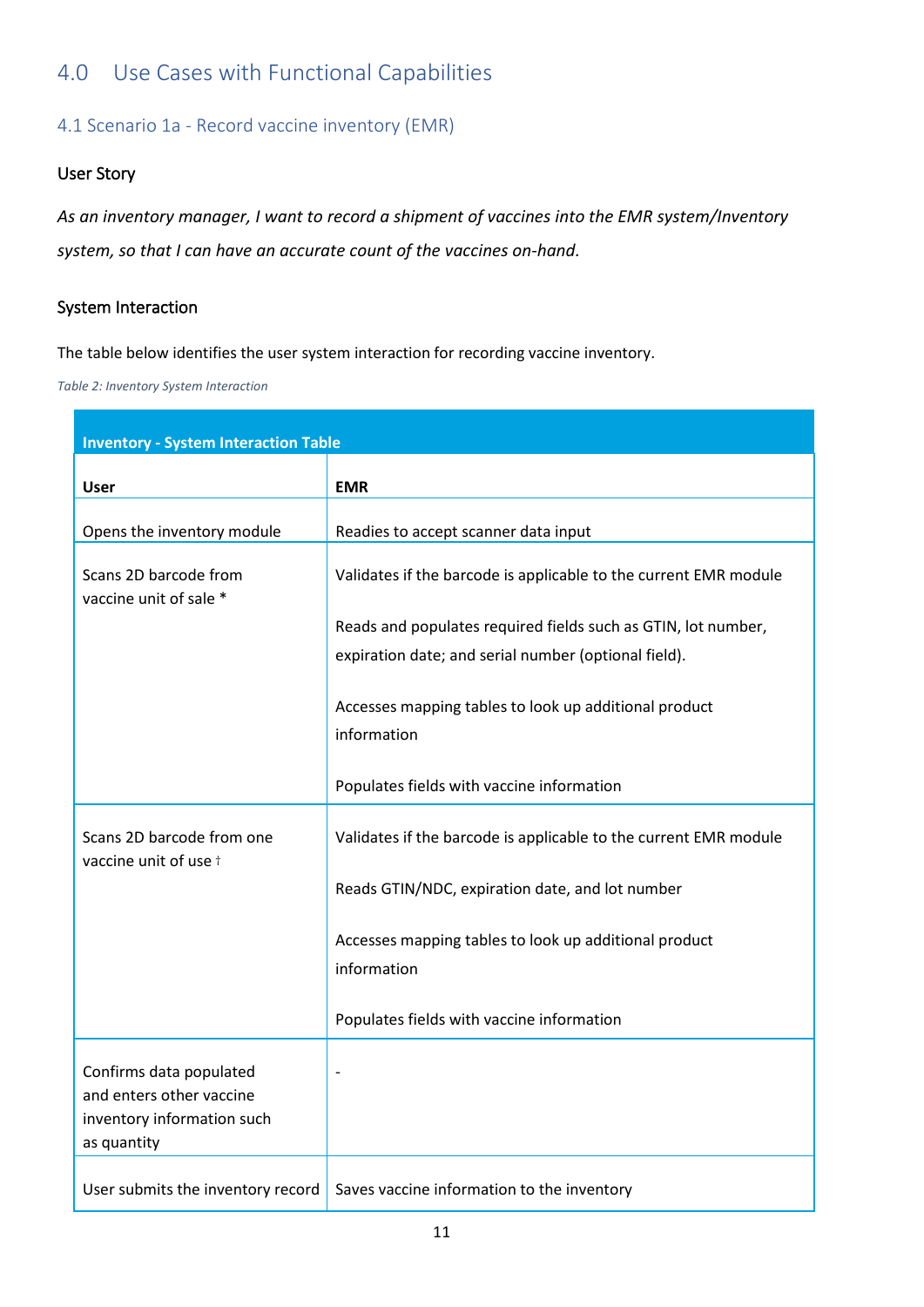# <span id="page-11-0"></span>4.2 Scenario 1b - Record vaccine inventory (IIS)

*As an inventory manager, I want to record a shipment of publicly funded vaccines received into the IIS so that I can track quantity available and accurately report how they were depleted.*

#### System Interaction

The table below identifies the user system interaction for recording vaccine inventory.

*Table 3: Inventory System Interaction*

| <b>Inventory - System Interaction Table</b>                                                      |                                                                                                    |  |  |
|--------------------------------------------------------------------------------------------------|----------------------------------------------------------------------------------------------------|--|--|
| <b>User</b>                                                                                      | <b>IIS</b>                                                                                         |  |  |
| Opens IIS                                                                                        | Readies to accept scanner data input                                                               |  |  |
| Scans 2D barcode from<br>vaccine unit of sale *                                                  | Validates if the barcode is applicable to the current IIS module                                   |  |  |
|                                                                                                  | Reads and populates required fields such as GTIN/NDC, lot                                          |  |  |
|                                                                                                  | number, expiration date; and serial number (optional field).                                       |  |  |
|                                                                                                  | Accesses mapping tables to look up additional product<br>information                               |  |  |
|                                                                                                  | Populates fields with vaccine information                                                          |  |  |
| Confirms data populated<br>and enters other vaccine<br>inventory information such<br>as quantity | Fields such as NDC, expiration date, lot number, quantity etc. are all<br>populated and validated. |  |  |
| User submits the inventory record                                                                | Saves vaccine information to the inventory                                                         |  |  |

# Functional Capabilities

The table below lists functional capabilities needed by the EMR/IIS to process vaccine 2D barcode for recording vaccine inventory. Please see the Appendix for further information regarding the assumptions and [considerations,](#page-18-3) process flow, an[d functional capabilities details.](#page-21-0)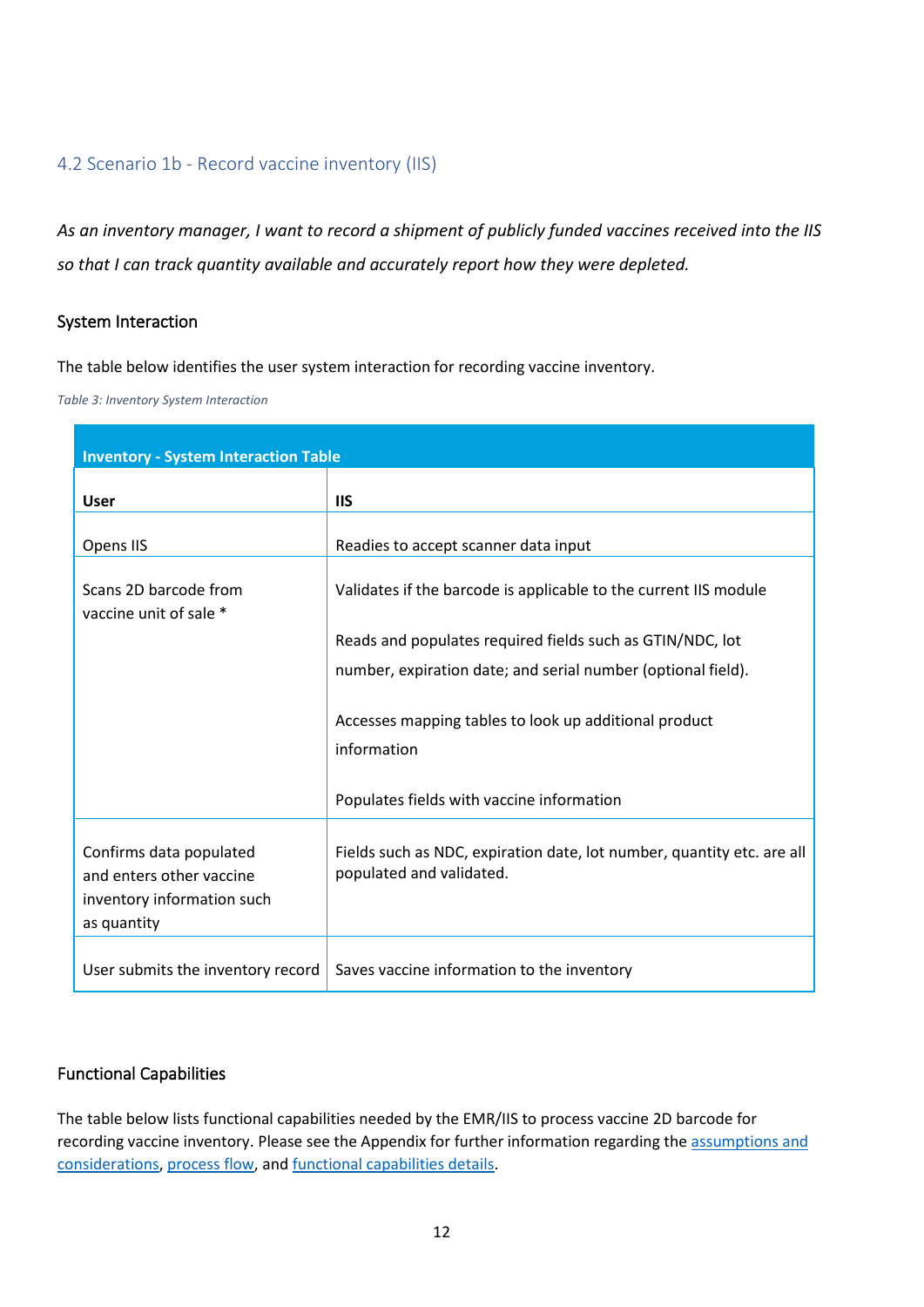| ID        | <b>Functional Capability</b><br><b>Classification</b> | <b>Functional Capability Description</b>                                                                                                                                                                      |
|-----------|-------------------------------------------------------|---------------------------------------------------------------------------------------------------------------------------------------------------------------------------------------------------------------|
| $I-M-01$  | Monitoring                                            | Monitor and establish connection with barcode scanner to receive<br>2D vaccine barcode data input from the scanner                                                                                            |
| $I-M-02$  | Monitoring                                            | Recognize scanner connection and 2D barcode data input in the<br>inventory module where 2D barcode data scanning is expected                                                                                  |
|           |                                                       |                                                                                                                                                                                                               |
| $I-P-01$  | Processing                                            | Validate if the barcode is applicable to the EMR/IIS module                                                                                                                                                   |
| $I-P-02$  | Processing                                            | Read the GTIN, expiration date, lot number and serial number <sup>†</sup> data<br>elements from the 2D barcode data string using application<br>identifiers (AI) as defined by the GS1 general specifications |
| $I-P-03$  | Processing                                            | Use the scanned data elements* (i.e., NDC, expiration date, and lot<br>number) to look up other key data about the vaccine, such as<br>manufacturer and product information (i.e. product name or dose)       |
| $I-P-04$  | Processing                                            | Display the NDC, expiration date, and lot number and other key<br>data in the respective fields*                                                                                                              |
| $I-P-05$  | Processing                                            | Save original scanned values if providing an option to modify them                                                                                                                                            |
| $I-P-06$  | Processing                                            | Allow users to verify scanned data and manually enter additional<br>inventory data that is specific to the scanned product and cannot<br>be automatically displayed                                           |
| $I-P-07$  | Processing                                            | Reformat expiration date from the 2D vaccine barcode according to<br>the default settings configured for the EMR/IIS                                                                                          |
| $I-P-08$  | Processing                                            | Update mapping and reference data on a regular basis                                                                                                                                                          |
|           |                                                       |                                                                                                                                                                                                               |
| $I-AN-01$ | <b>Alerts and Notifications</b>                       | Notify users when a barcode is not identifiable                                                                                                                                                               |
| $I-AN-02$ | <b>Alerts and Notifications</b>                       | Warn users that an expired vaccine has been scanned                                                                                                                                                           |

†**Note:** In the case that the unit of use 2D vaccine barcode is scanned, the following elements will be read from the scan: GTIN, expiration date, and lot number. There is no serial number on the unit of use.

\***Note:** The availability of 2D barcodes on the UoS packaging should be considered when developing EMR/IIS vaccine inventory capabilities. Users may choose to scan the unit of sale packaging for inventory purposes. When ordering new vaccines providers typically use the unit of sale NDC.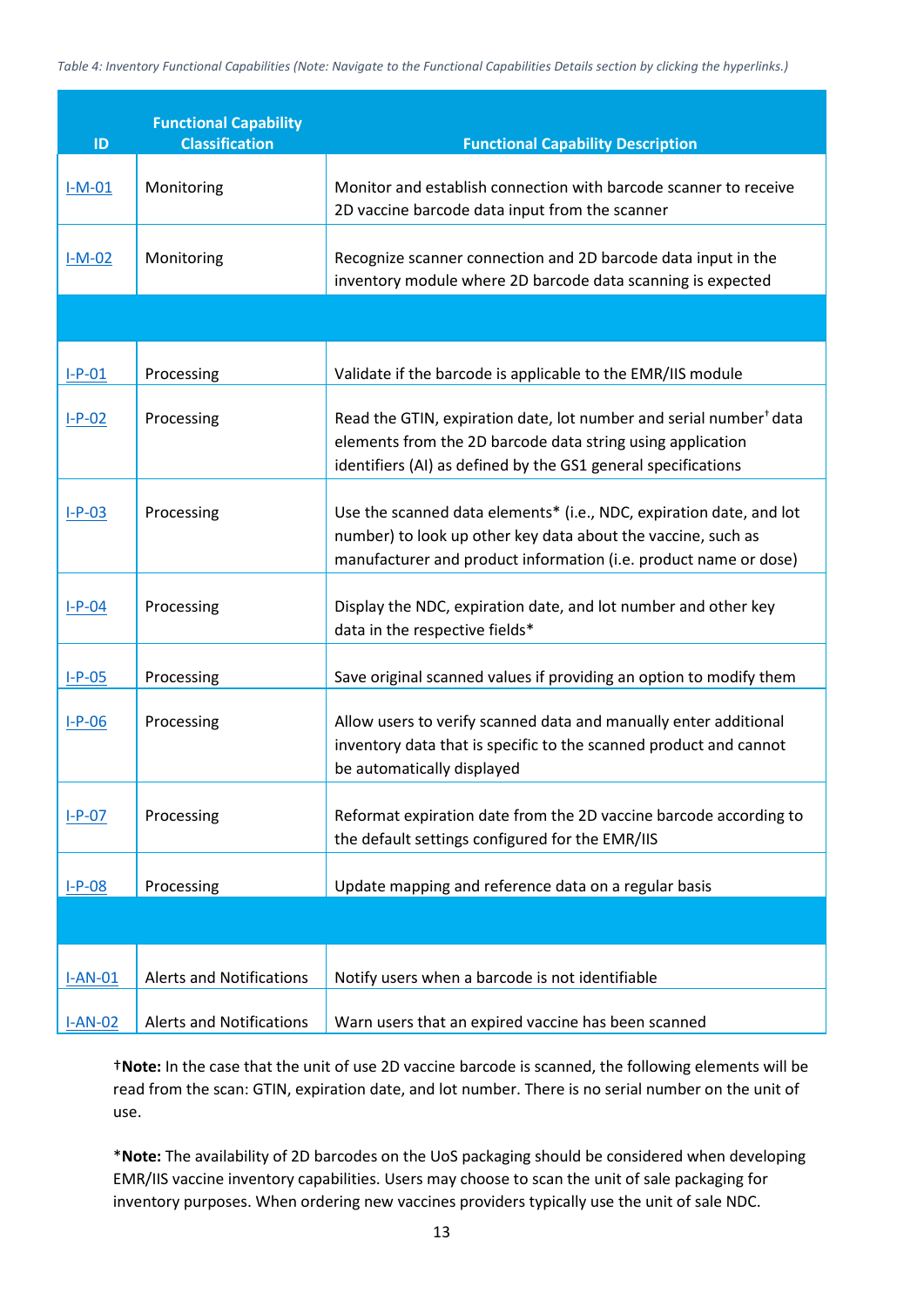# <span id="page-13-1"></span>Acceptance Criteria

The vaccine products are accurately recorded into the EMR/IIS inventory module.

# <span id="page-13-0"></span>4.3 Scenario 2 – Record vaccine administration (Administration)

#### User Story

*As an immunizer, I want to record a vaccine administration in the EMR system, so that the patient's record will be updated with the relevant vaccine data elements.*

### System Interaction

The table below identifies the user system interaction for recording vaccine administrations.

*Table 5: Administration System Interaction*

| <b>Administration - EMR/IIS Interaction Table</b>                         |                                                                                                                                                                                                                                                                          |
|---------------------------------------------------------------------------|--------------------------------------------------------------------------------------------------------------------------------------------------------------------------------------------------------------------------------------------------------------------------|
| <b>User</b>                                                               | System                                                                                                                                                                                                                                                                   |
| Navigates to patient<br>administration screen                             | Readies to accept scanner data input                                                                                                                                                                                                                                     |
| Scans 2D barcode from vaccine<br>unit(s) $*$ of use                       | Reads GTIN/NDC, expiration date, and lot number<br>Accesses mapping tables/inventory information to look up additional<br>product information<br>Populates fields with vaccine information<br>*Some vaccines contain a lyophilized component and a diluent<br>component. |
| Confirms data populated and<br>enters other administration<br>information | $\overline{\phantom{a}}$                                                                                                                                                                                                                                                 |
| User submits the<br>administration record                                 | Saves administration information to the EMR If<br>applicable<br>Updates vaccine quantity in inventory                                                                                                                                                                    |
|                                                                           | The EMR directly reports vaccine administration<br>data to the IIS $\dagger$                                                                                                                                                                                             |

# Functional Capabilities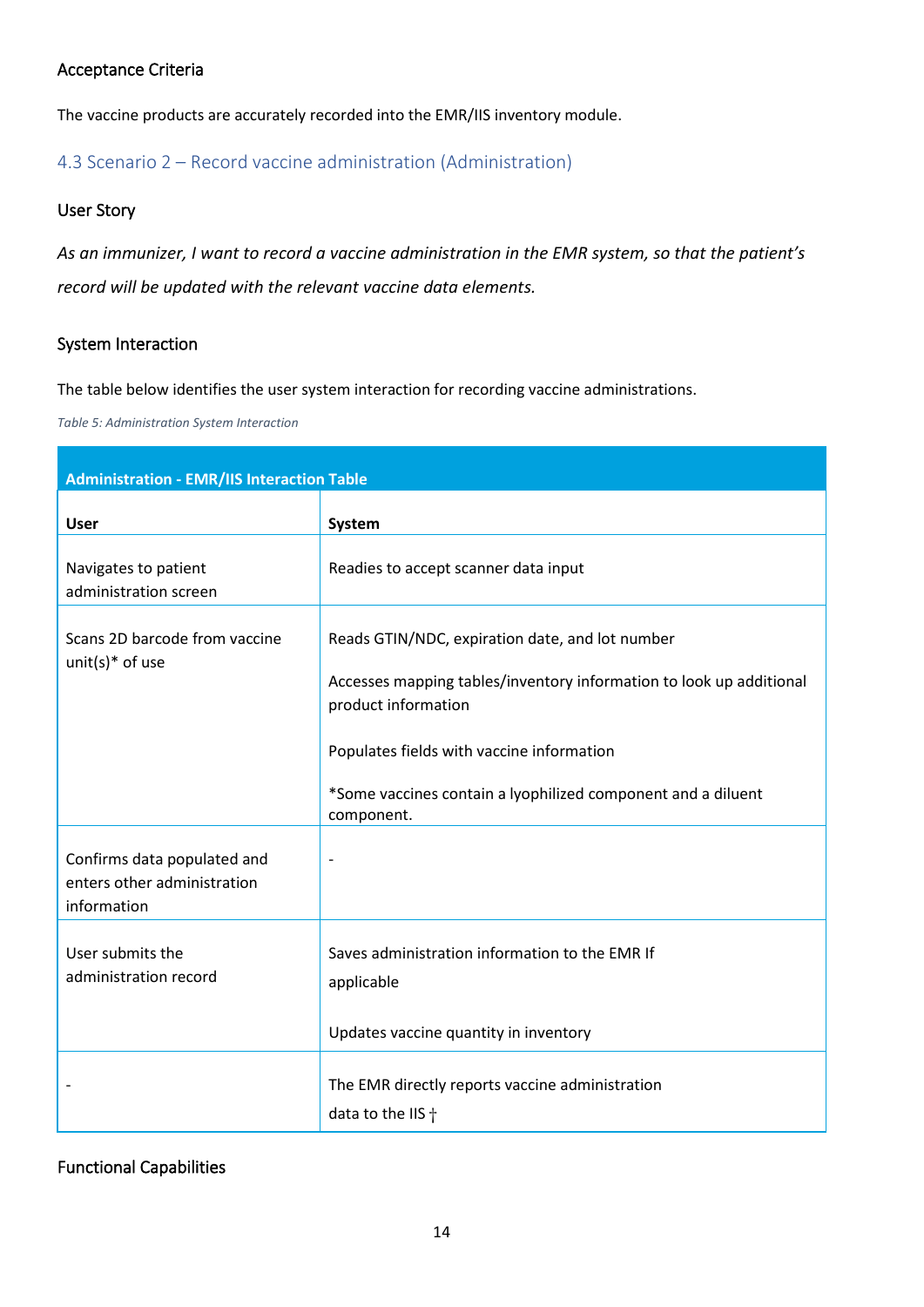The table below lists functional capabilities needed by the EMR to process vaccine 2D barcode for recording vaccine administrations. Please see the Appendix for further information regarding the [assumptions and](#page-25-1)  [considerations,](#page-25-1) [process flow,](#page-26-0) [and functional capabilities details.](#page-27-0)

*Table 6: Administration Functional Capabilities (Note: Navigate to the Functional Capabilities Details section by clicking the hyperlinks.)*

| ID        | <b>Functional Capability</b><br><b>Classification</b> | <b>Functional Capability Description</b>                                                                                                                                                                                                                                                                                                                                                                   |
|-----------|-------------------------------------------------------|------------------------------------------------------------------------------------------------------------------------------------------------------------------------------------------------------------------------------------------------------------------------------------------------------------------------------------------------------------------------------------------------------------|
| $A-M-01$  | Monitoring                                            | Monitor and establish connection with barcode scanner to receive<br>vaccine 2D barcode data input from the scanner.                                                                                                                                                                                                                                                                                        |
| $A-M-02$  | Monitoring                                            | Recognize scanner connection and 2D barcode data input in the<br>administration module where 2D barcode data scanning is<br>expected.                                                                                                                                                                                                                                                                      |
|           |                                                       |                                                                                                                                                                                                                                                                                                                                                                                                            |
| $A-P-01$  | Processing                                            | Validate if the barcode is applicable to the EMR module.                                                                                                                                                                                                                                                                                                                                                   |
| $A-P-02$  | Processing                                            | For UoU: Read the GTIN/NDC, expiration date, and lot number data<br>elements from the 2D barcode data string using application<br>identifiers as defined by the GS1 general specifications. Some<br>vaccines may have more than one unit of use (vaccines with diluent<br>and lyophilized components).                                                                                                     |
| $A-P-03a$ | Processing                                            | If administration module is connected to an inventory module:<br>Validate barcode data against the NDC, expiration date, and<br>lot number stored in inventory for the same vaccine<br>Warn users in the event of missing data or discrepancy<br>Use all three data elements or a combination to access stored<br>inventory data for additional data such as manufacturer and<br>other product information |
| $A-P-03b$ | Processing                                            | If the administration module is not connected to an inventory<br>module, use the scanned data elements (i.e., NDC, expiration<br>date, and lot number) to look up additional information about<br>the vaccine, such as manufacturer and other product<br>information.                                                                                                                                      |
| $A-P-04$  | Processing                                            | Display the NDC, expiration date, and lot number and other key<br>data in respective fields.                                                                                                                                                                                                                                                                                                               |
| A-P-05    | Processing                                            | Save original scanned values if providing an option to modify<br>them.                                                                                                                                                                                                                                                                                                                                     |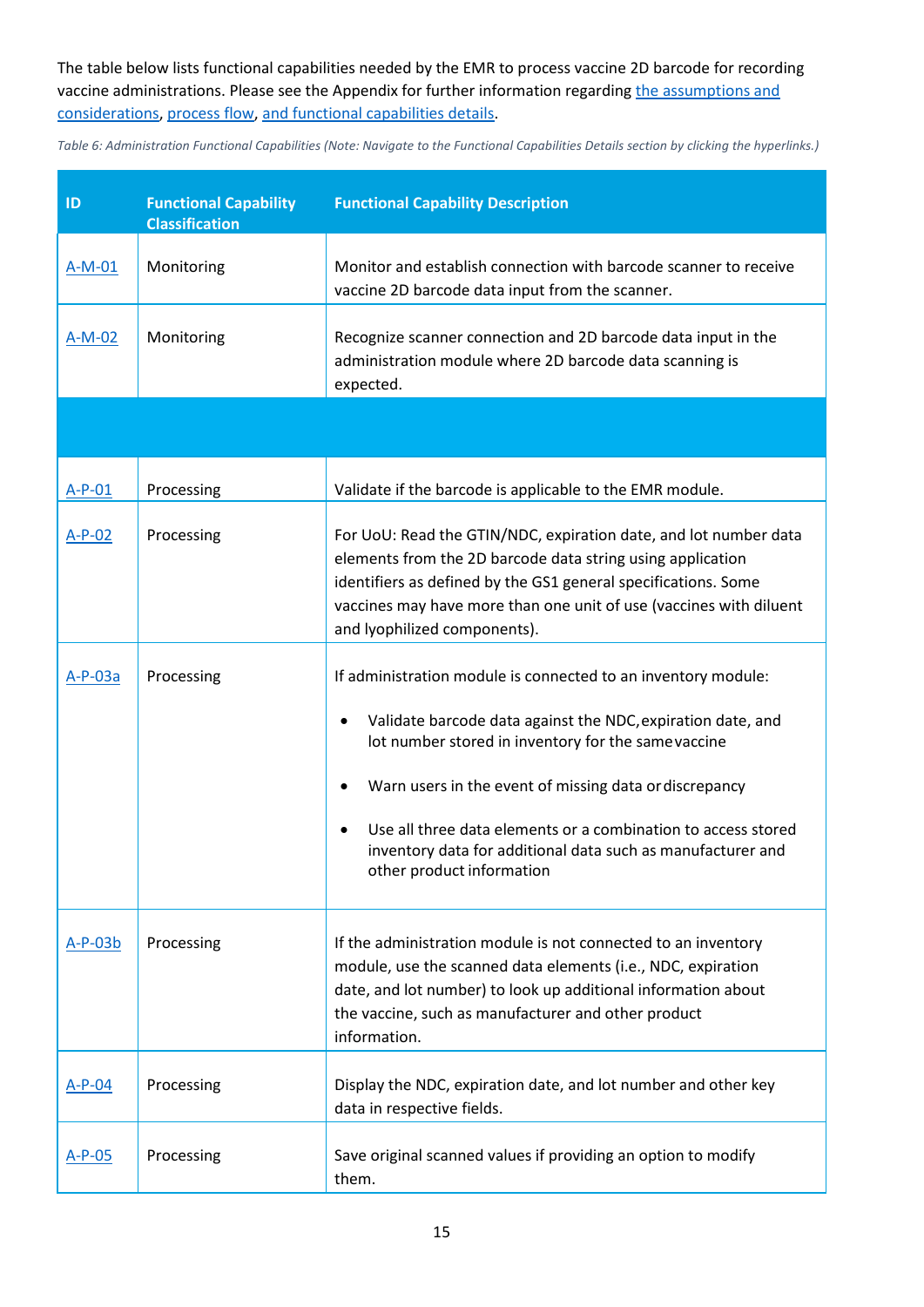| ID       | <b>Functional Capability</b><br><b>Classification</b> | <b>Functional Capability Description</b>                                                                                                                                   |
|----------|-------------------------------------------------------|----------------------------------------------------------------------------------------------------------------------------------------------------------------------------|
| $A-P-06$ | Processing                                            | Allow users to verify scanned data and manually enter additional<br>administration data that are specific to the scanned product and<br>cannot be automatically displayed. |
| $A-P-07$ | Processing                                            | Reformat expiration date from the vaccine 2D barcode according<br>to the default settings configured for the EMR.                                                          |
| $A-P-08$ | Processing                                            | Update mapping and reference data on a regular basis.                                                                                                                      |
| $A-P-09$ | Processing                                            | When the administration module is connected to an inventory<br>module, decrement the inventory count according to the<br>vaccine(s) administered.                          |
| $A-P-10$ | Processing                                            | Administered vaccine data captured via scanner should have an<br>'scan confirmation' indicator                                                                             |
|          |                                                       |                                                                                                                                                                            |
| A-AN-01  | <b>Alerts and Notifications</b>                       | Notify users when a barcode is not identifiable.                                                                                                                           |
| A-AN-02  | <b>Alerts and Notifications</b>                       | Warn users that an expired vaccine has been scanned.                                                                                                                       |
| A-AN-03  | <b>Alerts and Notifications</b>                       | Validate the scanned vaccine against the patient medical record<br>for accuracy.                                                                                           |
| A-AN-04  | <b>Alerts and Notifications</b>                       | When the administration module is connected to an inventory<br>module, warn users if the vaccine is not present in the inventory.                                          |
| A-AN-05  | <b>Alerts and Notifications</b>                       | Warn users that a recalled vaccine has been scanned.                                                                                                                       |

†**Note:** In most cases, vaccine administration data will report directly from the EMR to the IIS. In the event that users have to manually update the IIS with the vaccine administration data, the same EMR Administration functional capabilities may be applied to the IIS directly.

# <span id="page-15-0"></span>Acceptance Criteria

The vaccine product is accurately recorded in the patient's EMR record and users are alerted if the scanned vaccine should not be administered based on expiration dates or recalls.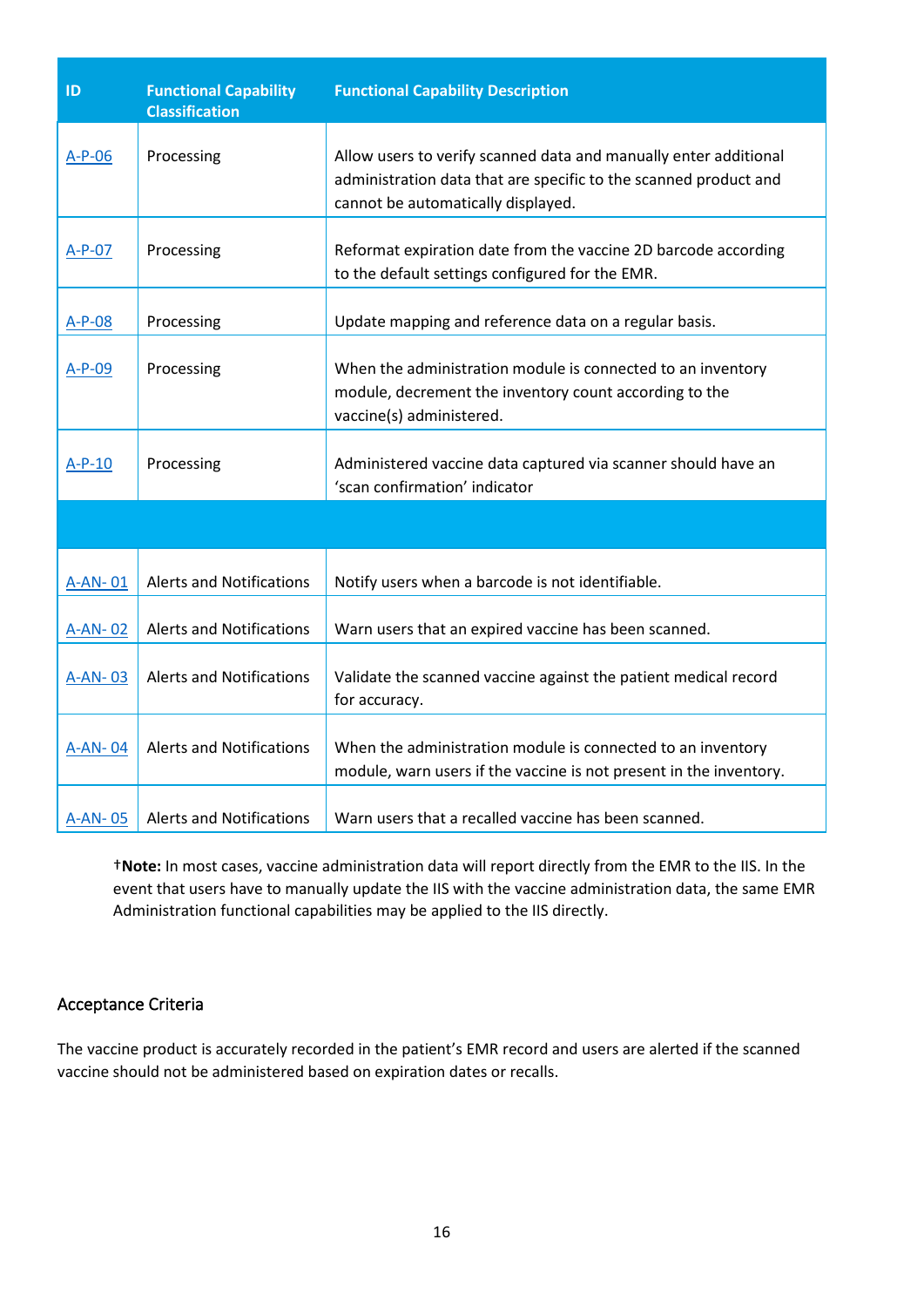<span id="page-16-0"></span>4.4 Scenario 3 – Record Vaccine Information Statements (VIS)

#### User Story

*As an immunizer, I want to record a VIS information prior to administering the vaccine, so that the patient's EMR record is updated with the document code and edition date of the VIS.*

#### System Interaction

The table below identifies the user system interaction for recording VIS.

*Table 7: VIS System Interaction*

| <b>VIS - EMR Interaction Table</b>                                        |                                                                     |  |  |
|---------------------------------------------------------------------------|---------------------------------------------------------------------|--|--|
| <b>User</b>                                                               | System                                                              |  |  |
| Opens the vaccine<br>administration/VIS screen                            | Readies to accept scanner data input                                |  |  |
| Scans 2D barcode on VIS                                                   | Validates if the barcode is applicable to the current system module |  |  |
|                                                                           | Reads VIS document type and edition date                            |  |  |
|                                                                           | Accesses mapping tables to look up additional VIS information       |  |  |
|                                                                           | Populates fields with VIS information                               |  |  |
| Confirms data populated and<br>enters other information related<br>to VIS | $\overline{\phantom{0}}$                                            |  |  |
| User submits the VIS record                                               | Saves VIS information to the patient's record                       |  |  |

#### Functional Capabilities

The table below lists functional capabilities needed by the EMR to process vaccine 2D barcode for recording VIS. Please see the Appendix for further information regarding th[e assumptions and considerations,](#page-32-1) [process](#page-33-0)  [flow,](#page-33-0) and [functional capabilities details.](#page-34-0)

*Table 8: VIS Functional Capabilities (Note: Navigate to the Functional Capabilities Details section by clicking the hyperlinks.)*

| ID       | <b>Functional Capability</b><br><b>Classification</b> | <b>Functional Capability Description</b>                                                                            |
|----------|-------------------------------------------------------|---------------------------------------------------------------------------------------------------------------------|
| $V-M-01$ | Monitoring                                            | Monitor and establish connection with barcode scanner to receive<br>vaccine 2D barcode data input from the scanner. |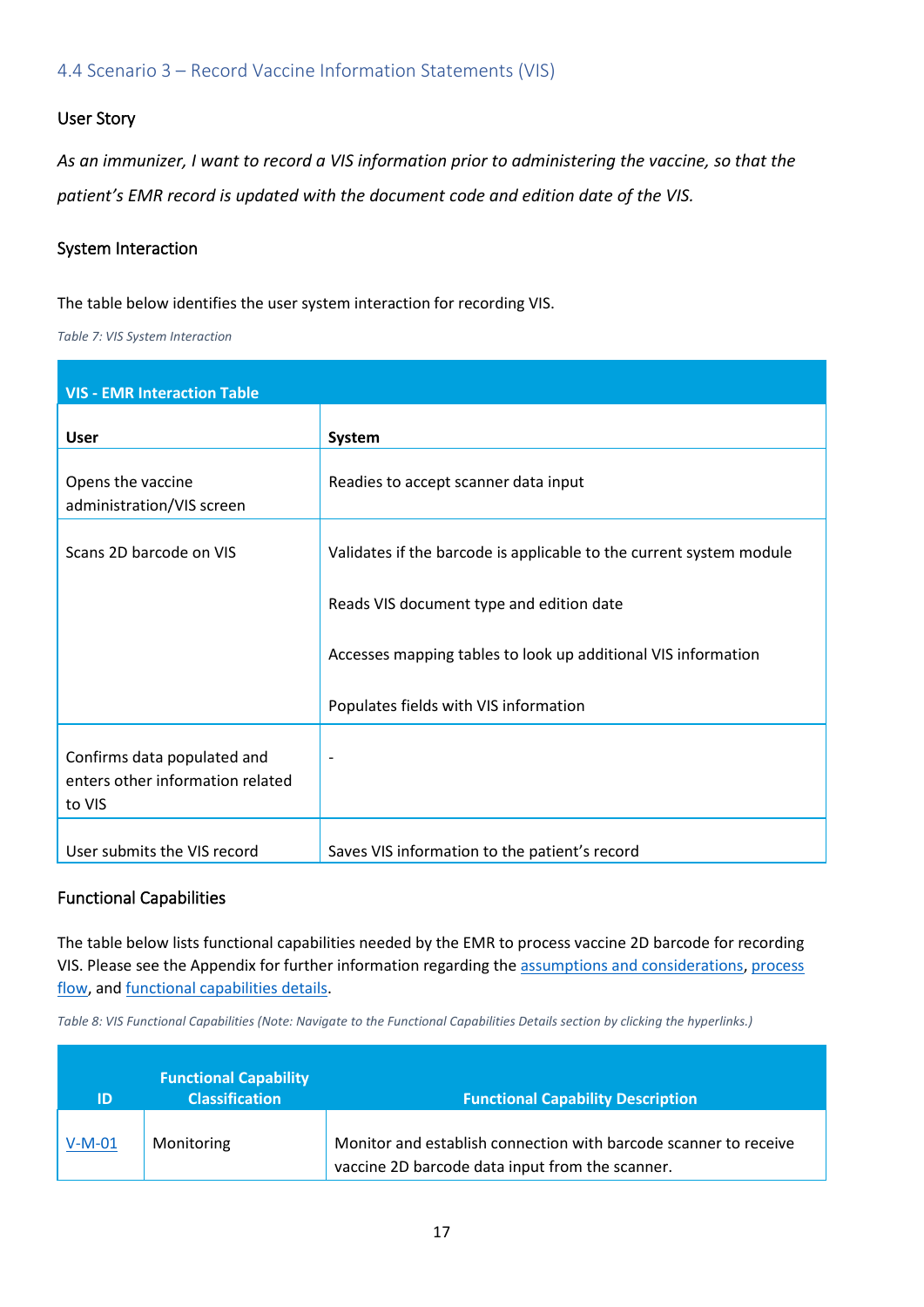| ID             | <b>Functional Capability</b><br><b>Classification</b> | <b>Functional Capability Description</b>                                                                                                                       |
|----------------|-------------------------------------------------------|----------------------------------------------------------------------------------------------------------------------------------------------------------------|
| $V-M-02$       | Monitoring                                            | Recognize scanner connection and 2D barcode data input in the<br>administration module where 2D barcode data scanning is<br>expected.                          |
|                |                                                       |                                                                                                                                                                |
| $V-P-01$       | Processing                                            | Validate if the barcode is applicable to the EMR/IIS module.                                                                                                   |
| $V-P-02$       | Processing                                            | Read the document code and edition date from the 2D barcode data<br>string using application identifiers (AI) as defined by the GS1 general<br>specifications. |
| $V-P-03$       | Processing                                            | Use scanned data elements, i.e., VIS document code and edition<br>date, to look up additional information about the VIS.                                       |
| $V-P-04$       | Processing                                            | Display the VIS document type, edition date in the respective VIS<br>fields.                                                                                   |
| $V-P-05$       | Processing                                            | Save original scanned values if providing an option to modify them.                                                                                            |
| $V-P-06$       | Processing                                            | Allow users to verify scanned data and manually enter additional<br>VIS data.                                                                                  |
| $V-P-07$       | Processing                                            | Provide separate set of VIS fields to capture information for each VIS<br>given.                                                                               |
| $V-P-08$       | Processing                                            | Reformat edition date from the VIS barcode according to the<br>default settings configured for the EMR/IIS.                                                    |
| $V-P-09$       | Processing                                            | Update mapping and reference data on a regular basis.                                                                                                          |
|                |                                                       |                                                                                                                                                                |
| $V-AN-01$      | <b>Alerts and Notifications</b>                       | Notify users when a barcode is not identifiable.                                                                                                               |
| $V-AN-02$      | <b>Alerts and Notifications</b>                       | Warn users when a more recent VIS is available.                                                                                                                |
| <u>V-AN-03</u> | <b>Alerts and Notifications</b>                       | Validate that the VIS matches the vaccine administered. Warn users if<br>a discrepancy exists.                                                                 |

# Acceptance Criteria

The VIS document code and edition date are accurately recorded into the EMR and users are alerted if a more recent VIS is available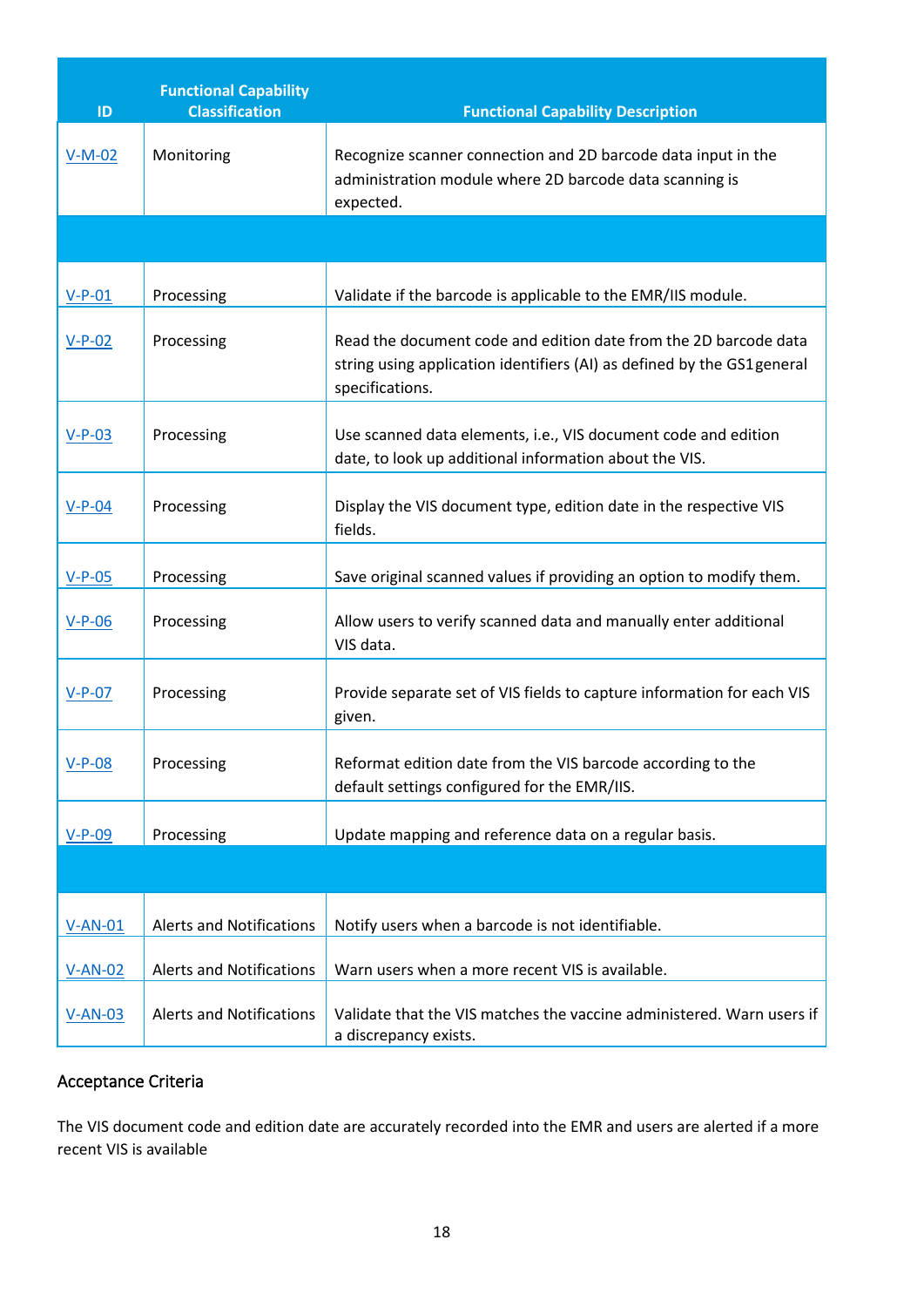# 5. Functional Capabilities Details

### <span id="page-18-4"></span><span id="page-18-0"></span>5.1 Scenario 1 – Record Vaccine Inventory (EMR/IIS)

<span id="page-18-3"></span><span id="page-18-1"></span>The sections below detail the assumptions and considerations, process flow, and functional capabilities for recording vaccine inventory. To return to the section in the main document click [here.](#page-18-4)

#### 5.1.1 Inventory Assumptions and Considerations

#### **When 2D barcodes on vaccine unit of use are scanned**

<span id="page-18-2"></span>When scanning in to the EMR, users currently must open the unit of sale to inventory and scan vaccines at the unit of use level. To leverage 2D barcodes on vaccine unit of sale packaging, EMR must have a NDC –unit of sale to unit of use mapping feature. To facilitate this ability, CDC established and maintains a table that maps unit of use to unit of sale packaging NDC relationships: [www2a.cdc.gov/vaccines/iis/iisstandards/vaccines.asp?rpt=ndc.](https://www2a.cdc.gov/vaccines/iis/iisstandards/vaccines.asp?rpt=ndc)

IIS records inventory by entering or scanning only the 2D barcode on the UoS. Inventory management in the IIS is intended for the purpose of tracking publicly funded vaccines from order request and shipment to reconciling depletion. Inventory scanning at the unit-of-sale is ideal. The DSCSA requirement for manufacturers to affix 2D barcodes on the unit of sale was enacted, so all sale packages of vaccines should have scannable 2D barcodes.

#### **When 2D barcode on unit of sale is scanned**

In the event that mapping between unit of use and unit of sale NDC is in place, the functional capabilities to process the 2D barcode will be similar to processing the 2D barcode on unit of use packaging. The primary difference will be the recording process. Per the DSCSA requirements, the UoS barcode includes the serial number of the product that is not included in the UoU barcode. This extra information would have to be taken into account when using the scanner to record data from the UoS barcode. It is not a required data element to map between UoS and UoU; however, the additional information in the data string will need to be addressed. In addition, the EMR solution should be able to track the quantity of unit of use in alignment to the NDC on the vaccine unit of sale.

#### **When inventory module is absent or inventory is populated by staff**

EMR may not always have an inventory module, or some providers may not have opted to enable optional inventory module with their EMR/IIS. As a result, the EMR/IIS may be limited to tracking vaccine administration only and not contain the functionality to maintain inventory information such as quantity of vaccines. Additionally, for immunization providers using IIS to track and maintain vaccine inventory information, the IIS staff may pre-load vaccine inventory into the IIS for the immunization provider. In both instances, functional capabilities for the Inventory scenario are not applicable.

#### **User should verify scanned data elements**

Users should always verify scanned data such as NDC, lot number, and expiration date displayed on the screen against the information printed on the label. This will help in identifying label misprints or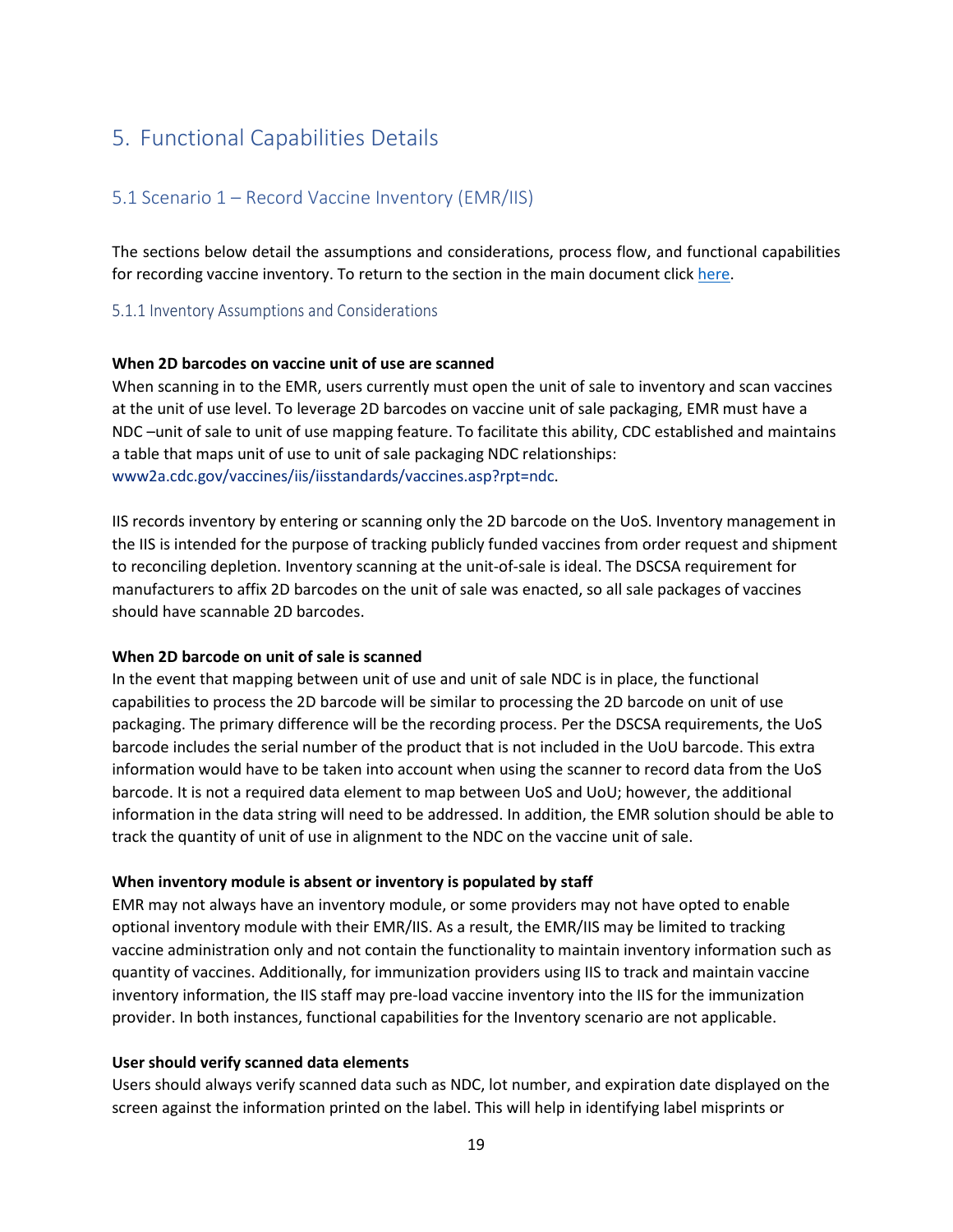barcode encoding errors before the vaccine information is saved in the inventory module. In addition to the user performing the verification, the EMR/IIS should also have the necessary logic to verify barcode data to the extent possible. An example of barcode data verification is the determination that the data encoded complies with the GS1 2D DataMatrix data structure.

To return to the section in the main document clic[k here.](#page-18-4)

#### 5.1.2 Inventory Process Flows



<span id="page-19-0"></span>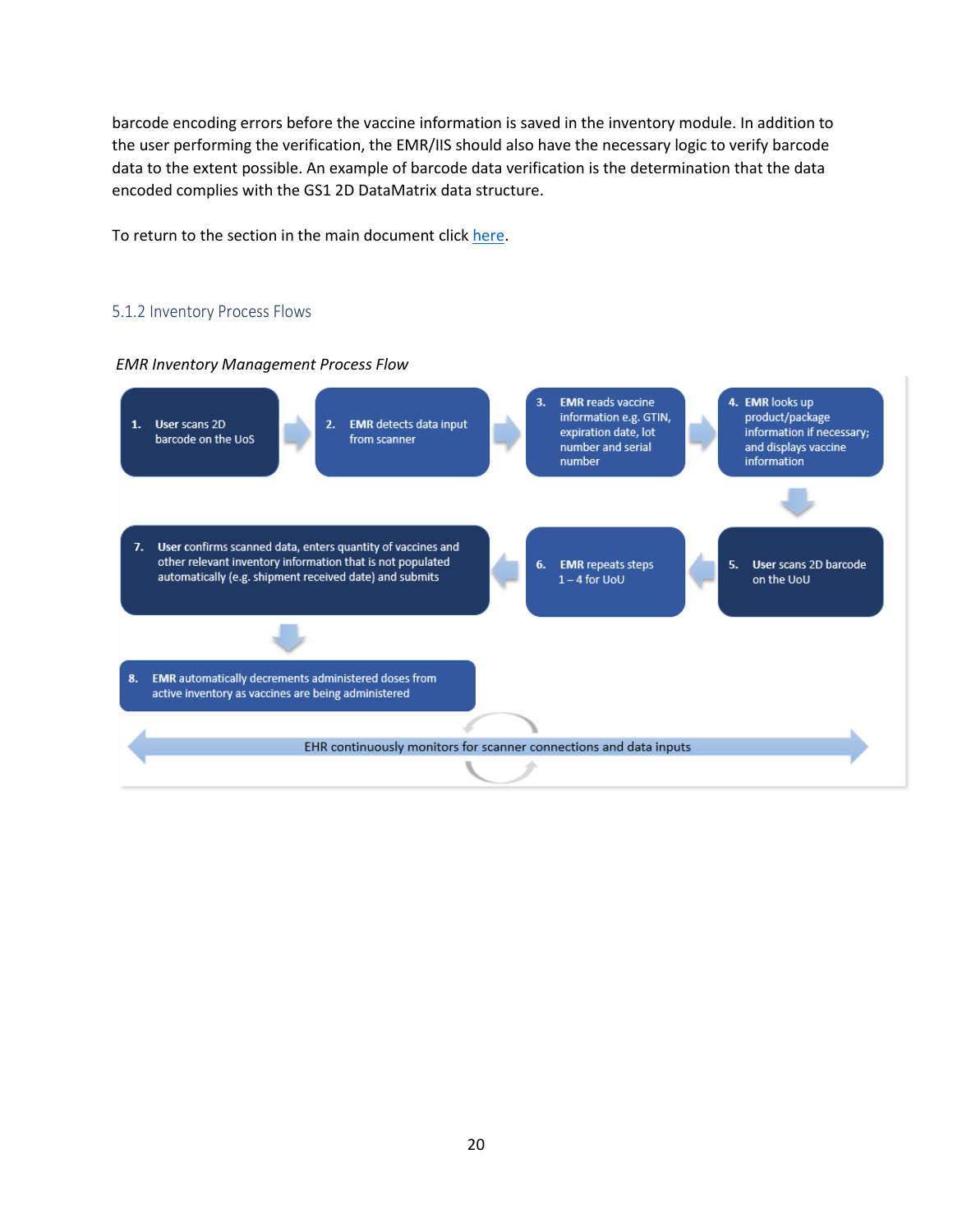#### *IIS Inventory Management and Reporting Process Flow*



#### *Figure 1: Inventory Process Flows*

In the inventory process flows depicted in Figure 1, processing of 2D barcodes begins with the receipt of new vaccine products and the scanning of the 2D barcode on the vaccine unit of sale and unit of use (or unit of sale only- for IIS). After completing scanner configuration, the scanner reads the barcode and transmits the barcode data string to the EMR/IIS for processing. Configuration details the programming for the scanner to read and map data elements into the correct data fields within the EMR/IIS. Additional details can be found in Section I-M-01. As a prerequisite to this activity, a scanner must be connected to the computer and a connection between the EMR/IIS and the scanner must be established in order to receive and process data.

After receiving the data, the EMR/IIS reads the vaccine information such as GTIN/NDC, lot number, serial number (if used) and expiration date found in the vaccine 2D barcode. The EMR uses these data elements to look up reference tables for additional information about the vaccine product. The reference tables map vaccine product to manufacturer and other relevant information for inventory so that the EMR/IIS can populate this information automatically. For EMRs, these tables can be purchased files that the EMR vendor acquires and loads into the system or that the EMR and/or site can build out. After looking up the NDC, lot number, expiration date, and supporting information, the EMR/IIS displays the vaccine information and the user verifies the data. After confirmation, the user enters quantity of vaccines and other relevant inventory information that is not populated (e.g. date vaccine shipment was received) automatically and submits the record, which is then saved by the EMR/IIS.

Once the record is submitted, the EMR can automatically decrements administered doses from active inventory as vaccines are being administered (if the EMR administration module is connected to the inventory module). In contrast, vaccine decrementing in the IIS is carried out through different processes depending on technical capabilities. Some IIS are capable of automatic decrementation if the EMR administration module is connected to the IIS inventory module via electronic data exchange or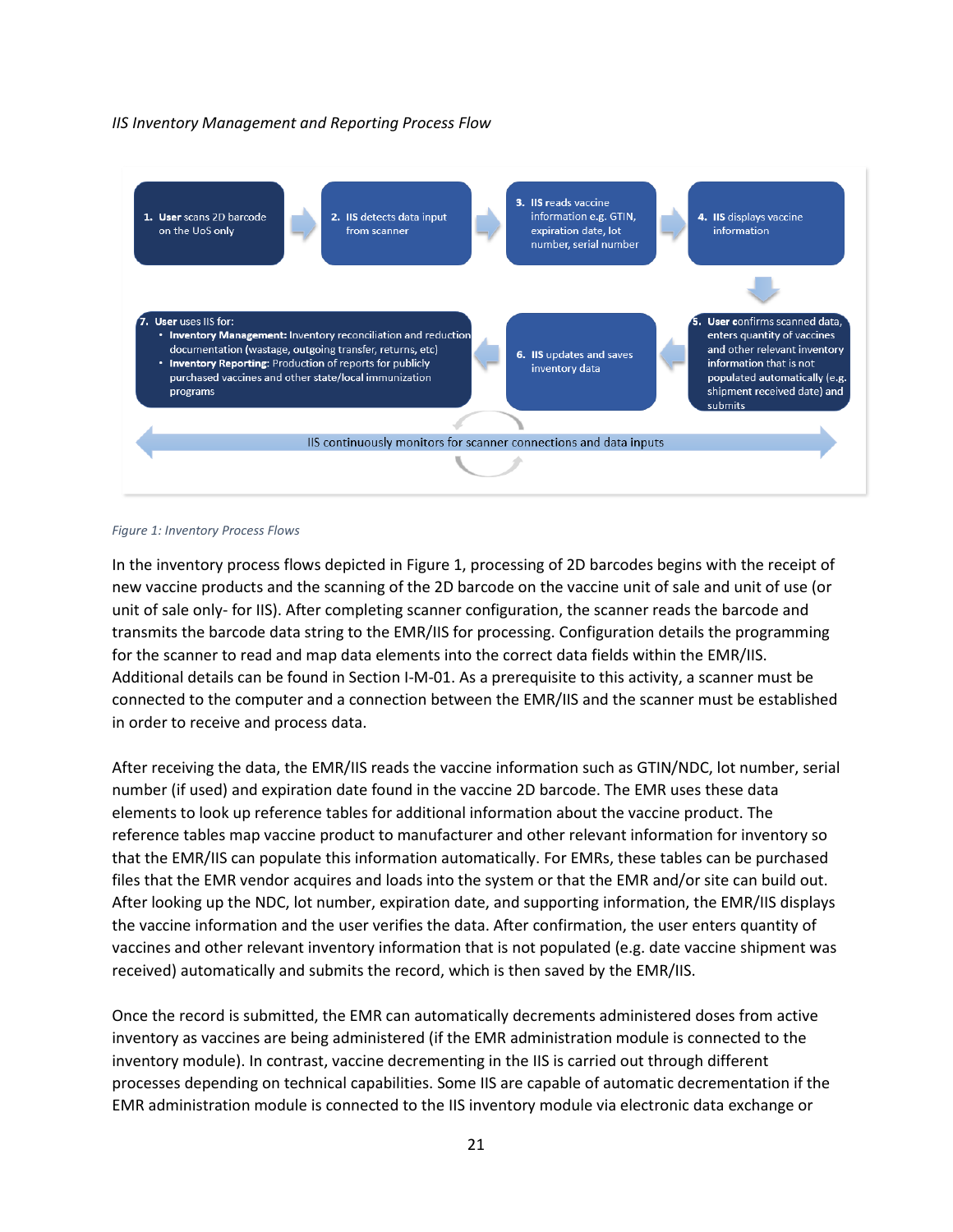other methods, while other IIS systems require users to manually decrement during the inventory management and reconciliation process or once a UoS vaccine package has been completely used. The inventory management and reconciliation process in the IIS includes manually documenting wastage, returns, transfers, administrations, etc.

To return to the section in the main document clic[k here.](#page-18-4)

#### <span id="page-21-3"></span>5.1.3 Inventory Functional Capabilities Details

The sections below detail the functional capabilities for recording vaccine inventory. To return to the section in the main document click [here.](#page-21-3)

#### <span id="page-21-4"></span><span id="page-21-0"></span>*Monitoring Functional Capabilities*

#### **I-M-01: Monitor and establish connection with barcode scanner to receive 2D vaccine barcode data input from the scanner.**

<span id="page-21-1"></span>When a 2D barcode is scanned, the EMR/IIS must be capable of receiving and processing the data coming from the scanner. The EMR/IIS must monitor, detect, and establish a connection with the scanner attached to the computer. After a connection between the scanner and the EMR/IIS is established, the EMR/IIS must be able to detect incoming data from the scanner. Configuration of the scanner will be necessary prior to attempting to scan a barcode in order to detect data and route it to the proper fields within the EMR/IIS. Configuration refers to the programming of the scanner to read the data contained in the barcode and map to the relevant EMR fields. This process will vary based on the type of scanner and of the EMR/IIS used to scan.

*Note*: 2D barcode scanners are generally known to interact with computers over different interface protocols (modes). One such protocol is the Human Interface Device (HID) mode. A scanner configured in HID mode interacts with a computer in the same way a keyboard does. Incoming data from the scanner are accepted by the computer as if they are coming from a keyboard. As a result, EMR/IIS that require scanners to be configured in HID mode for interaction may not find this functional capability, i.e., to monitor for scanner connections and data input, applicable since the operating system software of the computer may handle this functionality on its own.

### **I-M-02: Recognize scanner connection and 2D barcode data input in the inventory module where 2D barcode data scanning is expected.**

<span id="page-21-2"></span>The EMR/IIS must have a connection established and be able to accept data input from the scanner in the inventory module of the EMR/IIS where scanning is expected. Specifically, this refers to the EMR/IIS window or screen of the inventory module where data scanned from the 2D barcode are to be applied. If this screen or window is not open or the user is interacting with a screen where scanning is not expected, the EMR/IIS may choose to ignore the data input from the scanner.

To return to the section in the main document clic[k here.](#page-21-3)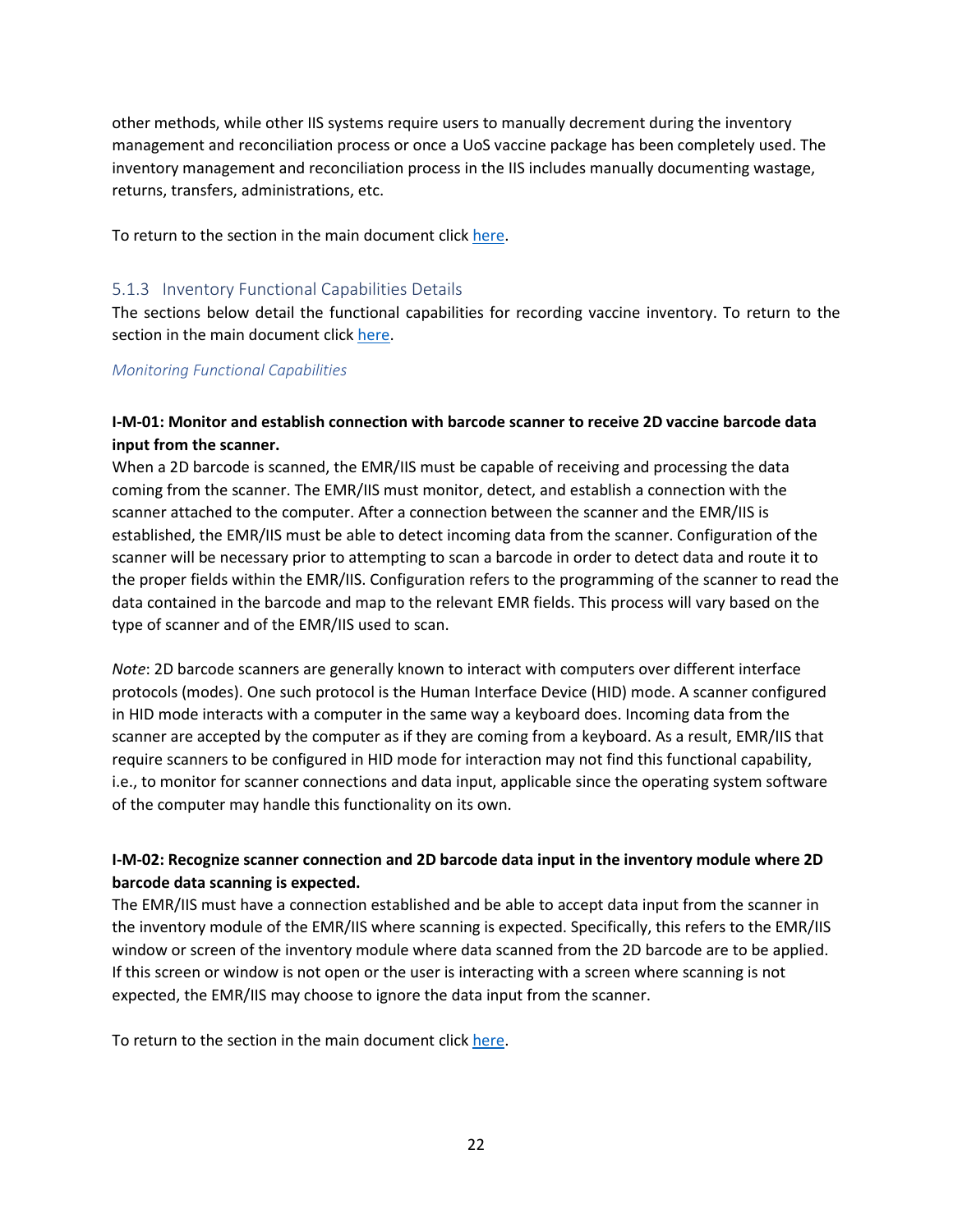#### *Processing Functional Capabilities*

#### **I-P-01: Validate if the barcode is applicable to the EMR/IIS module.**

<span id="page-22-0"></span>After scanning the barcode, the EMR/IIS receives data from the scanner, the EMR/IIS must validate if the barcode data are valid and applicable to the current window or screen of the inventory module.

The EMR/IIS should check for the presence of Application Identifiers (AIs) to validate that the barcode conforms to GS1 standards. Each 2D barcode should contain an AI preceded by a function character (FUNC 1), which indicates it is following the GS1 standard format. If the AIs are not present in the 2D barcode string, it is another indication that the barcode scanned is not a GS1 2D vaccine barcode. Web link for resources on the GS1 AIs can be found in Appendix D

Using the AIs, the EMR/IIS must then determine if the barcode applies to the current screen. This check is to differentiate vaccine barcodes from VIS barcodes and other barcodes that may be scanned. If data from the 2D barcode are not applicable to the EMR/IIS, the EMR/IIS should notify the user of the incompatibility.

### **I-P-02: Read the GTIN/NDC, serial number, expiration date, and lot number data elements from the UoS 2D barcode data string using application identifiers (AIs) as defined by the GS1 general specifications.**

<span id="page-22-1"></span>Data contained within the vaccine 2D barcode are transmitted to the EMR/IIS as a series of characters. Using the AIs and the length of the data elements as specified by GS1 standards, the EMR/IIS must read GTIN/NDC, expiration date, and lot number as separate data elements for processing. The GTIN data element should be processed further to extract the embedded NDC.

Additionally, the EMR/IIS should read the entire lot number from the barcode data string. Some EMR/IIS leverage the initial characters of a lot number to direct the user interface (UI) focus to the first instances of lot numbers with the same initial characters. Reading the entire lot number from the data string ensures the EMR/IIS considers all active lots to identify a match and avoid inaccurate association of the scanned lot with an existing lot.

<span id="page-22-2"></span>**I-P-03: Use the scanned data elements, i.e., NDC, serial number, expiration date, and lot number, to look up other key data about the vaccine, such as manufacturer and other product information.** Vaccine data other than NDC, lot number, and expiration date must be looked up using reference data. Reference data may be stored in tables within the EMR/IIS or accessed via third-party sources. The reference tables must provide a mapping of vaccine NDCs to their associated product and manufacturer information, as well as to upstream data elements such as CVX and CPT codes. Reference tables should not be limited to the associated information specified here. Utilizing mapping tables to look up additional information about the product enhances both the user experience and patient safety by reducing the time spent entering vaccine information manually, and by reducing the possibility of errors due to manual data entry.

<span id="page-22-3"></span>**I-P-04: Display the NDC, expiration date, and lot number and other key data in the respective fields.**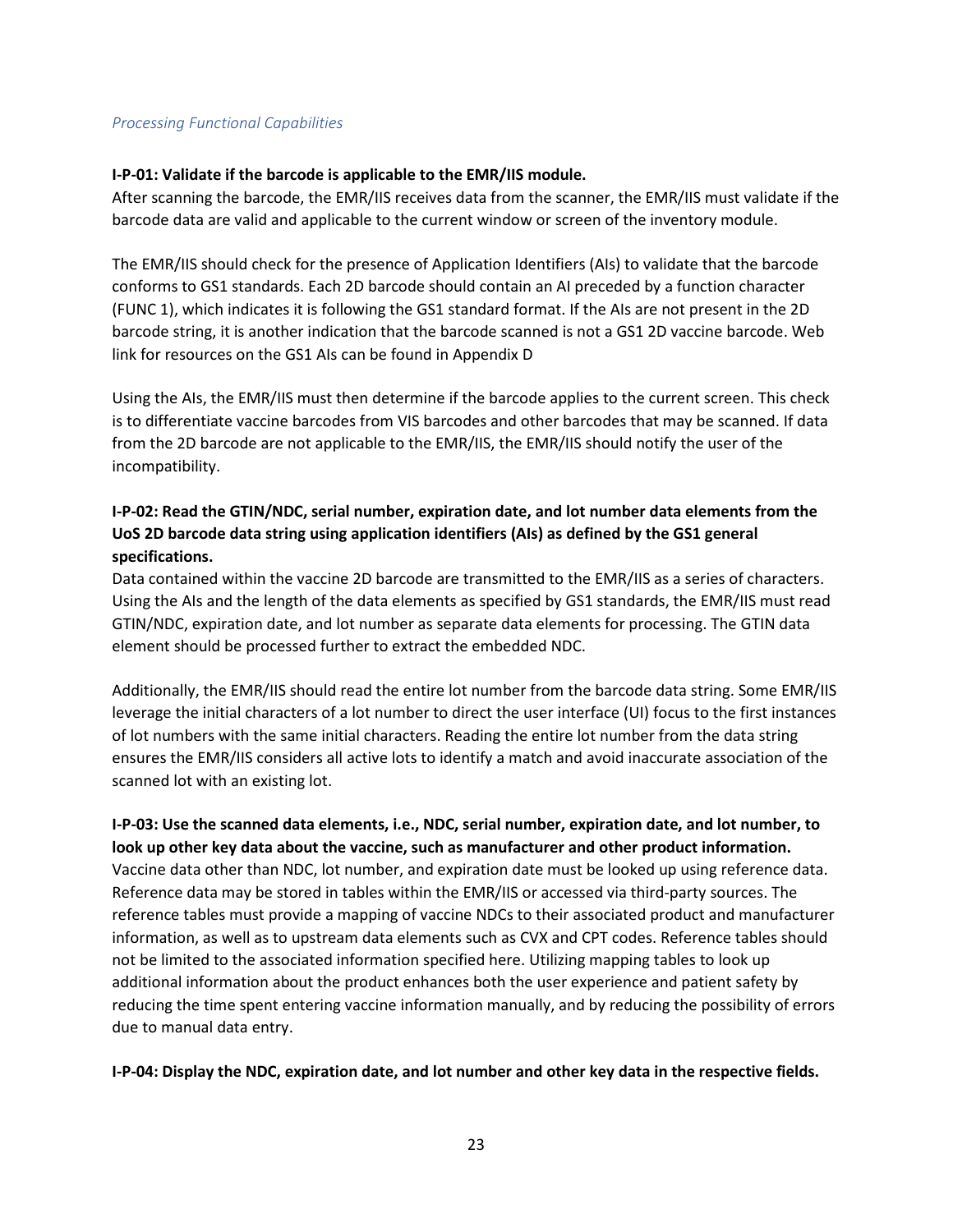The EMR/IIS must populate scanned data elements such as NDC, expiration date, and lot number and all additional information (accessed via reference tables) into their respective fields automatically without user intervention.

#### **I-P-05: Save original scanned values if providing an option to modify them.**

<span id="page-23-0"></span>At times, 2D barcoded data must be modified. It was confirmed during the pilot that if a vaccine is left out of a storage unit such as the refrigerator for a brief period, providers may shorten the expiration date of the vaccine based on manufacturer input. Considering this practice, EMR/IIS should provide an option to modify scanned values. If providing this option, the EMR/IIS must also store original scanned values as they appear in the 2D barcode and ask the user to enter a reason for modifying the scanned value.

*Note:* When the original 2D barcode data of a vaccine are modified during inventory, the same vaccine may not find a match in the inventory during administration if the EMR/IIS tries to verify it against the inventory. The EMR/IIS must consider this potential mismatch when trying to verify vaccines against the inventory during administration.

### **I-P-06: Allow users to verify scanned data and manually enter additional inventory data that are specific to the scanned product and cannot be automatically displayed.**

<span id="page-23-1"></span>EMR/IIS must allow users to verify scanned data and enter additional information about the vaccine that is not accessible via reference tables or automatically populated by the EMR/IIS, such as date of administration.

*Note*: Users should always verify vaccine information populated in their respective fields against information printed on the vaccine label to catch any label misprints or barcoding errors before the vaccine is inventoried.

# **I-P-07: Reformat expiration date from the vaccine 2D barcode according to the default settings configured for the EMR/IIS.**

<span id="page-23-2"></span>The expiration date in the vaccine 2D barcode string is formatted YYMMDD. Before displaying the expiration date on the screen, it must be reformatted according to the user setting for the date configured in the EMR/IIS. Some vaccines may encode "00" as the day segment of the expiration date. Some vaccine manufacturers employ this practice when the vaccine does not include a day on the vaccine human readable expiration date. If the EMR/IIS identifies "00" as the day of the expiration date, the EMR/IIS should replace the "00" with the last date of the month noted in the expiration date.

#### **I-P-08: Update mapping and reference data on a regular basis.**

<span id="page-23-3"></span>If the EMR/IIS leverages reference tables, either purchased files or created by the system, to look up and populate additional information about the vaccine that are not contained in the barcode (such as manufacturer and product name) then these tables must be updated regularly to reflect modifications or additions of new vaccine information. We recommend that EMR/IIS vendors incorporate a reference data refresh process into their existing EMR/IIS update procedures to address this capability.

To return to the section in the main document clic[k here.](#page-21-3)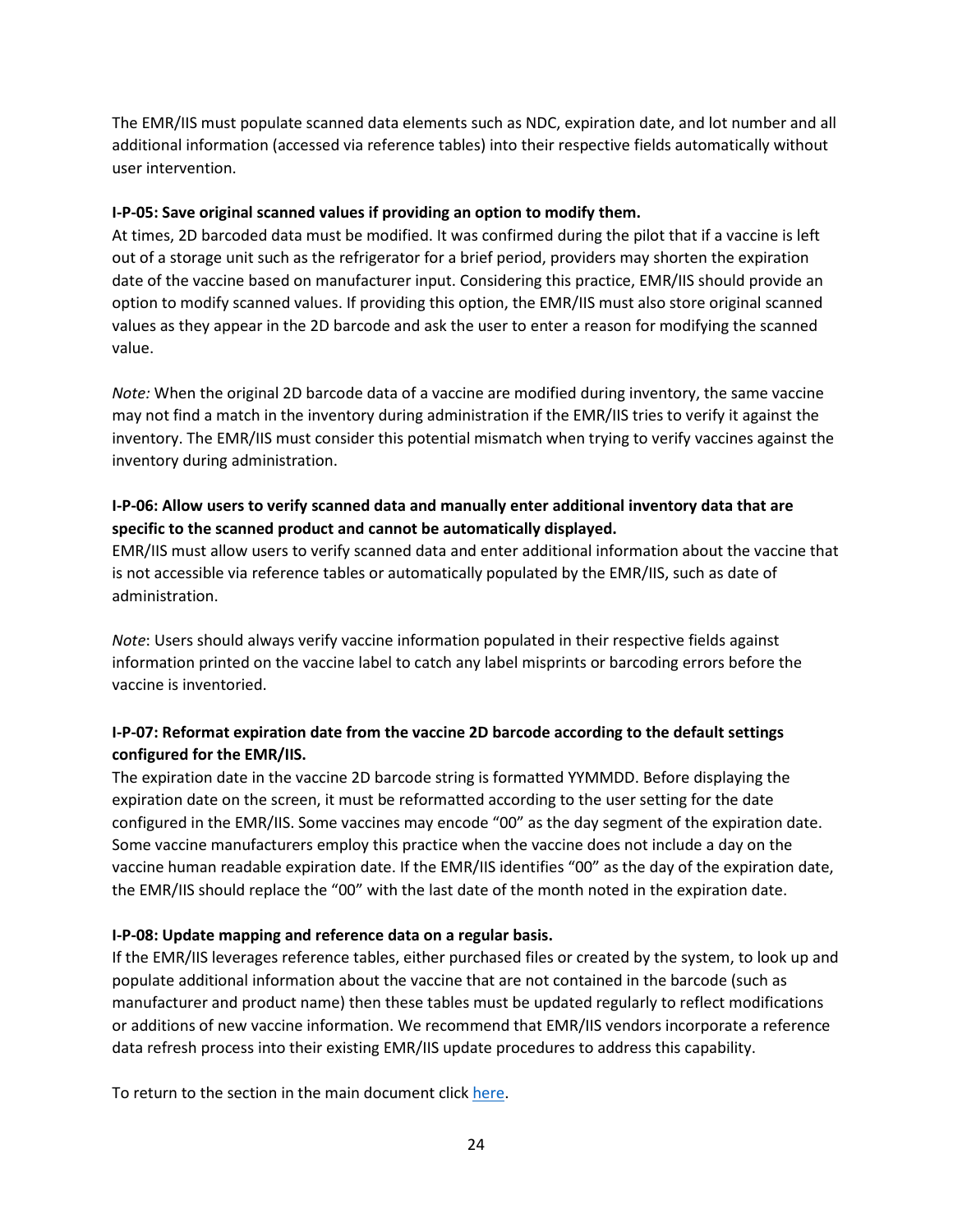#### *Alerts and Notifications*

For each of the capabilities addressing alerts and notifications, EMR vendors may choose from different notification cues such as pop-up windows, visual indicators on the screen, and sound notifications, according to the needs and specifications of the user.

#### **I-AN-01: Notify users when a barcode is not identifiable.**

When a scanned barcode is not identifiable according to GS1 standards for vaccine 2D barcodes, or the information contained in the barcode is not applicable to the screen in which it is scanned, users must be notified of the barcode incompatibility or inappropriate.

#### <span id="page-24-0"></span>**I-AN-02: Warn users that an expired vaccine has been scanned.**

When a vaccine is found to be expired when logging it into inventory, the user must be notified before allowing the user to continue saving the vaccine to the inventory.

#### <span id="page-24-1"></span>**I-AN-03: Warn users that a recalled vaccine has been scanned.**

When a vaccine is found to be recalled during inventory, the user must be notified and the EMR must allow the user to take the necessary follow-up actions. The EMR must leverage the recalled vaccine reference table to check the vaccine against and notify the user accordingly.

<span id="page-24-2"></span>To return to the section in the main document clic[k here.](#page-21-3)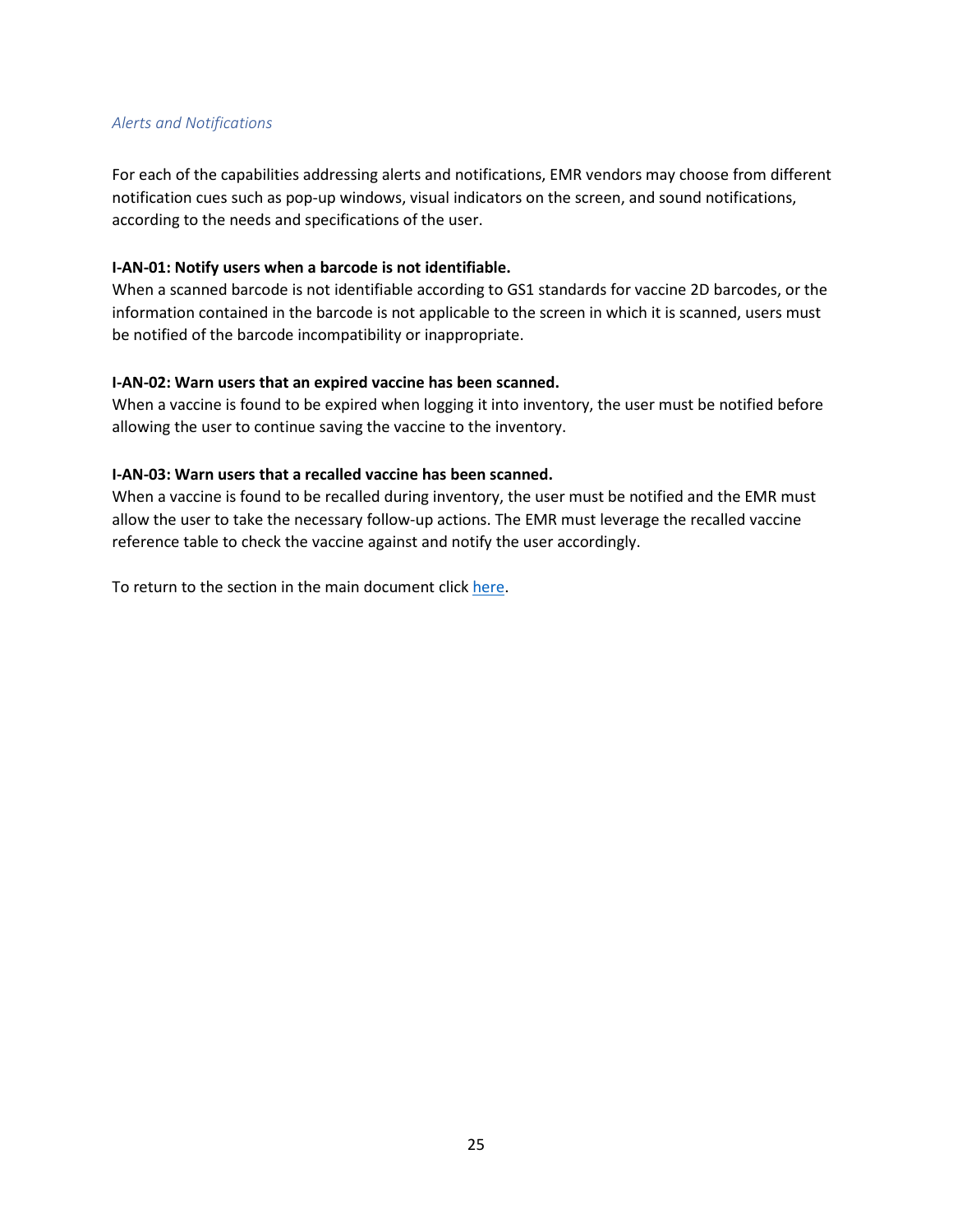# 5.2 Scenario 2 – Record Vaccine Administration

The sections below detail the assumptions and considerations, process flow, and functional capabilities for recording a vaccine administration. To return to the section in the main document click [here.](#page-24-2)

#### <span id="page-25-0"></span>5.2.1 Administration Assumptions and Considerations

#### **Administration module may or may not be connected to an inventory module**

<span id="page-25-1"></span>The administration module of an EMR may or may not be connected to an inventory module. Similarly, the IIS vaccine inventory management functionality may or may not be connected to the administration module in order to decrement administered doses. This distinction is made while addressing the functional capabilities for this scenario.

#### **Assumed inventory module terminology**

When an associated inventory module exists, the functionality of the module may vary from one EMR/IIS to another and may not be referred to as the "inventory module." In the Administration scenario, the term "inventory module" refers to the EMR/IIS component that maintains and tracks the quantity of vaccine available to the health care professional for administration.

#### **EMR/IIS can record both lyophilized and diluent (or adjuvant and vaccine**<sup>µ</sup> **) components of vaccine**

For reconstituted vaccines with a lyophilized and a diluent component that need to be mixed prior to vaccine administration, the EMR/IIS should have the functionality to scan and capture data for both barcodes. It is recommended that an EMR/IIS provide fields that allow for scanning data from multiple separate UoU—one for each component—in order to ensure information about what is administered is captured completely and accurately.

µ In the past during pandemic events, some vaccines required the mixing of the vaccine with an adjuvant at the point of vaccine administration. If this would ever be necessary in the future, the adjuvant could be entered in the second or diluent field."

#### **User should verify scanned data elements**

Users should always verify scanned data such as NDC, lot number, and expiration date displayed on the screen against the information printed on the label. This will help in identifying label misprints or barcode encoding errors before the vaccine is administered. In addition to the user performing the verification, the EMR/IIS should also have the necessary logic to verify barcode data to the extent possible, such as confirmation of a valid date.

#### **2D barcode is scanned before vaccine is administered**

We strongly recommend that a vaccine 2D barcode scan occur prior to administration. Scanning prior to administration permits necessary verification steps to help ensure patient safety prior to vaccine administration. This scenario assumes that the 2D barcode on the vaccine is scanned prior to administering the vaccine to the patient.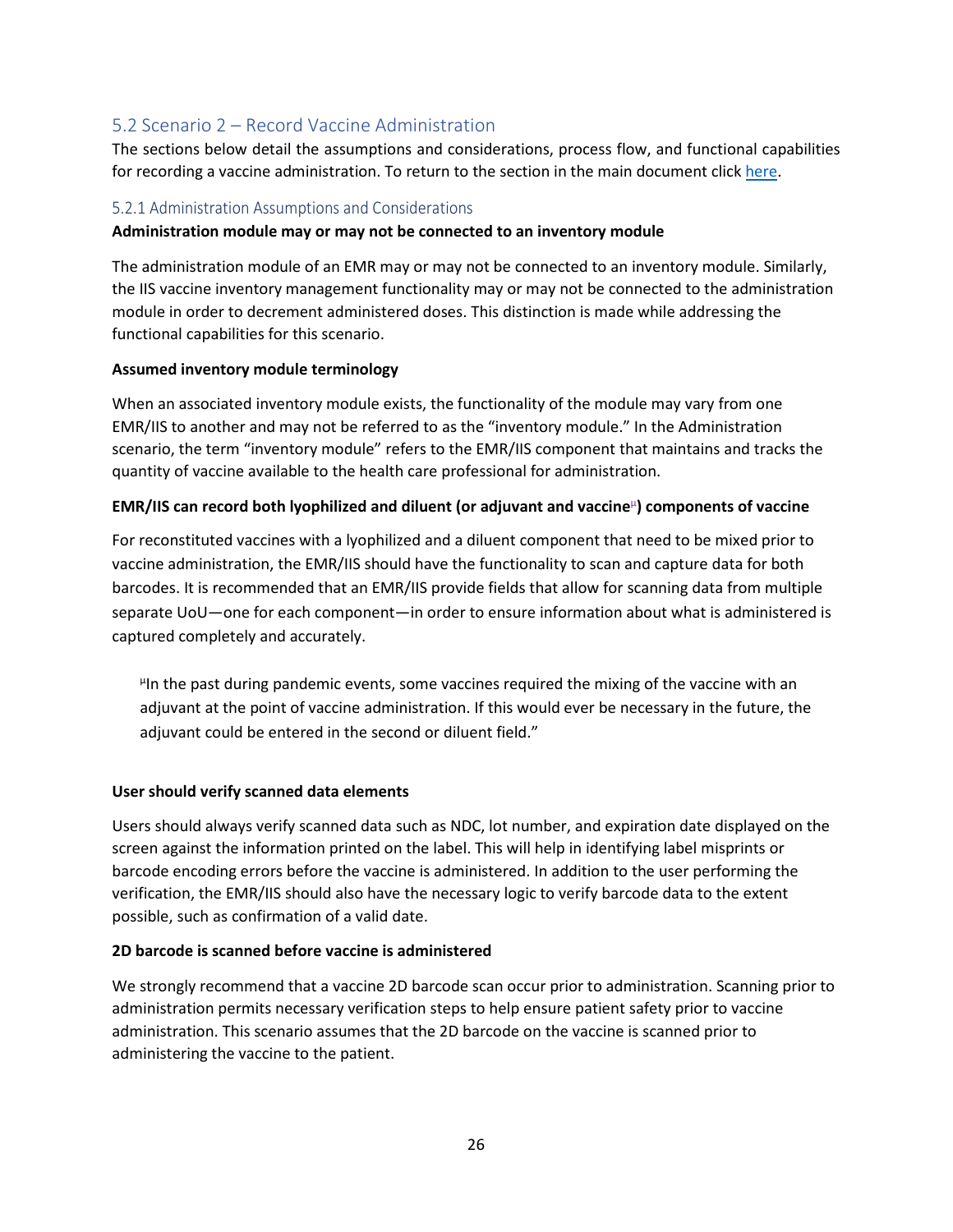#### **Reporting of vaccine administration data to the IIS**

In most cases, vaccine administration data will report directly from the EMR to the IIS. In the event that users have to manually update the IIS with the vaccine administration data, the same EMR Administration functional capabilities may be applied to the IIS directly, although the IIS may need different data elements as they do not function as a patient care system.

To return to the section in the main document clic[k here.](#page-24-2)

#### 5.2.2 Administration Process Flow

<span id="page-26-0"></span>

*Figure 1: Administration Process Flow*

The process flow depicted above for processing 2D barcodes during administration is similar to the inventory scenario with two main differences:

- 1. The EMR/IIS should update the inventory module if it is connected to the administration module.
- 2. The EMR/IIS should look up additional vaccine product information from inventory as needed when an inventory module is connected to the administrationmodule.

Processing of 2D barcodes begins when the user scans the 2D barcode on the vaccine unit of use before administering the vaccine to the patient. The scanner reads the barcode and transmits the barcode data string to the EMR/IIS for processing. As a prerequisite to this activity, a scanner must be configured, connected to the computer and a connection between the EMR/IIS and the scanner must be established in order to receive and process data.

After receiving the data, the EMR/IIS reads the GTIN/NDC lot number, and expiration date found in the vaccine 2D barcode. The EMR/IIS uses these data elements to look up reference tables for additional information about the vaccine product. The reference tables map the vaccine product to the manufacturer and other relevant information for administration so that the EMR/IIS can populate this information automatically. After looking up the NDC, lot number, and expiration date, and supporting information, the EMR/IIS displays the vaccine information and the user verifies the data.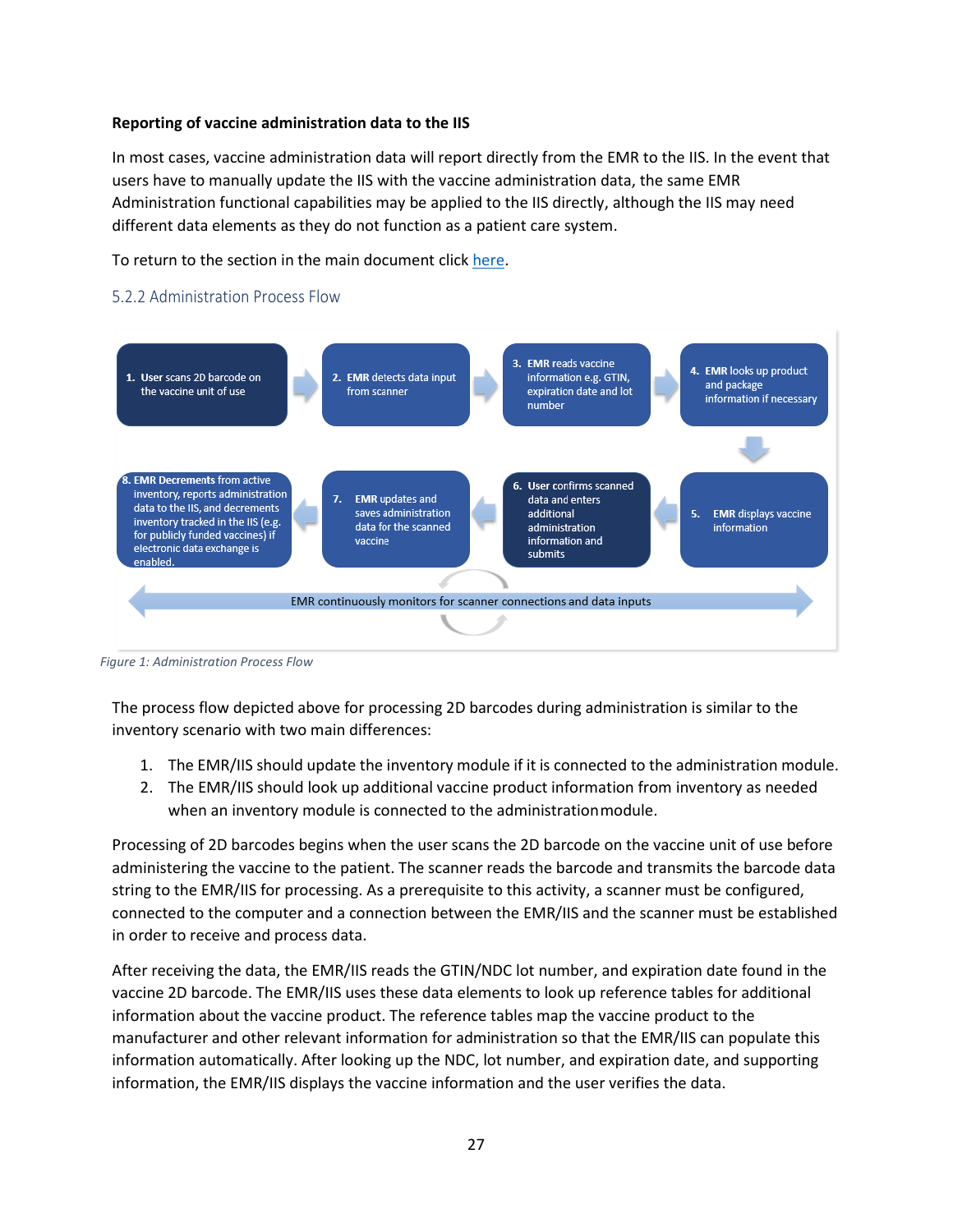After confirmation, the user enters any administration information not populated automatically and submits the record, which is then saved by the EMR/IIS.

Where applicable, the EMR/IIS updates the inventory module according to the quantity of vaccine administered.

To return to the section in the main document clic[k here.](#page-24-2)

#### 5.2.3 Administration Functional Capabilities Details

The sections below detail the functional capabilities for recording a vaccine administration. To return to the section in the main document click [here.](#page-13-1)

#### <span id="page-27-0"></span>*Monitoring Functional Capabilities*

<span id="page-27-1"></span>As stated earlier in the document, the Monitoring functional capabilities are the same for the Inventory, Administration, and VIS scenarios. Refer to section [5.1.3](#page-21-4) for details of Monitoring functional capabilities.

To return to the section in the main document clic[k here.](#page-24-2)

#### *Processing Functional Capabilities*

#### **A-P-01: Validate if the barcode is applicable to the EMR/IIS module**

<span id="page-27-2"></span>After scanning the barcode, the EMR receives data from the scanner, the EMR must validate if the scanned data are valid and applicable to the current window or screen of the administration module.

The EMR should check for the presence of AIs to validate that the barcode conforms to GS1 standards. If the AIs are not present in the 2D barcode string, then it is an indication that the barcode scanned is not a vaccine 2D barcode. Information about the GS1 AIs can be found in Appendix C.

Using the AIs, the EMR must then determine if the barcode applies to the current screen. This check is to differentiate VIS barcodes from vaccine barcodes or other barcodes that may be scanned. If data from the2D barcode are not applicable to the EMR, the EMR should notify the user of the incompatibility.

*Note*: There may be an instance where the EMR may accept and process 2D barcode data from the vaccine unit of use and VIS on the same screen. In this case, barcode differentiation should be used to process and display barcode data according to the barcode type scanned.

#### **A-P-02: Read the GTIN/NDC, expiration date, and lot number data elements from the 2D barcode data string using application identifiers (AIs) as defined by the GS1 general specifications.**

<span id="page-27-3"></span>Data contained within the vaccine 2D barcode are transmitted to the EMR as a series of characters. Using the AIs and the length of the data elements as specified by GS1 standards, the EMR must read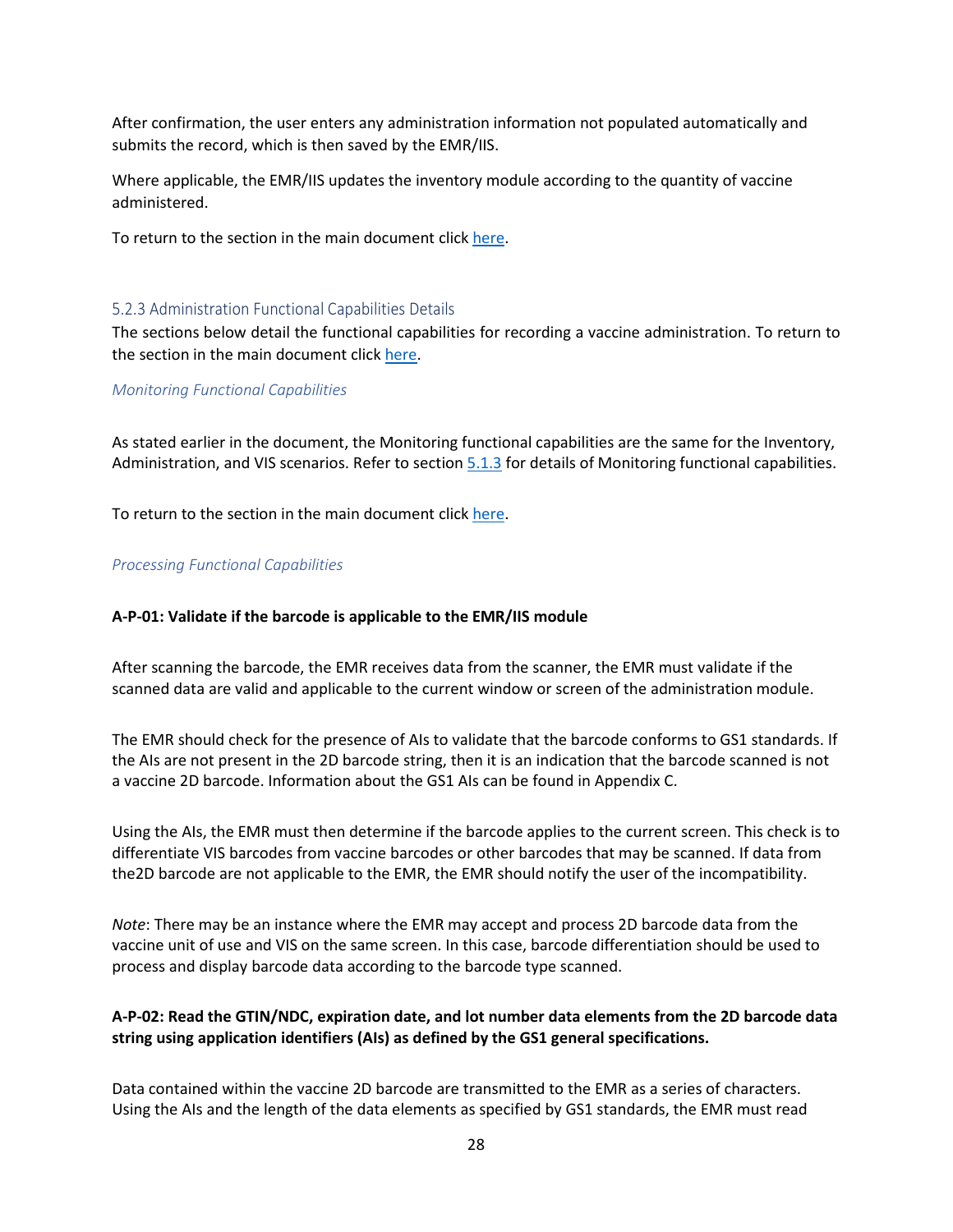GTIN/NDC, expiration date, and lot number as separate data elements for processing. The GTIN data element should be processed further to extract the embedded NDC.

The EMR should read the entire lot number from the barcode data string. Some EMR leverage the initial characters of a lot number to direct the user interface (UI) focus to the first instances of lot numbers with the same initial characters. Reading the entire lot number from the data string ensures the EMR considers all active lots to identify a match and avoid inaccurate association of the scanned lot with an existing lot.

<span id="page-28-0"></span>For reconstituted vaccines, each of the elements' barcodes may be read. For example, the lyophilized component and the diluent would each have their own GTIN/NDC, expiration date, and lot number to read.

#### **A-P-03a: If the administration module is connected to an inventory module.**

- 1. Validate barcode data against the NDC, expiration date, and lot number stored in inventory for the same vaccine, or vaccine component
- 2. Warn users in the event of missing data or discrepancy
- 3. Use all three data elements or a combination to access stored inventory data for additional data such as manufacturer and other product information

If the administration module is connected to an inventory module, the EMR/IIS must first check to determine if the scanned vaccine lot exists in inventory. To do this, the EMR/IIS validates the NDC, expiration date, and lot number from the vaccine 2D barcode against vaccine information stored in inventory. If the inventory does not contain the scanned vaccine, or if there is a discrepancy, user notification should occur. If there is no discrepancy and a valid match is found in the inventory, the EMR/IIS leverages vaccine information stored in the inventory to populate the fields on the screen.

Because the NDC on the unit of sale and NDC on unit of use differ, a mapping table must be used if only unit of sale NDCs are populated in inventory. In addition, it should be noted that lot numbers are not required to be consistent between unit of sale and unit of use; in approximately 10% of vaccines, they differ. In these instances, a mismatch may display.

Any additional information about the vaccine must be looked up using reference tables. Access the reference tables similar to the process described in the Inventory scenario.

#### **A-P-03b: If the administration module is not connected to an inventory module, use the scanned data elements (i.e., NDC, expiration date, and lot number) to look up additional information about the vaccine, such as manufacturer and other product information.**

<span id="page-28-1"></span>If the EMR does not have an inventory module, then the system must look up vaccine data other than NDC, lot number, and expiration date using reference data. Reference data may be stored in tables within the EMR/IIS or accessed via third-party sources. The reference tables map vaccine NDCs to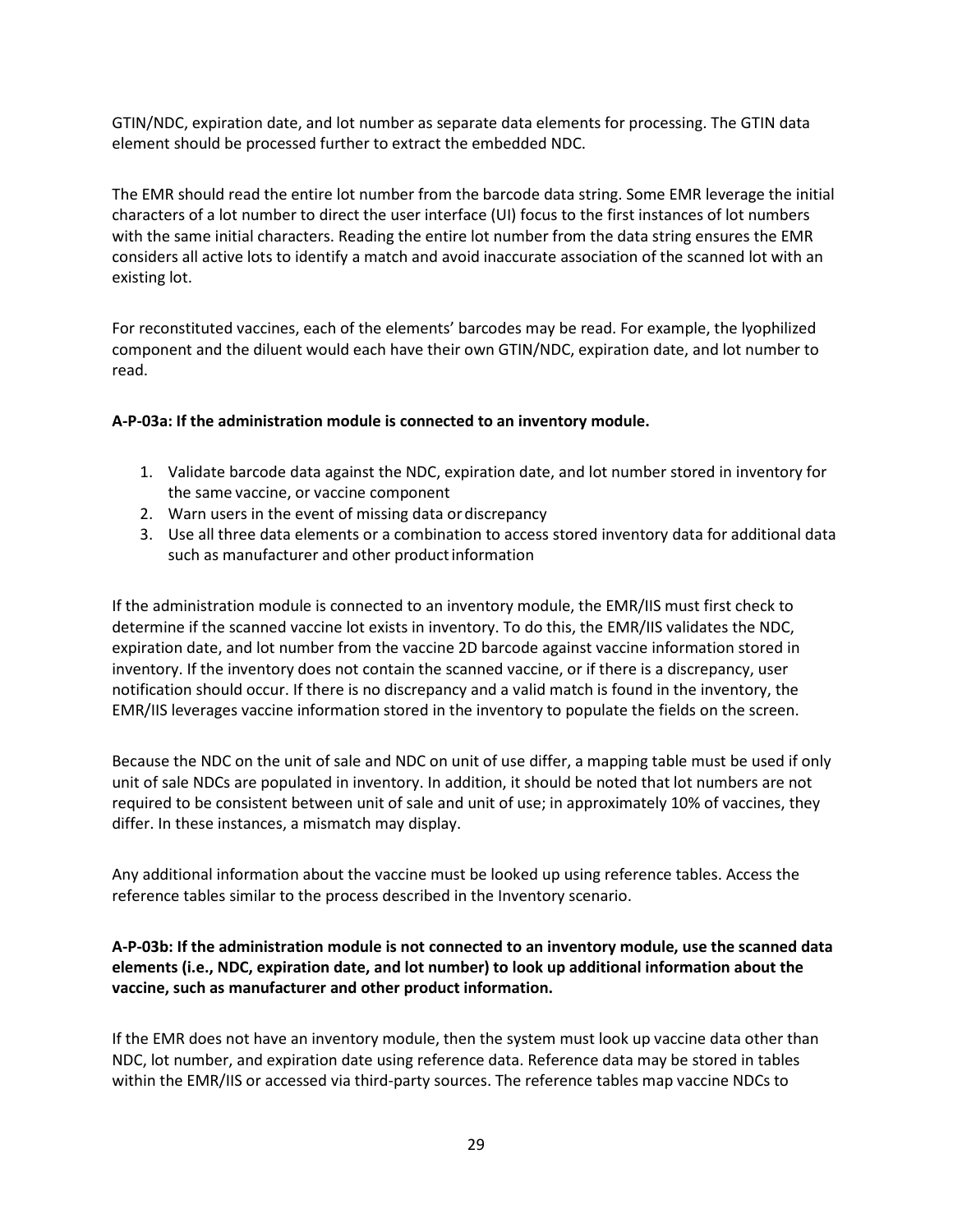associated information including, but not limited to, product and manufacturer information, as well as to upstream data elements such as CVX and CPT codes.

Utilizing mapping tables to look up additional information about the product enhances the user experience and patient safety by reducing the time spent entering vaccine information manually and by reducing the possibility of errors due to manual data entry.

#### **A-P-04: Display the NDC, expiration date, and lot number and other key data in the respective fields.**

<span id="page-29-0"></span>The EMR must populate the Administration screen with scanned data elements such as NDC, expiration date, and other additional information (accessed via reference tables) into their respective fields automatically without user intervention.

#### **A-P-05: Save original scanned values if providing an option to modify them.**

<span id="page-29-1"></span>If the EMR/IIS provides an option to modify the scanned values, the EMR/IIS should also store the original scanned values as they appear in the 2D barcode and ask the user to enter a reason for updating the scanned value.

#### **A-P-06: Allow users to verify scanned data and manually enter additional administration data that are specific to the scanned product and cannot be automatically displayed.**

<span id="page-29-2"></span>EMR/IIS must allow users to verify scanned data and enter additional information about the vaccine that is not accessible via reference tables or automatically populated by the EMR/IIS.

*Note*: Users should always verify vaccine information populated in their respective fields against information printed on the vaccine label to catch any label misprints or barcoding errors before the vaccine administration.

#### **A-P-07: Reformat expiration date from the vaccine 2D barcode according to the default settings configured for the EMR/IIS.**

<span id="page-29-3"></span>The expiration date in the vaccine 2D barcode string is formatted YYMMDD. Before displaying the expiration date on the screen, it must be reformatted according to the user setting for the date configured in the EMR/IIS. Some vaccines may encode "00" as the day segment of the expiration date. Some vaccine manufacturers employ this practice when the vaccine does not include a day on the vaccine human readable expiration date. If the EMR/IIS identifies "00" as the day of the expiration date, the EMR/IIS should replace the "00" with the last date of the month noted in the expiration date.

#### **A-P-08: Update mapping and reference data on a regular basis.**

<span id="page-29-4"></span>If the EMR/IIS leverages reference tables to look up and populate additional information about the vaccine, then these tables must be updated regularly to reflect modifications or additions of new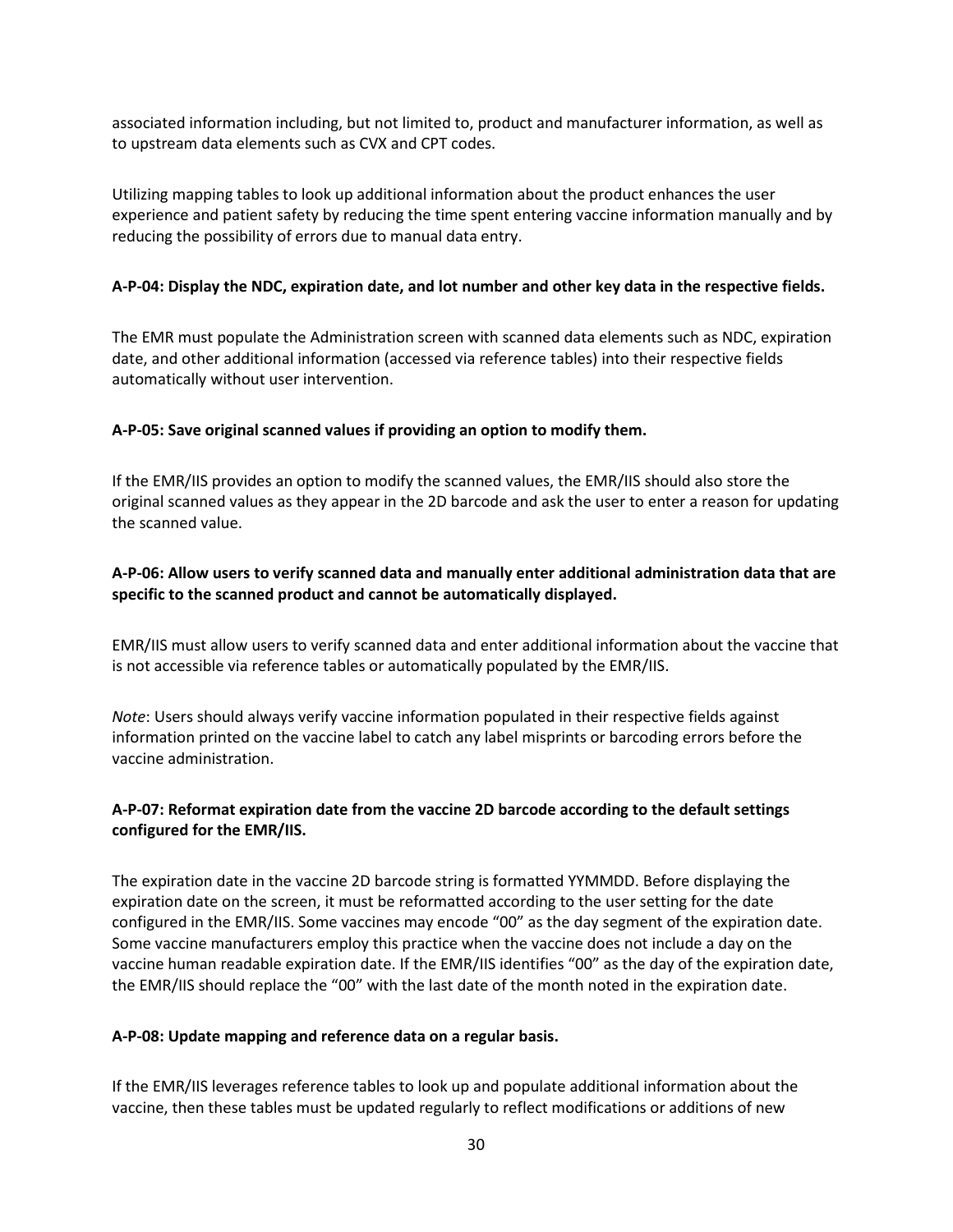vaccine information. It is recommended that EMR/IIS vendors incorporate a reference data refresh process into their existing EMR/IIS update procedures to address this capability.

#### **A-P-09: When the administration module is connected to an inventory module, decrement the inventory count according to the vaccine(s) administered.**

<span id="page-30-0"></span>If the administration module of the EMR/IIS is connected to an inventory module, then the EMR/IIS should automatically update the quantity in the inventory for the vaccine administered.

#### **A-P-10: Administered vaccine data captured via scanner should have a 'scan confirmation' indicator.**

<span id="page-30-1"></span>Data that is captured via a scanner must be indicated in the database or data repository. This indicator should not be displayed on the screen to the users. This will allow confirmation that scanners are being used and will allow further analysis of that subset of data, if necessary.

To return to the section in the main document clic[k here.](#page-24-2)

#### *Alerts and Notifications*

For each of the capabilities addressing alerts and notifications, EMR vendors may choose from different notification cues such as pop-up windows, visual indicators on the screen, and sound notifications according to the needs and specifications of the user.

#### **A-AN-01: Notify users when a barcode is not identifiable.**

<span id="page-30-2"></span>When a scanned barcode is not identifiable according to GS1 standards for vaccine 2D barcodes, or the information contained in the barcode is not applicable to the screen in which it is scanned, the user must be notified of the barcode incompatibility.

#### **A-AN-02: Warn users that an expired vaccine has been scanned.**

<span id="page-30-3"></span>When a vaccine is found to be expired at the time of administration, the user must be notified to take necessary follow-up actions.

#### **A-AN-03: Validate the scanned vaccine against the patient medical record foraccuracy.**

<span id="page-30-4"></span>The scanned vaccine must be validated against the patient record to ensure it is correct. To enhance patient safety, the validation can be made against closed-loop medication administration protocol that identifies the five rights of medication administration (i.e., right patient, right drug, right dose, right route, and right time) and/or a Clinical Decision Support System (CDSS) that indicates whether the vaccine is needed or contraindicated. A few examples of such validations are as follows: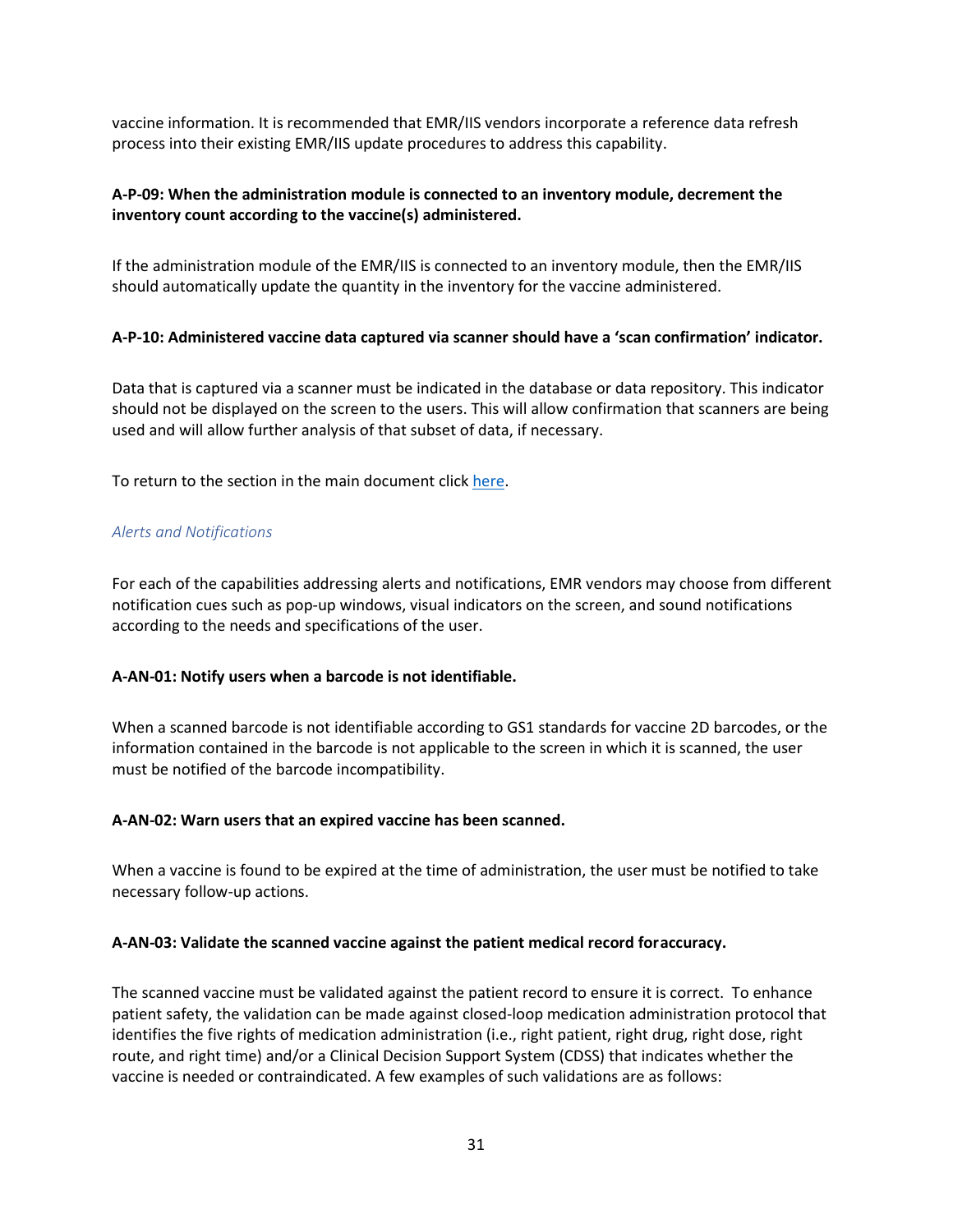- Validate if the vaccine is scheduled to be given to the patient on the day it is scanned
- Validate vaccine against vital signs and lab values
- Validate vaccine against age requirements for thevaccine
- Check if the patient is allergic to thevaccine

*Note*: Some of the validations could and should be performed earlier in the immunization workflow, such as when the vaccine is ordered for the patient. If not, then these validations should be performed at the time of scanning the 2D barcode during administration.

#### **A-AN-04: When the administration module is connected to an inventory module, warn users if the vaccine is not present in the inventory.**

<span id="page-31-1"></span>If the administration module is connected to an inventory module, then the EMR/IIS must check to determine if the vaccine is present in the inventory and warn the user if it is not. The EMR/IIS must have the user enter the vaccine into the inventory before administering it.

#### **A-AN-05: Warn users that a recalled vaccine has been scanned.**

<span id="page-31-2"></span>When a vaccine is found to be recalled during administration, the user must be notified and the EMR must provide steps to take necessary follow-up actions. The EMR must leverage the recalled vaccine reference table to check the vaccine against and notify the user accordingly.

<span id="page-31-3"></span><span id="page-31-0"></span>To return to the section in the main document clic[k here.](#page-24-2)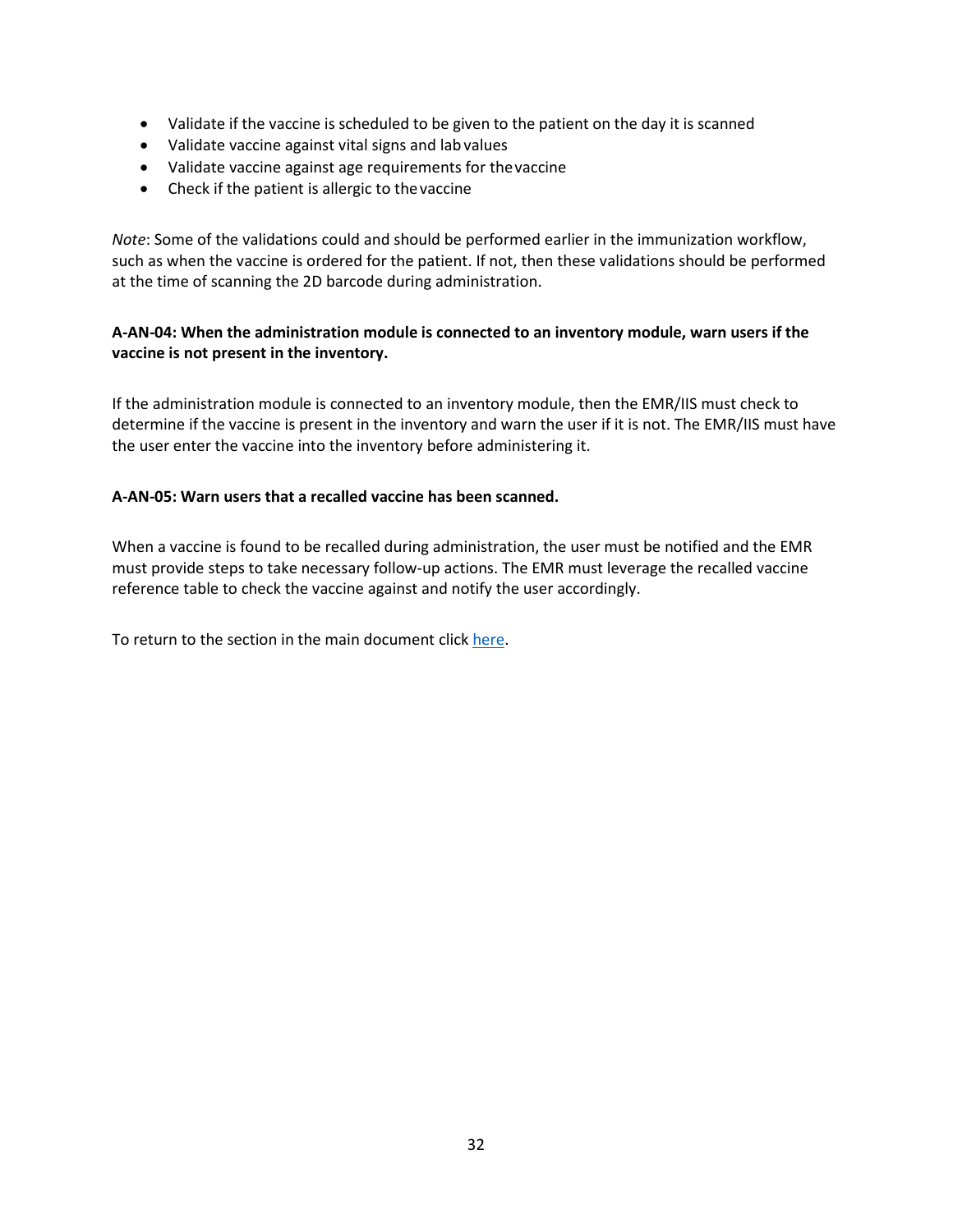### 5.3 Scenario 3 – Record VIS

<span id="page-32-0"></span>The sections below detail the assumptions and considerations, process flow, and functional capabilities for recording VIS. To return to the section in the main document click [here.](#page-15-0)

#### 5.3.1 Assumptions and Considerations

#### <span id="page-32-1"></span>**When an EMR does not have the capability to generate VIS**

Some EMR may have the functionality to select VIS based on the vaccine administered. When administering a vaccine, the appropriate VIS is printed and handed out to the patient. The EMR also updates the patient record with the VIS information, such as publication date. This functionality avoids the possibility of outdated VIS forms living in distant offices, and obviates the need for 2D barcode scanning of the forms. The functional capabilities in this scenario address EMR that do not have this functionality, and require health care professionals to manually select and print the VIS document to be given to the patient.

#### **VIS is scanned before vaccine is administered**

This scenario assumes that the VIS is given to the patient before the vaccine is administered. According to the National Childhood Vaccine Injury Act (42 U.S.C. §300aa-26), immunizers are required to provide patients a copy of the applicable VIS prior to vaccine administration. Scanning of the 2D barcode on the VIS is assumed to happen before the VIS is given to the patient.

#### **User should verify scanned data elements**

Users should always verify scanned data such as VIS document name and edition date displayed on the screen against the information printed on the VIS. This will help in identifying label misprints or barcode encoding errors before the vaccine is administered. In addition to the user performing the verification, the EMR should also have the necessary logic to verify barcode data to the extent possible.

To return to the section in the main document clic[k here.](#page-15-0)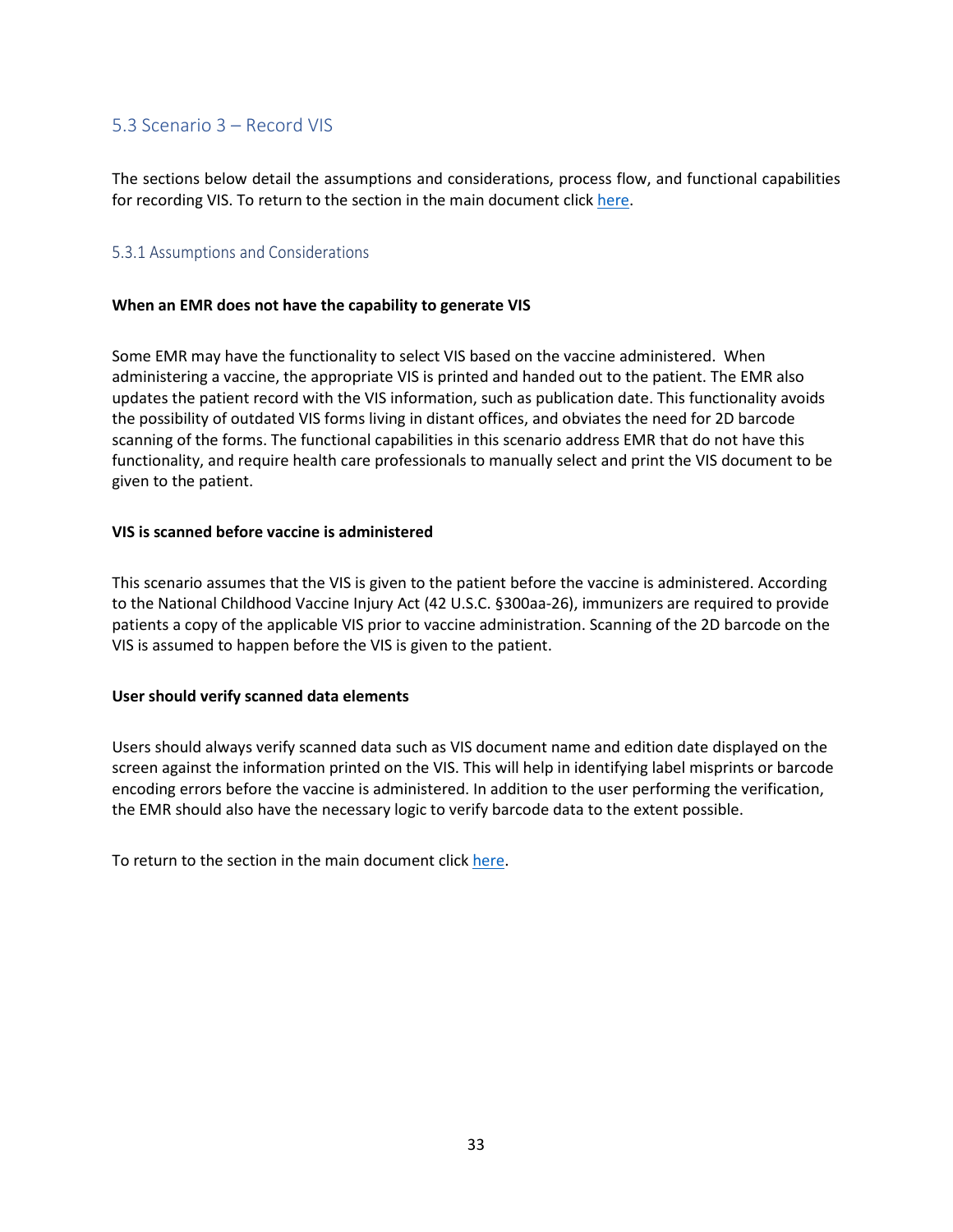#### 5.3.2 Recording VIS Process Flow

<span id="page-33-0"></span>

*Figure 2: VIS Process Flow*

The process flow depicted above for processing 2D barcodes for VIS is similar to Inventory and Administration. The difference in VIS scenario is the data elements in the VIS 2D barcode. Instead of GTIN/NDC, expiration date, and lot number, VIS 2D barcodes consist of the VIS document code and edition date.

Processing of 2D barcodes begins when the user scans the 2D barcode on the VIS before giving it to the patient. The scanner reads the barcode and transmits the barcode data string to the EMR for processing. As a prerequisite to this activity, a scanner must be connected to the computer and a connection between the EMR and the scanner must be established in order to receive and process data.

After receiving the data, the EMR reads the VIS document code and edition date in the VIS 2D barcode. The EMR uses this data to look up reference tables to access additional information about the VIS such as VIS document name and edition status. The VIS document data, along with the additional information looked up, are displayed on the EMR screen for the user to verify and confirm.

After confirmation, the user submits the record, which is then saved by the EMR.

To return to the section in the main document clic[k here.](#page-15-0)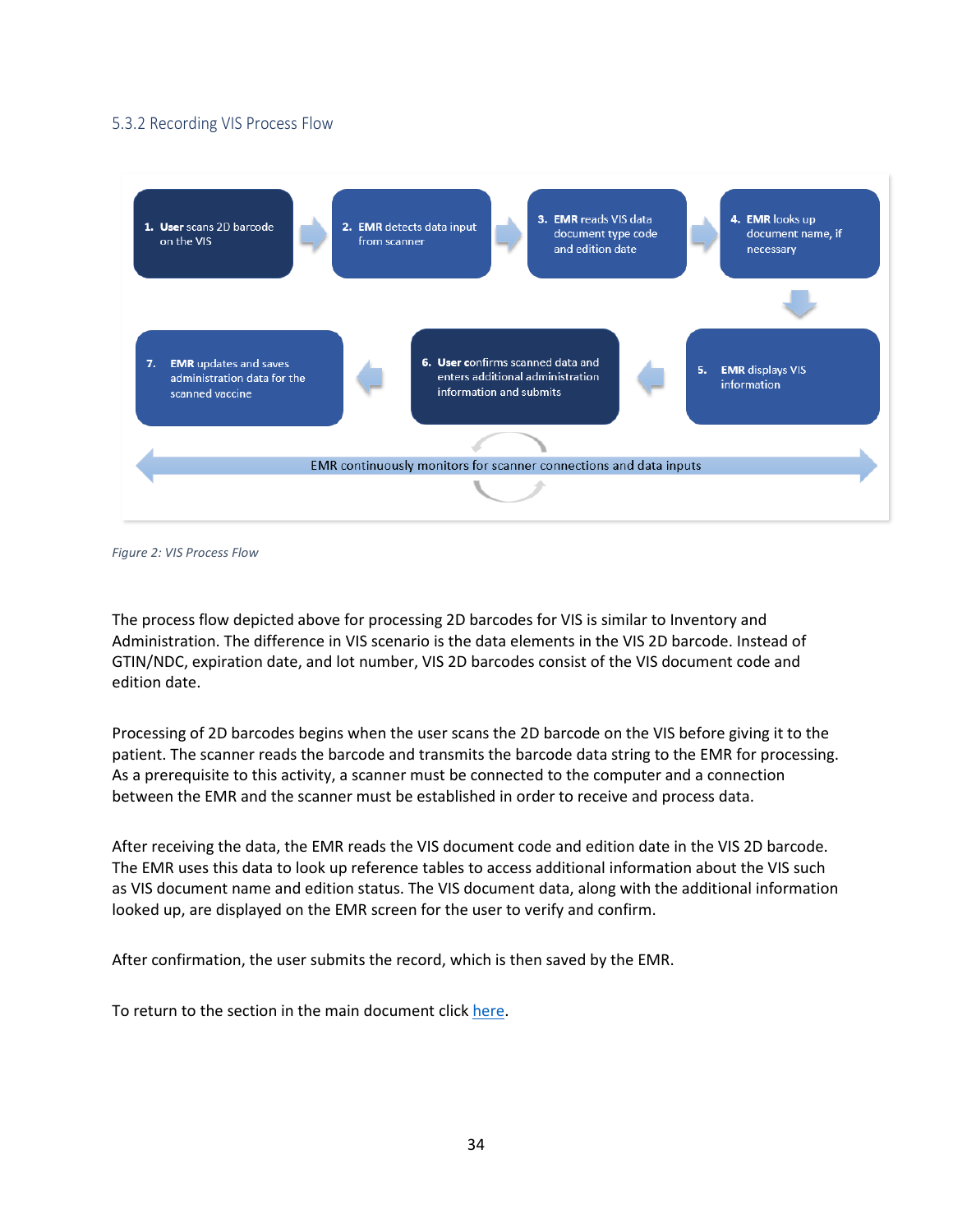#### 5.3.3 Functional Capabilities Details

<span id="page-34-0"></span>The sections below detail the functional capabilities for recording VIS. To return to the section in the main document click [here.](#page-31-3)

#### *Monitoring Functional Capabilities*

<span id="page-34-1"></span>As stated earlier in the document, the Monitoring functional capabilities are the same for the Inventory, Administration, and VIS scenarios. Refer to section [5.1.3](#page-21-4) for details of Monitoring functional capabilities.

To return to the section in the main document clic[k here.](#page-15-0)

#### *Processing Functional Capabilities*

#### **V-P-01: Validate if the barcode is applicable to the EMR module**

<span id="page-34-2"></span>After the barcode is scanned and the EMR receives data from the scanner, the EMR/IIS must validate if the barcode data are valid and applicable to the current window or screen of the inventory module.

The EMR should check for the presence of Application Identifiers (AIs) to validate that the barcode conforms to GS1 standards. If the AIs are not present in the 2D barcode string, it is an indication that the barcode scanned is not a VIS document. Information about resource for the GS1 AIs can be found in Appendix C

Using the AIs, the EMR must then determine if the barcode applies to the current screen. This check is to differentiate vaccine barcodes from VIS barcodes and other barcodes that may be scanned. If data from the 2D barcode are not applicable to the EMR, the EMR should notify the user of the incompatibility.

#### **V-P-02: Read the document code and edition date from the 2D barcode data string using application identifiers (AI) as defined by the GS1 general specifications.**

<span id="page-34-3"></span>Data contained within vaccine 2D barcodes are transmitted to the EMR as a series of characters. Using the AIs and the length of the data elements, as specified by GS1 standards, the EMR must read the VIS document code and edition date as separate data elements for processing.

#### **V-P-03: Use scanned data elements, i.e., VIS document code and edition date, to look up additional information about the VIS.**

<span id="page-34-4"></span>Vaccine data other than the VIS document code and edition date must be looked up using reference data. Reference data may be stored in tables within the EMR or accessed via third-party sources. The reference tables map the VIS document code to associated information, including but not limited to, VIS document name and edition status. Utilizing mapping tables to look up additional information about the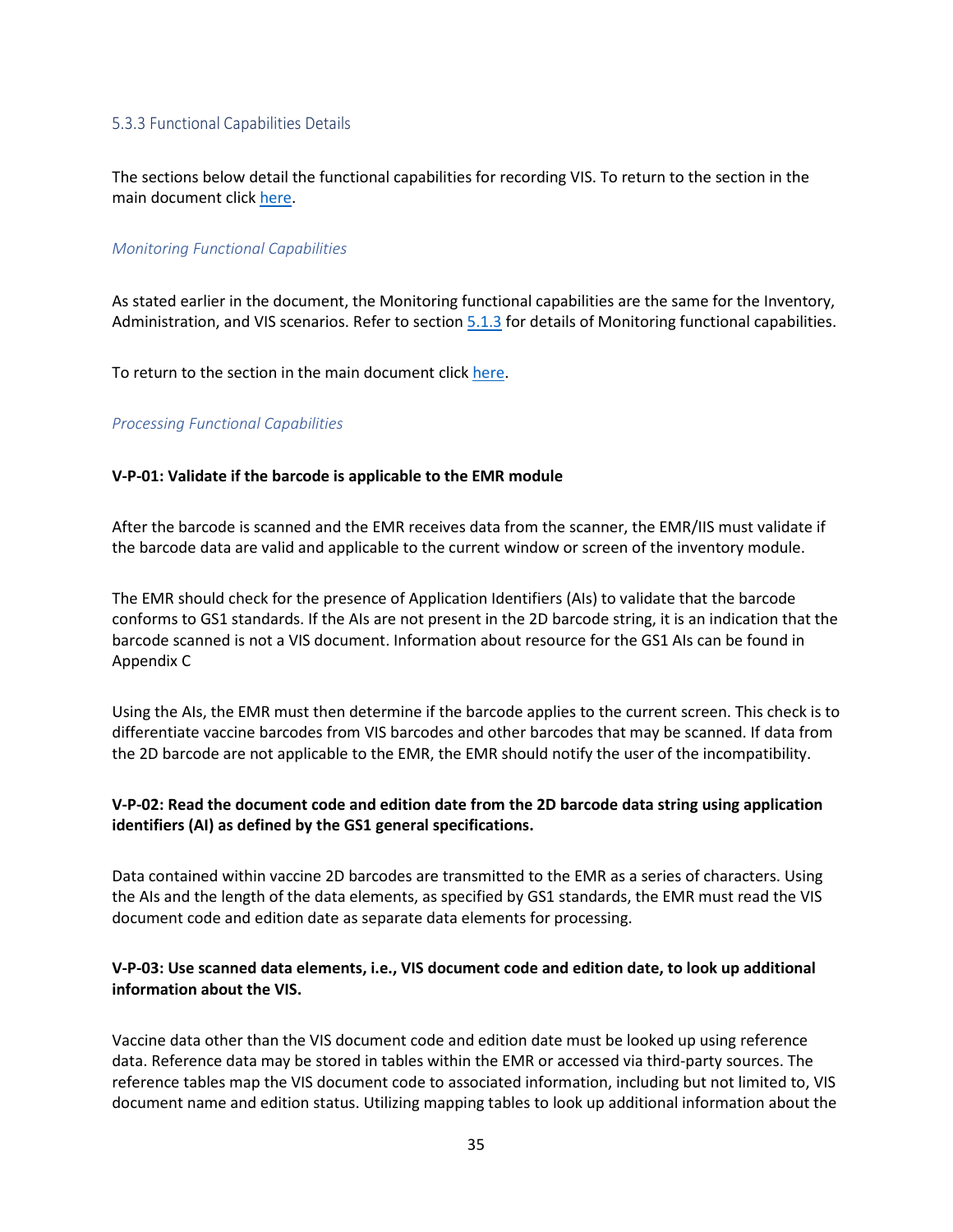VIS enhances the user experience and patient safety by reducing the time spent entering additional VIS information manually and by reducing the possibility of errors due to manual data entry.

#### **V-P-04: Display the VIS document type, edition date, and other key data in the respective VIS fields.**

<span id="page-35-0"></span>Some EMR require a checkbox to confirm that the VIS was given to the patient while others require data entry in the EMR after a hard copy of the VIS has been given to the patient. If the EMR provides an option to scan a 2D barcode, the EMR must populate the VIS screen with scanned data elements such the VIS document code, edition date, and additional information (accessed via reference tables) into their respective fields automatically without user intervention.

#### **V-P-05: Save original scanned values if providing an option to modify them.**

<span id="page-35-1"></span>If the EMR provides an option to modify the scanned values, the EMR should also store the original scanned values as they appear in the 2D barcode and ask the user to enter a reason for updating the scanned value.

#### **V-P-06: Allow users to verify scanned data and manually enter additional VIS data.**

<span id="page-35-2"></span>EMR must allow users to verify scanned data and enter additional VIS information that cannot be automatically populated by the EMR.

*Note***:** Users should always verify VIS information populated in their respective fields against information printed on the VIS to catch any label misprints or barcoding errors before the VIS is given to the patient.

#### **V-P-07: Provide separate set of VIS fields to capture information for each VIS given.**

<span id="page-35-3"></span>There are instances where more than one vaccine is administered to a patient and a VIS (or set of VIS documents) is given to the patient for each vaccine administered. Additionally, in the case of combination or multi-component vaccines, a VIS for each of the vaccine components is given for the vaccine administered. For example, if the Hep A-Hep B vaccine is administered the provider may provide the Hepatitis A vaccine VIS and the Hepatitis B vaccine VIS. Conversely one of the VIS documents, the Multi Pediatric Vaccines VIS contains information related to the following vaccines: DTaP, Hib, Hepatitis B, Polio, and PCV13. This VIS could be used for any combination of these vaccines. In this case, one VIS document would suffice for multiple administered vaccines. The EMR must provide a set of VIS fields to capture information such as the VIS document name, document code, and edition date, etc., for each VIS document given to the patient. Stated another way, the EMR/IIS should allow for the capture of multiple VIS documents for a single injection. The number of VIS fields provided should correspond to the number of VIS documents that should be handed out, which may be higher than the number of injections given if combination or multi-component vaccines are included in the visit. In brief, one vaccine could give rise to multiple VIS documents and one VIS document, Multi Pediatric Vaccines VIS, is related to multiple vaccines.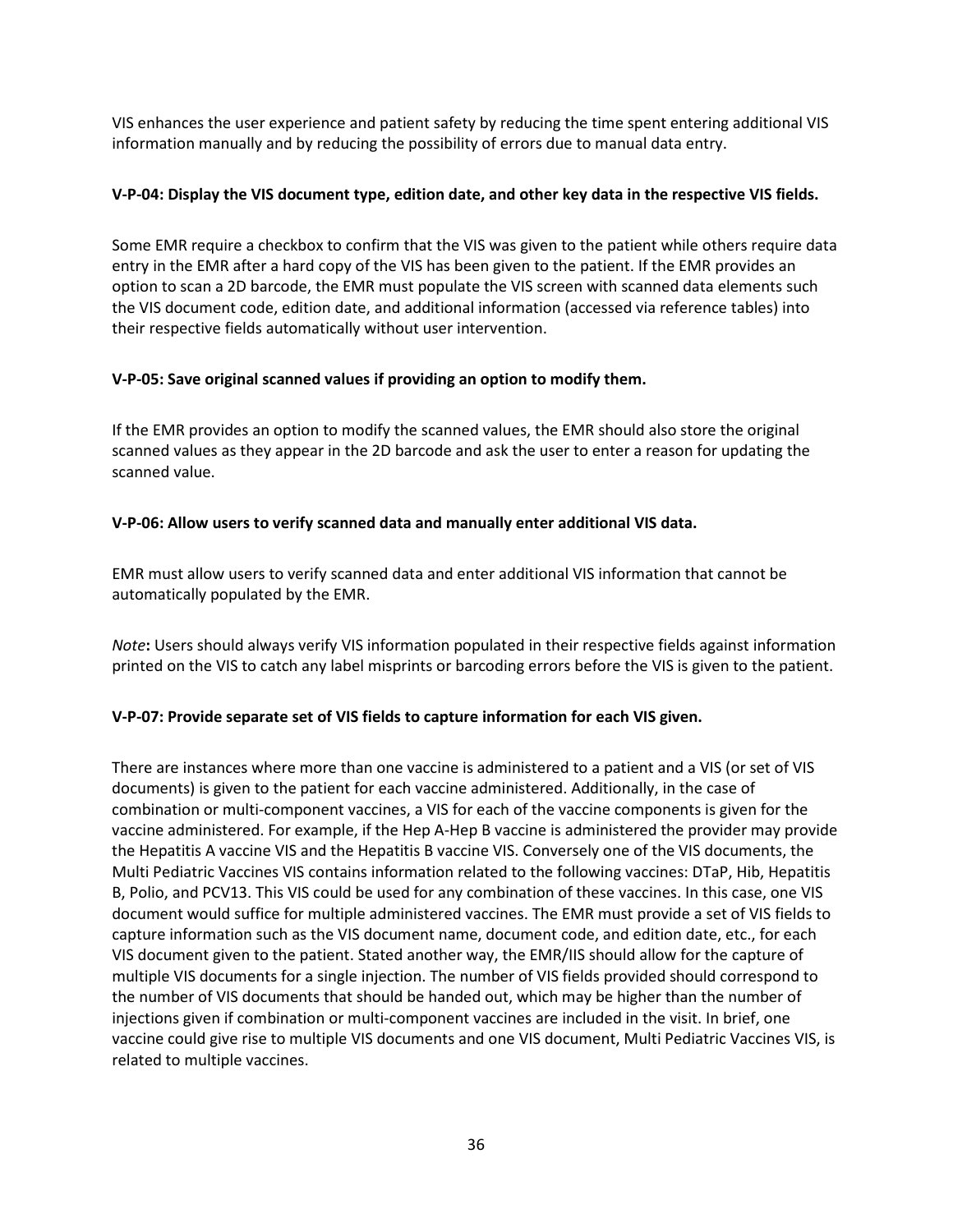#### **V-P-08: Reformat edition date from the VIS barcode according to the default settings configured for the EMR.**

<span id="page-36-0"></span>The edition date in the vaccine 2D barcode string is formatted YYMMDD. Before displaying the edition date on the screen, it must be reformatted according to the user setting for the date configured in the EMR.

#### **V-P-09: Update mapping and reference data on a regular basis.**

<span id="page-36-1"></span>If the EMR leverages reference tables to look up and populate additional information about the VIS, then these tables must be updated regularly to reflect modifications or additions of new VIS information. We recommend that EMR implementers incorporate a reference data refresh process into their existing EMR update procedures to address this capability.

To return to the section in the main document clic[k here.](#page-15-0)

#### *Alerts and Notifications*

For each of the capabilities addressing alerts and notifications, EMR vendors may choose from different notification cues such as pop-up windows, visual indicators on the screen, and sound notifications according to the needs and specifications of the user.

#### **V-AN-01: Notify users when a barcode is not identifiable.**

<span id="page-36-2"></span>When a scanned barcode is not identifiable according to GS1 standards for VIS 2D barcodes, or the information contained in the barcode is not applicable to the screen in which it is scanned, users must be notified of the barcode incompatibility.

#### **V-AN-02: Notify users when a more recent VIS is available.**

<span id="page-36-3"></span>If a more recent version of the VIS document is available at the time of administration, notify the user before distributing the VIS document to the patient.

#### **V-AN-03: Validate that the VIS matches the vaccine administered. Warn users if a discrepancy exists.**

<span id="page-36-4"></span>The VIS scanned must be validated against the vaccine administered to ensure that the correct VIS document is handed out to the patient. Notify the user of any discrepancy between the vaccine administered and the VIS document given to the patient.

To return to the section in the main document clic[k here.](#page-15-0)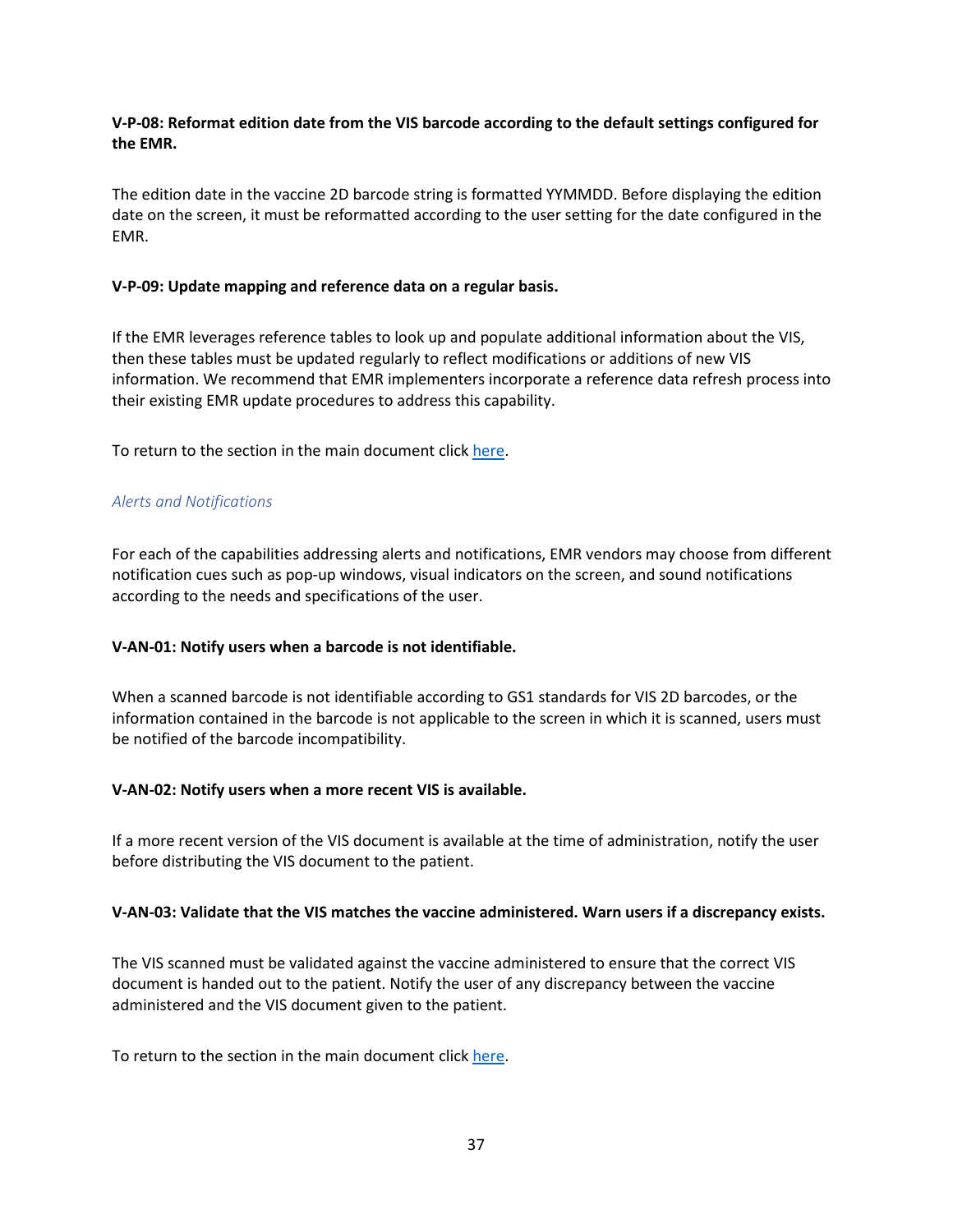# Appendices

# Appendix A - Methods Used to Gather Requirements

<span id="page-37-1"></span><span id="page-37-0"></span>The original methods used to gather the requirements for the functional capabilities guide are documented in this section. This section will continue to be updated based on ongoing engagement with stakeholders i.e. Prior pilot participants, EMR vendors, health systems, pharmacies, professional organizations, etc. in order to ensure the information provided within is current.

#### Pilots

<span id="page-37-2"></span>In August 2011, the Food and Drug Administration (FDA) finalized guidance allowing vaccine manufacturers to apply for a waiver to the linear barcode rule, which opened the door for placing twodimensional (2D) barcodes on unit of use (UoU) vaccine products. Two-dimensional barcodes can capture more data elements and occupy less space on the label than a linear barcode. Adding data elements such as lot number, expiration date, along with a NDC, would cause a linear barcode to outgrow the space available on many vaccine labels. This capability is valuable in the vaccine environment given that the product (vials/syringes) are small, the label spacing is limited, and the data requirements for vaccine administration are critical to patient records, registries, and related systems.

As a result, CDC contracted with Deloitte to conduct a pilot project to assess the impact of placing 2D barcodes on vaccine products and the ability to improve the accuracy and completeness of immunization records.

Concurrently, 2D barcodes were placed on vaccine information statements (VIS). VIS are distributed by providers to their patients prior to vaccine administration.

The first pilot data collection period commenced in August 2012 and ended in May 2013. Pilot participants included 10 immunization awardees, 220 immunizers (public and private), and two vaccine manufacturers. Data was collected from a second pilot conducted between July 2014 and January 2015; this pilot had 7 immunization awardees, 87 immunizers, and three vaccine manufacturers.

During each pilot, a workflow analysis was conducted at select sites to assess the impact of 2D barcoding at the point of immunization delivery and vaccine inventory entry. The purpose of these analyses was to develop a comprehensive view of each practice's immunization process and use this understanding to determine how 2D barcode utilization has impacted each practice's ability to accurately and efficiency manage vaccine inventory and administration.

Findings from the first pilot indicated that most EMR and IIS solutions were not yet designed to populate fields with information scanned from 2D barcoded vaccines, and few EMR or IIS solutions captured document type and edition date scanned from 2D barcoded VIS. There were relatively few 2D barcoded vaccines available at the time of this pilot and therefore opportunities to scan 2D barcodes to record vaccine data were limited.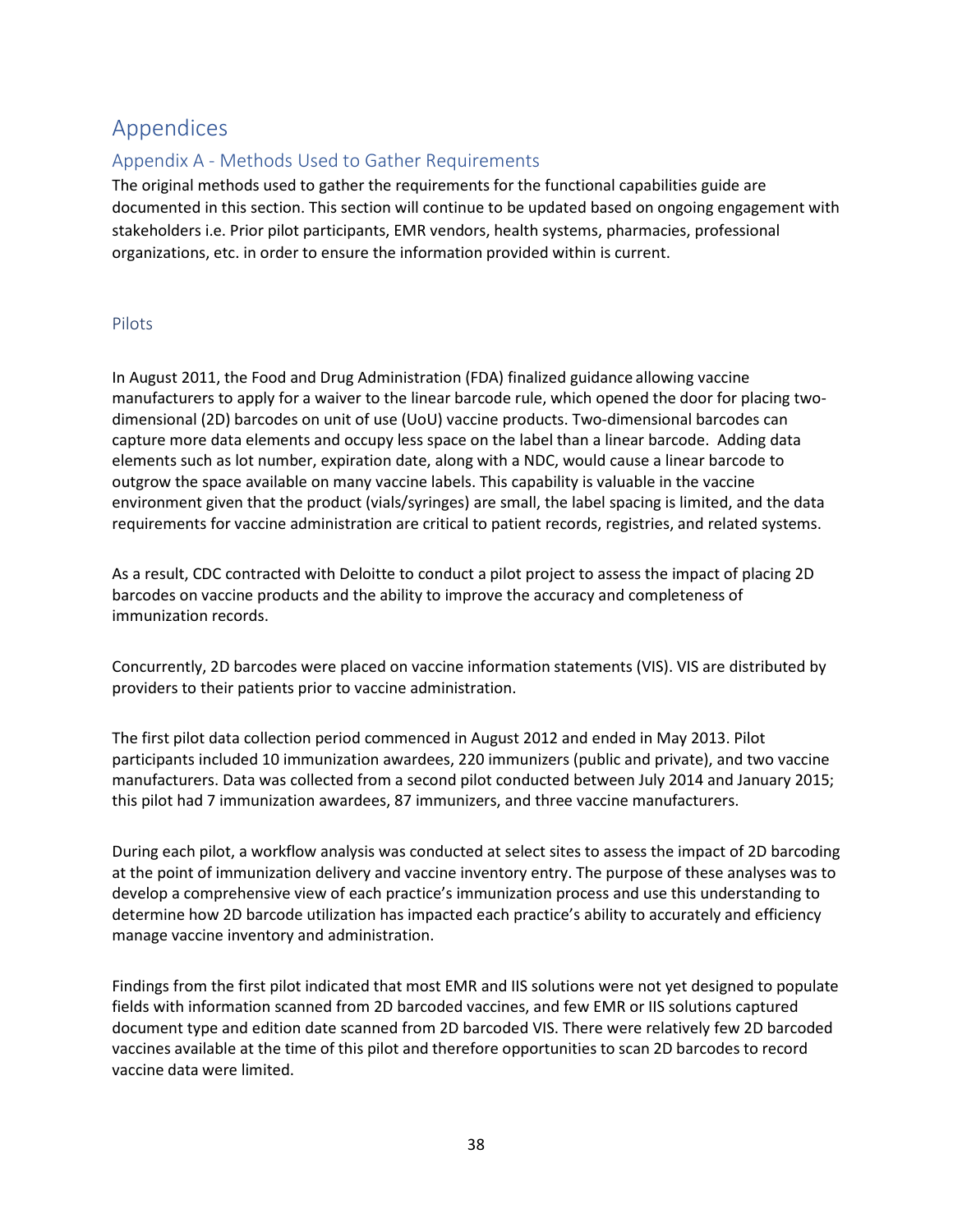In September 2013, the second pilot was conducted to expand the work of a previous pilot. In addition to an increase in products with 2D barcodes on the market, other settings, such as pharmacies, were becoming more commonplace for vaccine administration. These developments provided an opportunity to further understand the effects of introducing 2D barcode scanning on recording vaccine data. The 2013 pilot focused on three primary topics of interest: time savings, data quality, and user experience.

In January 2016, the third pilot was launched. This pilot continued to monitor 2D barcode adoption across the industry. Similarly, the 2016 pilot focused on the following primary topics of interest: the quality of vaccine data records, the time to enter vaccine data using scanning and non-scanning entry methods, how implementation of scanning occurred across sites within health system, and how staff experienced scanning.

Using observational data, survey data and data direct from the EMRs, these pilots demonstrated increased interest in the use of 2D barcodes and perceptions of time savings and improvements in data quality. Both were supported through quantitative data analytics. Despite these results, feedback still indicated that further adoption may not be achieved until 2D barcoding functionality is fully integrated into EMRs.

#### One-on-one Interviews

<span id="page-38-0"></span>One-on-one interviews were conducted with EMR vendors to present and discuss three scenarios where 2D barcodes can be most useful.

In preparation for these discussions, the pilot team consolidated lessons learned during pilot implementation and workflow analysis site visits, and identified three scenarios in practice workflows where vaccine 2D barcodes had potential to improve practice efficiency and data completeness and accuracy. Those scenarios included recording vaccine inventory (Inventory), vaccine administration (Administration), and vaccine information statements (VIS).

To process vaccine 2D barcodes within each scenario, we asked solution architects to consider how and when to monitor barcode scanner connections and barcode data, process the barcode data, and provide users with associated alerts and notifications. We drafted a list of functional capabilities needed by EMR/IIS software to address these considerations for each scenario and shared with five EMR vendors during one-on-one interviews. CDC and a Deloitte Advisory Council of EMR and health care industry subject matter experts identified the EMR vendors to be consulted. The EMR vendors represented a combination of both hospital and ambulatory EMR applications in the marketplace.

For each scenario, we asked EMR vendors to describe their current state, answer questions on the capabilities proposed, and provide feedback on the draft practices. In addition, we asked vendors to comment on anticipated challenges to implementing such capabilities.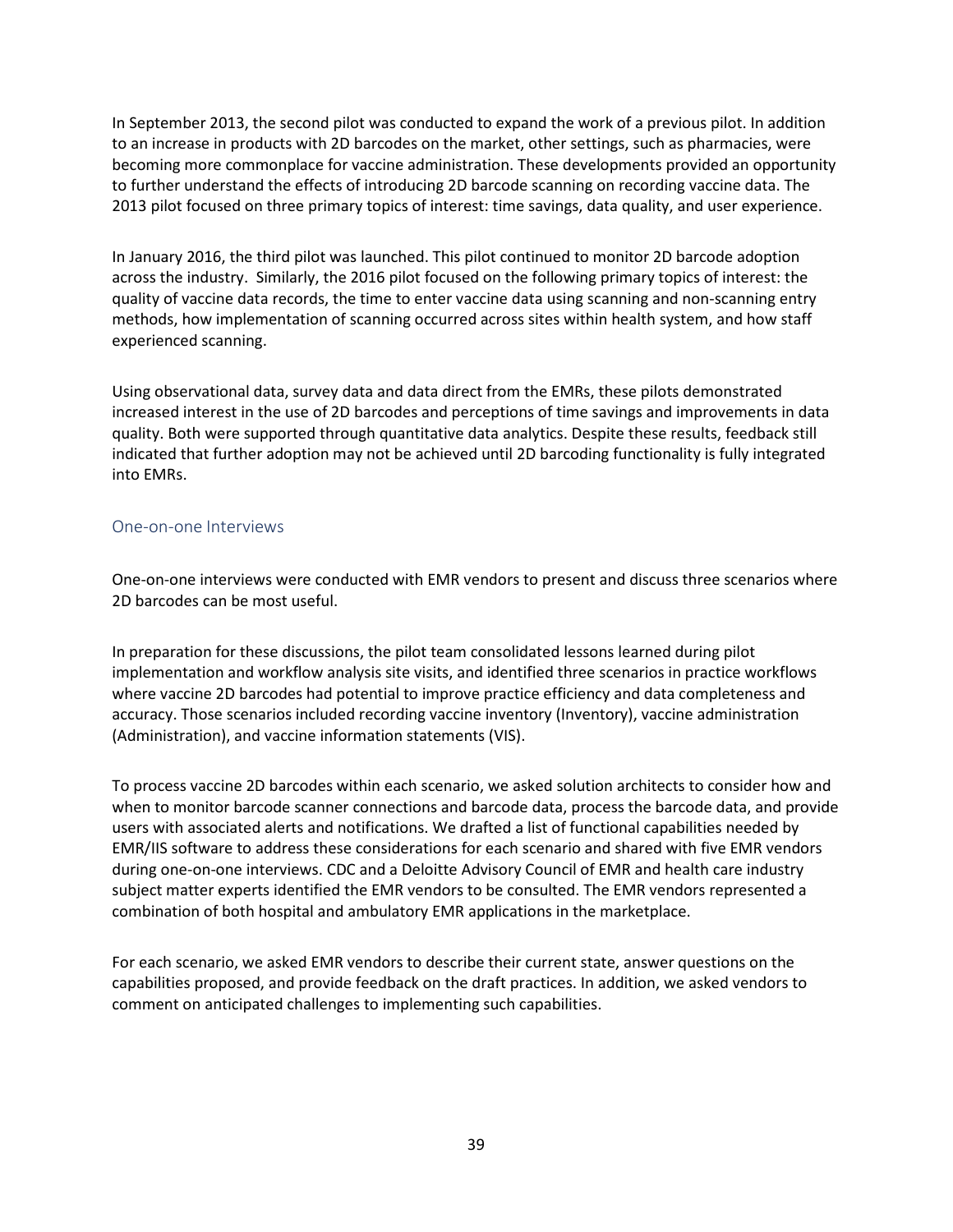#### EMR 2D Barcode Functional Capability Open Forum (Forum)

<span id="page-39-0"></span>We held the Forum in conjunction with the Healthcare Information Management Systems Society (HIMSS) annual conference and exhibition in New Orleans, Louisiana in 2013. The overall goal of the Forum was to share insights with EMR vendors on best practices and future state functionality needed to process vaccine 2D barcodes. The one-on-one EMR vendor interview feedback was incorporated into a functional capabilities report draft and was presented to Forum participants. Forum participants were asked for feedback on the Functional Capabilities list presented. Forum participants agreed with the majority of functional capabilities on the list.

#### Post Forum One-on-one Discussions

<span id="page-39-1"></span>After the Forum, we conducted five additional one-on-one discussions to help further develop the Functional Capabilities list. Input from those discussions is reflected in this Functional Capabilities report along with the initial one-on-one interviews.

#### Ongoing discussion with Providers

<span id="page-39-2"></span>Following the completion of the first pilot (2D), ongoing discussions and communications were held with providers, including pharmacies, via calls and interviews directly with the sites, discussion panels at conferences (e.g. American Pharmacists Association), and via surveys to gain an understanding of perception and need in functional capabilities of the electronic systems. Feedback was reviewed and incorporated based on frequency of notation and feasibility to be achieved within the systems.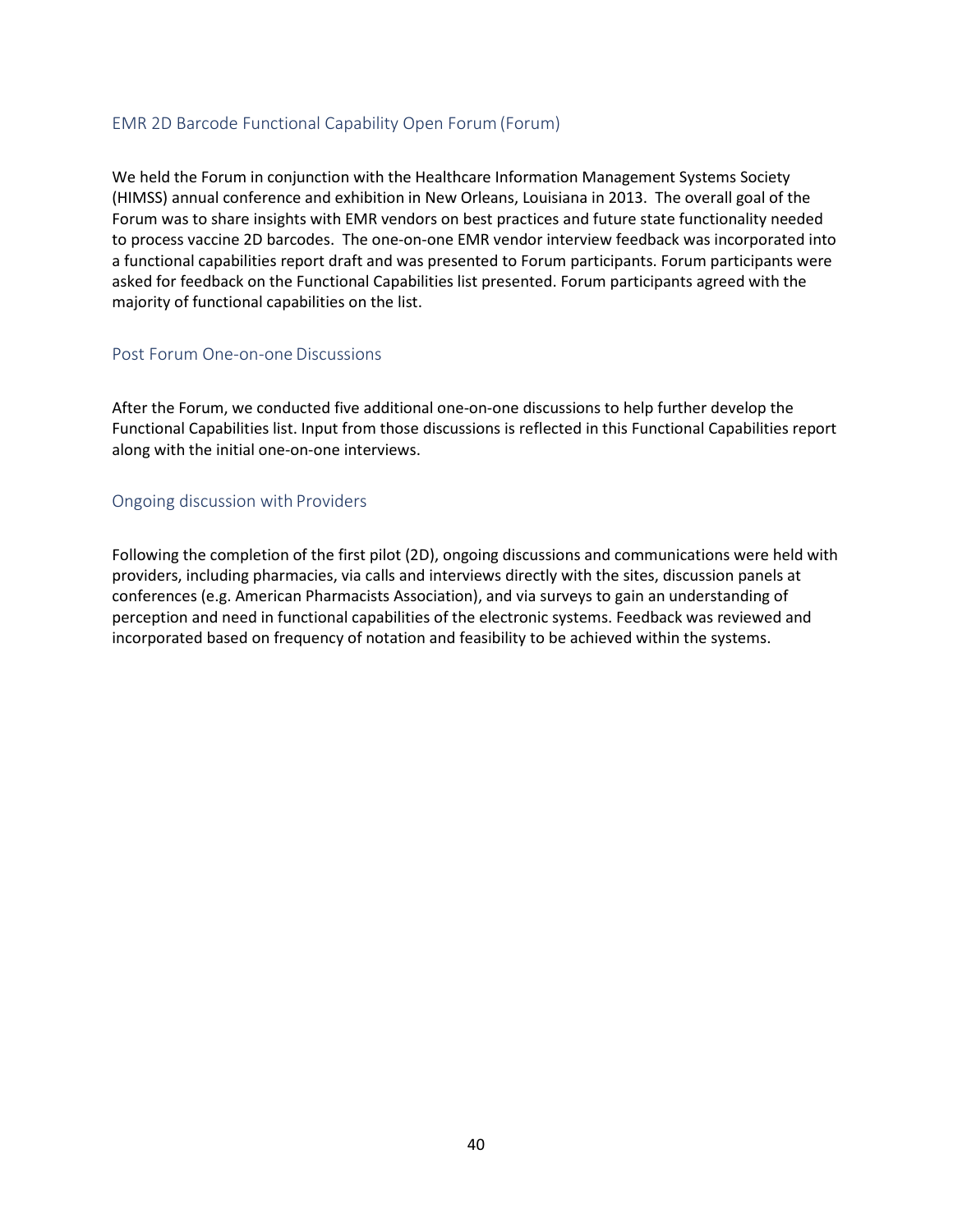# Appendix B - Factors Influencing Implementation

During one-on-one Interviews, the Forum, and Post Forum one-on-one discussions, most EMR/IIS vendors indicated the following challenges and factors that they believe would influence implementing 2D barcode capability in their software.

- <span id="page-40-0"></span>• Customer demand – An increase in requests from immunization provider customers who want to take advantage of 2D barcodes on vaccines is a driving motivation for most EMR vendors to implement the capabilities. It was noted that the perception of the adoption of EMR by immunizers is still in its early stages. Scanner costs are a major factor that affect provider interest in requesting 2D barcode capabilities.
- Regulations –Meaningful Use requirements continue to be a high priority for most EMR vendors. Most EMR vendors have stated that time and resources are focused on implementing Meaningful Use requirements. Any similar initiatives will influence EMR vendor priorities when considering adopting 2D barcode capabilities.
- Current software capabilities The capabilities within the current version of a provider's EMR software influence the level of changes required to bring the software up to 2D barcode capabilities. Some providers have customized solutions for their workflow, which creates a technical environment that makes upgrading the software capability challenging.
- Reference Data for NDC Mapping There is limited public availability of NDC mapping data such as unit of sale to unit of use NDC, unformatted NDC (without dashes) to formatted NDC (with dashes) and NDC to manufacturer code. Data should exist in a format easy to download and process from a central location to EHR/IIS vendors influences the extent to which mapping tables can be leveraged to look up additional information about vaccines and reduce manual data entry.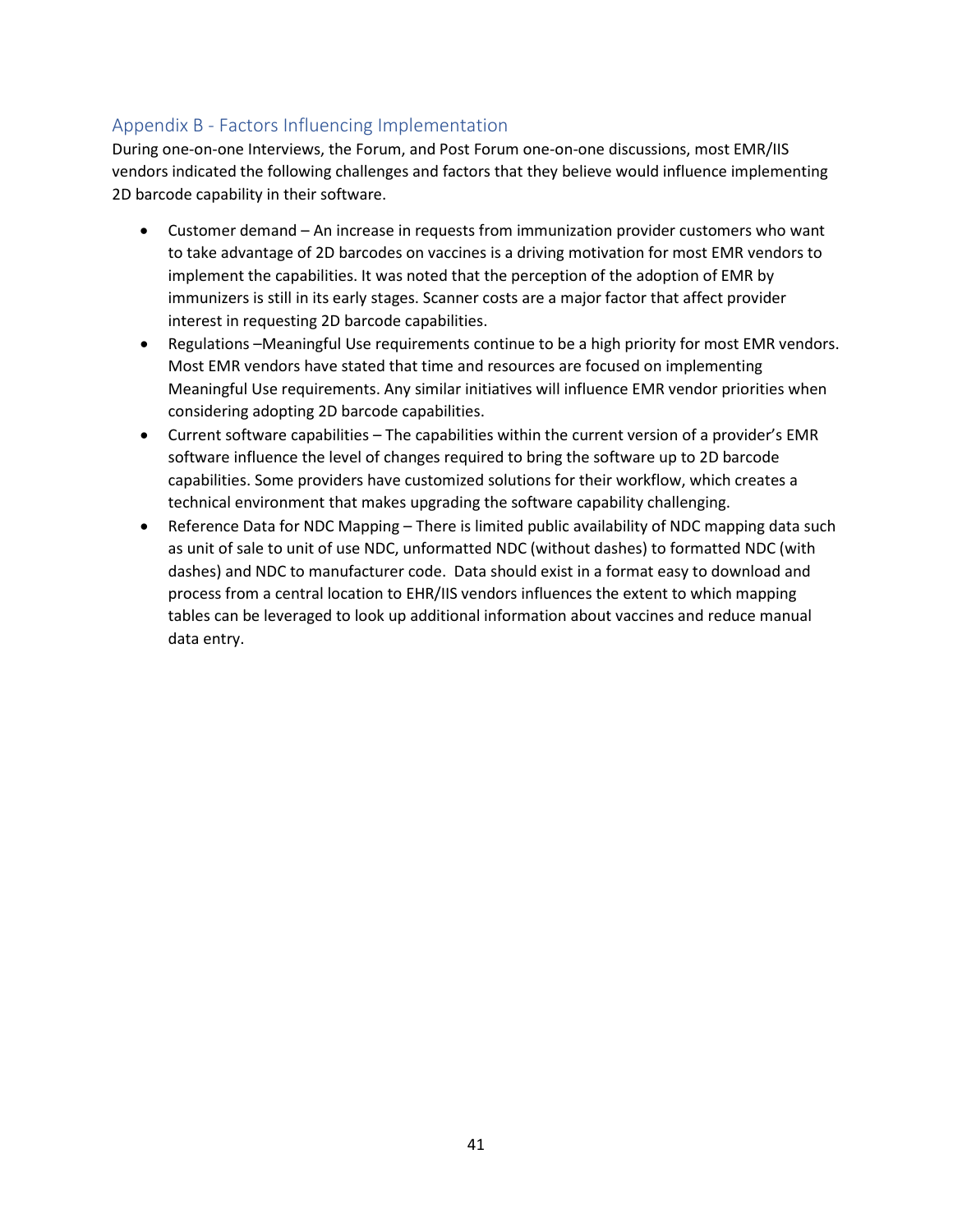# Appendix C - 2D Barcode Standards GS1 DataMatrix Symbology

<span id="page-41-1"></span><span id="page-41-0"></span>GS1 DataMatrix is the 2D barcode type used on vaccine unit of use products and VIS documents. A detailed application guideline was prepared by the American Academy of Pediatrics (AAP) and GS1 US to assist the U.S. healthcare vaccine industry by providing the current best method for printing and scanning GS1 DataMatrix on vaccine packages for use at point-of-care. It is based on the GS1 General Specification and was developed using information obtained from members of the healthcare supply chain from manufacturers to immunizers.

### Unit of Use: 2D Vaccine Barcode Data Structure

<span id="page-41-2"></span>In this document, unit of use refers to the container (i.e., vial or syringe) that contains the vaccine and carries the label. This is also referred to as the primary packaging. The 2D barcodes placed on vaccine units of use and scanned into vaccine inventory and administration records contain three data elements: Global Trade Item Number (GTIN), expiration date, and lot number. Figure 4 displays an example of the 2D barcode data string encoded on vaccine units of use products. Figure 5 displays the National Drug Code (NDC) embedded in the GTIN. NDC is a unique, three-segment number which serves as a unique identifier for drugs.



*Figure 3: 2D Vaccine Barcode Data String - Contains the GTIN, expiration date, and lot number*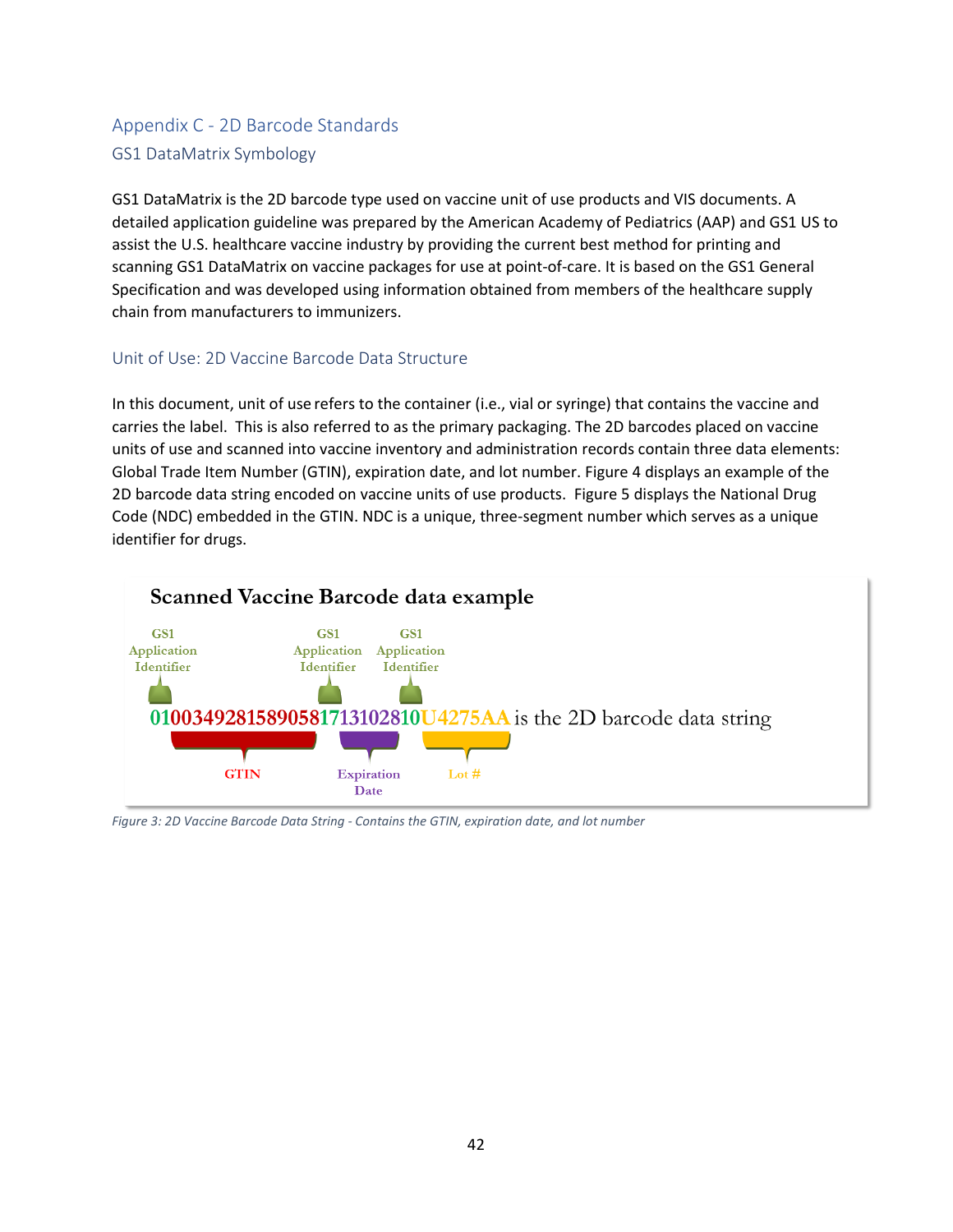

*Figure 4: Global Trade Identification Number (GTIN) with embedded National Drug Code (NDC)*

#### VIS 2D Barcode Data Structure

<span id="page-42-0"></span>The 2D barcodes placed on VIS contain the VIS Global Document Type Identifier (GDTI) document code and the edition date. Figure 6 isplays the 2D barcode data string printed at the bottom of each VIS.



*Figure 5: Global Document Type Identifier (GDTI) on VIS; Parentheses are for human-readable consumption and do not appear in the string*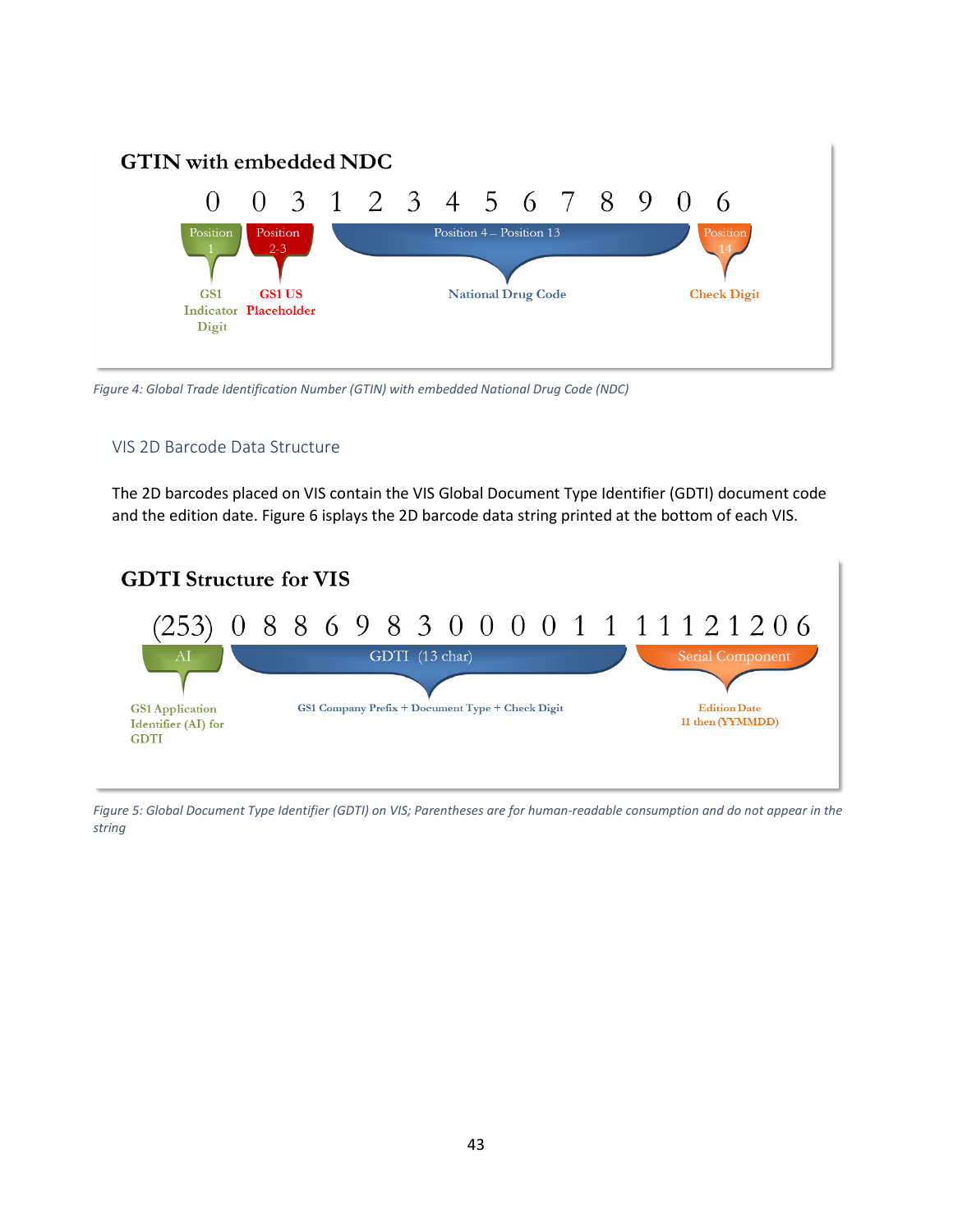#### Unit of Sale: 2D Vaccine Barcode Structure – Drug Supply Chain Security Act (DSCSA)

<span id="page-43-0"></span>Unit of sale refers to the immediate container or packaging that holds the unit of use. This is also referred to as secondary packaging. Title II of the Drug Quality and Security Act (DQSA), also referred to as the Drug Supply Chain Security Act (DSCSA), requires vaccine manufacturers to affix 2D barcodes to vaccine unit of sale packaging.



The 2D barcode required includes a standardized

numerical identifier (SNI) in addition to the GTIN, expiration date, and lot number. Serialized 2D barcodes help enable product verification, which helps to identify potentially compromised vaccine products (i.e., recalled, contaminated, or counterfeit product) within the supply chain. Serial numbers are sometimes found within the 2D barcode on the unit of sale and need to be accounted for in the interpretation of the scan and configuration of scanner to health system; currently, serial numbers do not need to be recorded or monitored per guidance from the American Immunization Registry Association's Standards and Interoperability Steering Committee (SISC). An explanation of the data elements contained within the UoS barcode is shown in Figure 7 (from the February 27, 2017, AIRA/CDC Notice to the IIS Community: Serial Numbers in Unit of Sale 2D Barcodes).

Example of New (Unit of Sale) 2D Barcoded Vaccine Data String 0100312345678906211000088935971713102810U4275AA

- GTIN: 00312345678906
- Serial Number: 100008893597
- Expiration Date: 131028 (YYMMDD)
- Lot Number: U4275AA
- GS1 Application Identifiers (denoting which element of the data string follows): 01, 21, 17 and 10  $01 - GTIN$ 
	- 21 Serial Number
	- 17 Expiration Date (YYMMDD)
	- 10-Lot Number

*Figure 6: Example of New UoS 2D Barcoded Vaccine Data String*

The 2D barcode on unit of sale is expected to be used primarily in inventory management; for most systems, the inventory management module is a separate, but integrated, module to the patient vaccine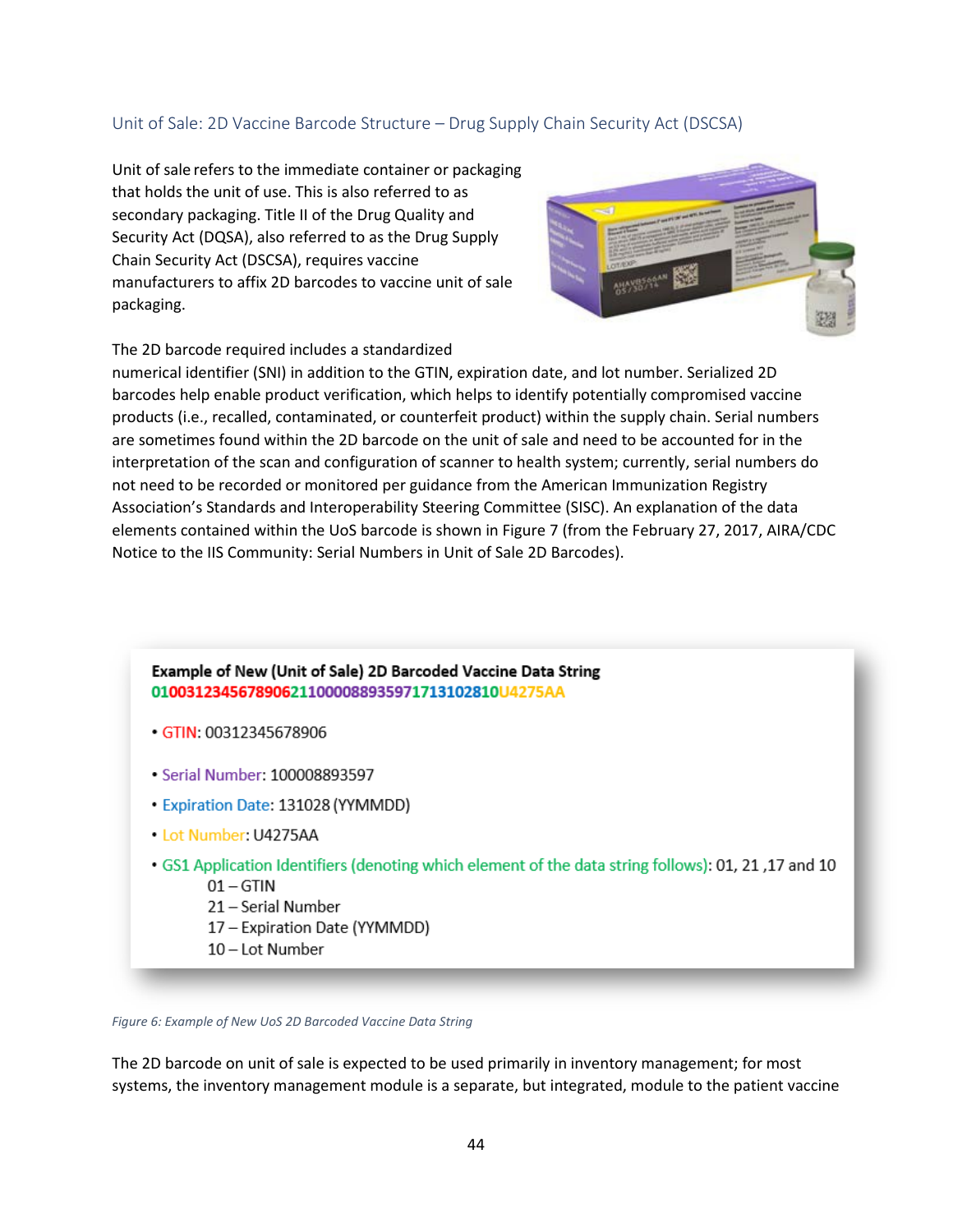administration modules. For the purposes of this document, scanning the UoU 2D barcode is recommended for vaccine administration.

To return to the section in the main document clic[k here.](#page-7-3)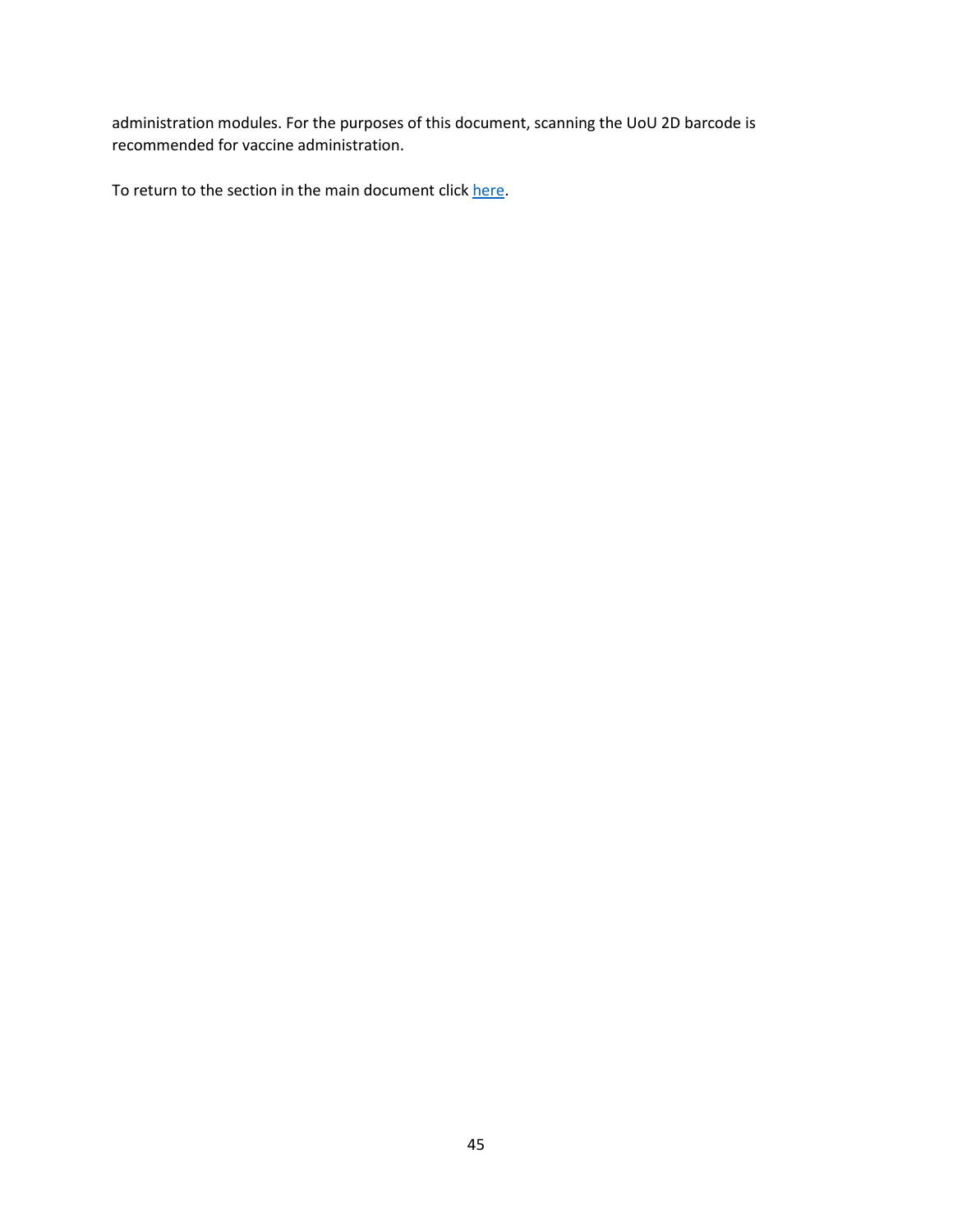# Appendix D - Useful Resources

Below are useful reference resources:

- <span id="page-45-0"></span>• IIS: NDC Lookup Crosswalk <http://www2a.cdc.gov/vaccines/iis/iisstandards/vaccines.asp?rpt=ndc>
- Other Code Sets (e.g., CPT to CVX, Product Name to CVX, MVX, CPT to CVX, etc.) [http://www.cdc.gov/vaccines/programs/iis/code-sets.html](https://www.cdc.gov/vaccines/programs/iis/code-sets.html)
- VIS Lookup Table <https://www.cdc.gov/vaccines/programs/iis/code-sets/vis-barcode-lookup-table.html>
- VIS Reference List <http://www.cdc.gov/vaccines/hcp/vis/current-vis.html>
- FDA's National Drug Code Directory http://www.fda.gov/drugs/informationondrugs/ucm142438.htm
- FDA's Recalls <http://www.fda.gov/BiologicsBloodVaccines/SafetyAvailability/Recalls/default.htm>